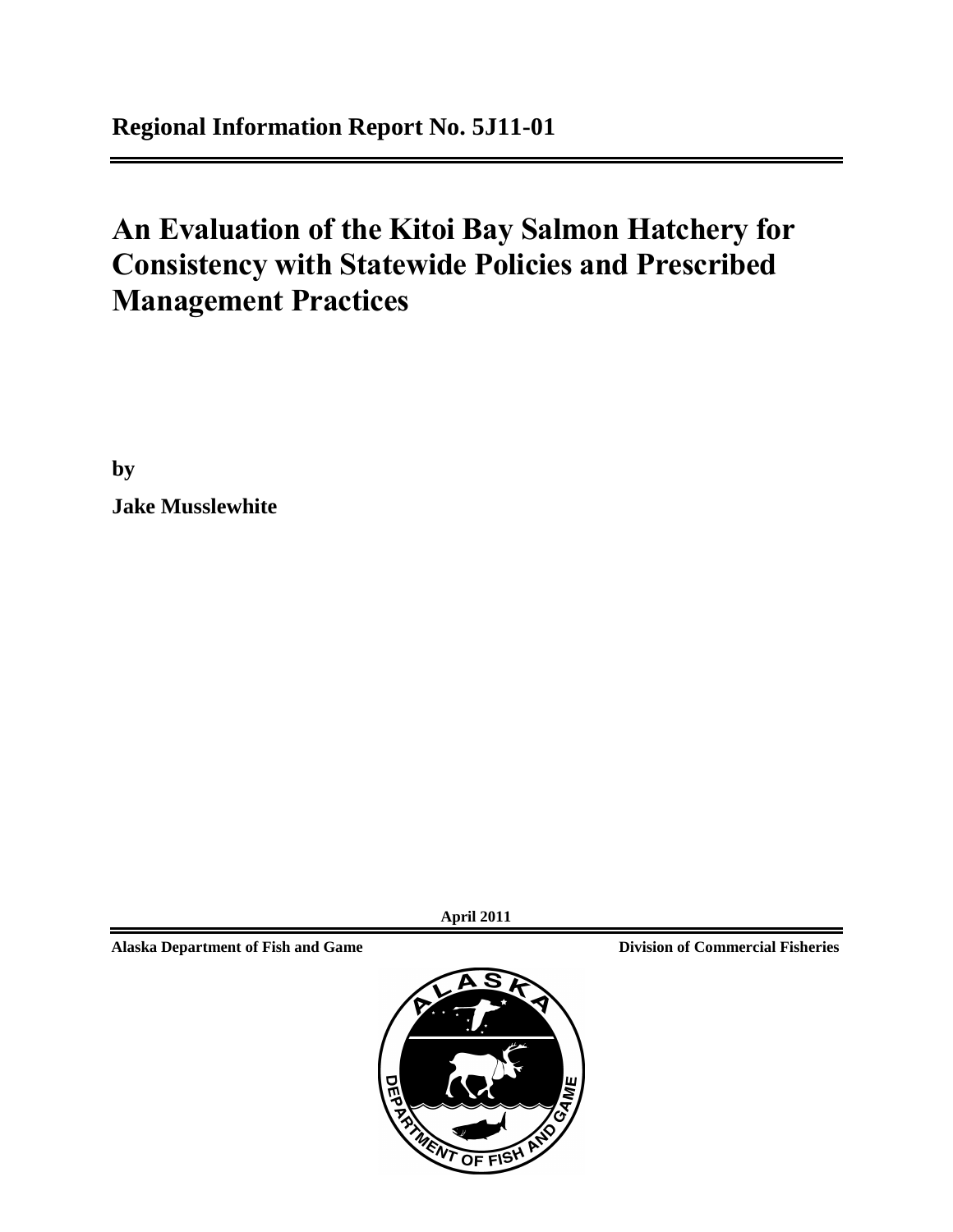#### **Symbols and Abbreviations**

The following symbols and abbreviations, and others approved for the Système International d'Unités (SI), are used without definition in the following reports by the Divisions of Sport Fish and of Commercial Fisheries: Fishery Manuscripts, Fishery Data Series Reports, Fishery Management Reports, Special Publications and the Division of Commercial Fisheries Regional Reports. All others, including deviations from definitions listed below, are noted in the text at first mention, as well as in the titles or footnotes of tables, and in figure or figure captions.

| Weights and measures (metric)         |                 | General                  |                               | <b>Mathematics</b> , statistics |                        |
|---------------------------------------|-----------------|--------------------------|-------------------------------|---------------------------------|------------------------|
| centimeter                            | cm              | Alaska Administrative    |                               | all standard mathematical       |                        |
| deciliter                             | dL              | Code                     | AAC                           | signs, symbols and              |                        |
| gram                                  | g               | all commonly accepted    |                               | abbreviations                   |                        |
| hectare                               | ha              | abbreviations            | e.g., Mr., Mrs.,              | alternate hypothesis            | $H_A$                  |
| kilogram                              | kg              |                          | AM, PM, etc.                  | base of natural logarithm       | e                      |
| kilometer                             | km              | all commonly accepted    |                               | catch per unit effort           | <b>CPUE</b>            |
| liter                                 | L               | professional titles      | e.g., Dr., Ph.D.,             | coefficient of variation        | <b>CV</b>              |
| meter                                 | $\mathbf m$     |                          | R.N., etc.                    | common test statistics          | $(F, t, \chi^2, etc.)$ |
| milliliter                            | mL              | at                       | $\omega$                      | confidence interval             | CI                     |
| millimeter                            | mm              | compass directions:      |                               | correlation coefficient         |                        |
|                                       |                 | east                     | E                             | (multiple)                      | R                      |
| <b>Weights and measures (English)</b> |                 | north                    | N                             | correlation coefficient         |                        |
| cubic feet per second                 | $ft^3/s$        | south                    | S                             | (simple)                        | r                      |
| foot                                  | ft              | west                     | W                             | covariance                      | cov                    |
| gallon                                | gal             | copyright                | ©                             | degree (angular)                | $\circ$                |
| inch                                  | in              | corporate suffixes:      |                               | degrees of freedom              | df                     |
| mile                                  | mi              | Company                  | Co.                           | expected value                  | E                      |
| nautical mile                         | nmi             | Corporation              | Corp.                         | greater than                    | $\geq$                 |
| ounce                                 | <b>OZ</b>       | Incorporated             | Inc.                          | greater than or equal to        | $\geq$                 |
| pound                                 | 1 <sub>b</sub>  | Limited                  | Ltd.                          | harvest per unit effort         | <b>HPUE</b>            |
| quart                                 | qt              | District of Columbia     | D.C.                          | less than                       | $\,<\,$                |
| yard                                  | yd              | et alii (and others)     | et al.                        | less than or equal to           | $\leq$                 |
|                                       |                 | et cetera (and so forth) | etc.                          | logarithm (natural)             | ln                     |
| Time and temperature                  |                 | exempli gratia           |                               | logarithm (base 10)             | log                    |
| day                                   | d               | (for example)            | e.g.                          | logarithm (specify base)        | $log2$ etc.            |
| degrees Celsius                       | $\rm ^{\circ}C$ | Federal Information      |                               | minute (angular)                |                        |
| degrees Fahrenheit                    | $\mathrm{P}$    | Code                     | <b>FIC</b>                    | not significant                 | <b>NS</b>              |
| degrees kelvin                        | K               | id est (that is)         | i.e.                          | null hypothesis                 | $H_0$                  |
| hour                                  | h               | latitude or longitude    | lat. or long.                 | percent                         | $\%$                   |
| minute                                | min             | monetary symbols         |                               | probability                     | P                      |
| second                                | ${\bf S}$       | (U.S.)                   | $\frac{1}{2}$ , $\frac{1}{2}$ | probability of a type I error   |                        |
|                                       |                 | months (tables and       |                               | (rejection of the null          |                        |
| <b>Physics and chemistry</b>          |                 | figures): first three    |                               | hypothesis when true)           | $\alpha$               |
| all atomic symbols                    |                 | letters                  | Jan,,Dec                      | probability of a type II error  |                        |
| alternating current                   | AC              | registered trademark     | ®                             | (acceptance of the null         |                        |
| ampere                                | A               | trademark                | TM                            | hypothesis when false)          | β                      |
| calorie                               | cal             | <b>United States</b>     |                               | second (angular)                | $^{\prime}$            |
| direct current                        | DC              | (adjective)              | U.S.                          | standard deviation              | <b>SD</b>              |
| hertz                                 | Hz              | United States of         |                               | standard error                  | <b>SE</b>              |
| horsepower                            | hp              | America (noun)           | <b>USA</b>                    | variance                        |                        |
| hydrogen ion activity                 | pH              | U.S.C.                   | <b>United States</b>          | population                      | Var                    |
| (negative log of)                     |                 |                          | Code                          | sample                          | var                    |
| parts per million                     | ppm             | U.S. state               | use two-letter                |                                 |                        |
| parts per thousand                    | ppt,            |                          | abbreviations                 |                                 |                        |
|                                       | %               |                          | (e.g., AK, WA)                |                                 |                        |
| volts                                 | V               |                          |                               |                                 |                        |
| watts                                 | W               |                          |                               |                                 |                        |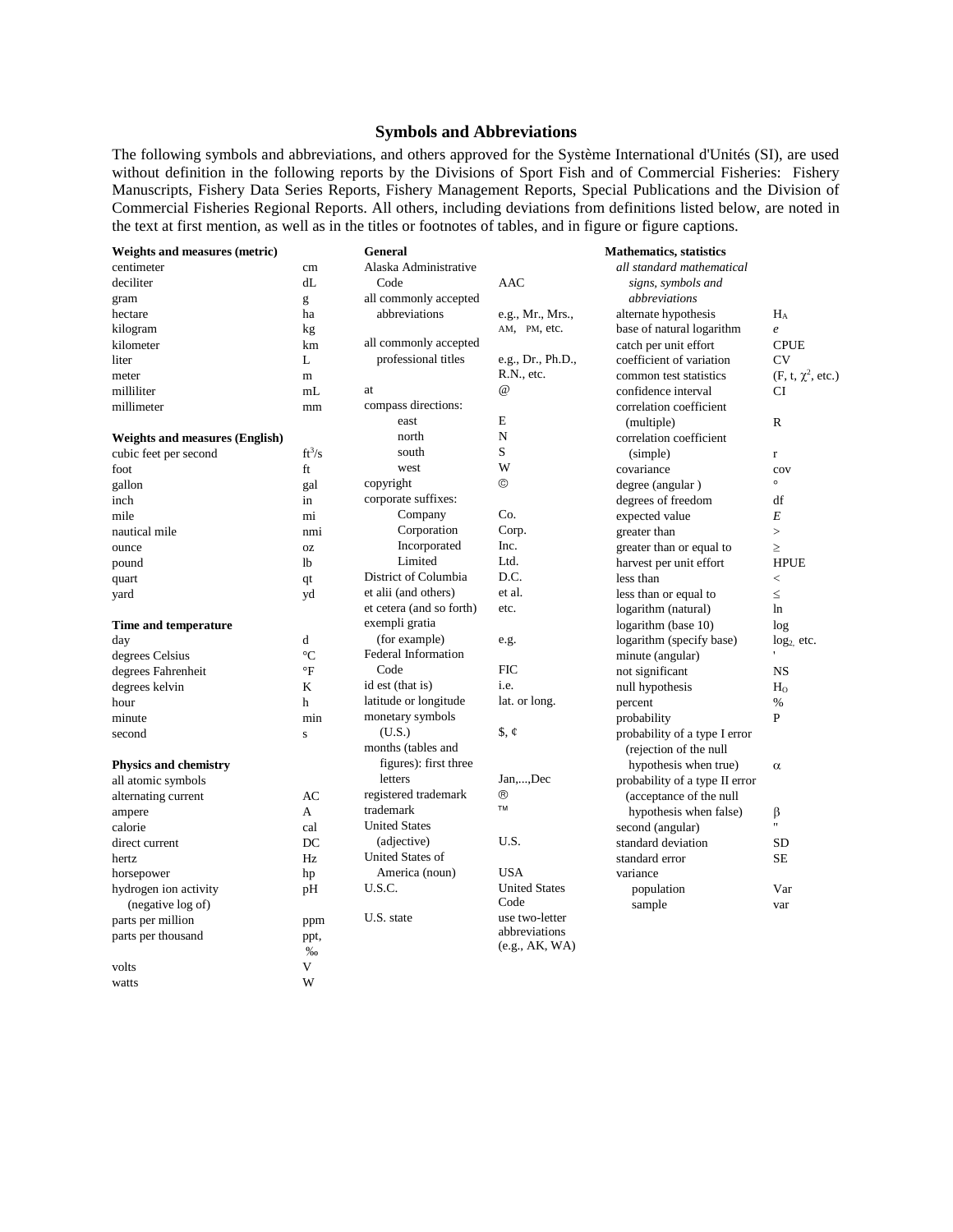# *REGIONAL INFORMATION REPORT NO. 5J11-01*

# **AN EVALUATION OF THE KITOI BAY SALMON HATCHERY FOR CONSISTENCY WITH STATEWIDE POLICIES AND PRESCRIBED MANAGEMENT PRACTICES**

by Jake Musslewhite Alaska Department of Fish and Game, Division of Commercial Fisheries, Juneau

> Alaska Department of Fish and Game Division of Commercial Fisheries 333 Raspberry Road, Anchorage, AK 99518

> > April 2011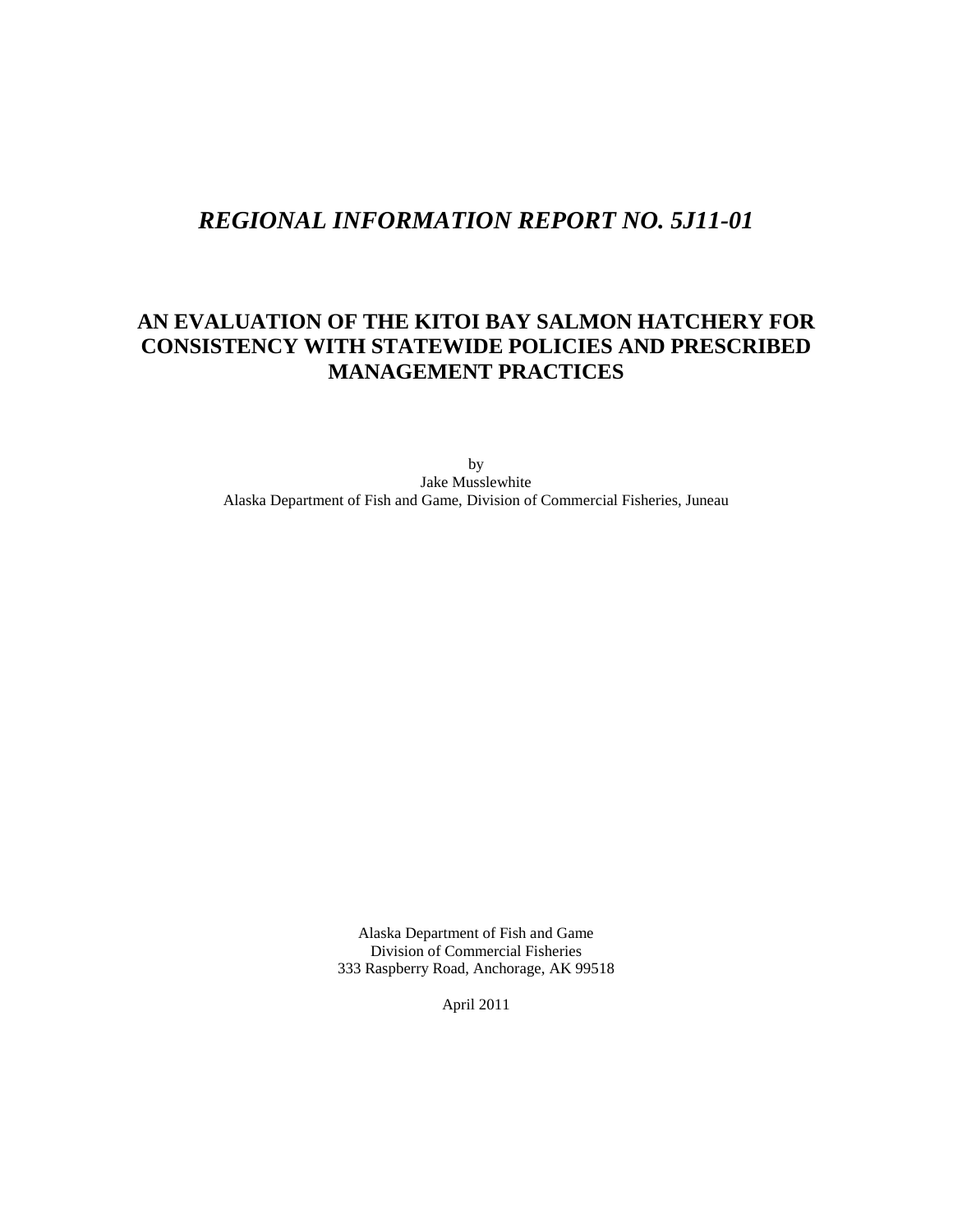The Regional Information Report Series was established in 1987 and was redefined in 2006 to meet the Division of Commercial Fisheries regional need for publishing and archiving information such as project operational plans, area management plans, budgetary information, staff comments and opinions to Board of Fisheries proposals, interim or preliminary data and grant agency reports, special meeting or minor workshop results and other regional information not generally reported elsewhere. Reports in this series may contain raw data and preliminary results. Reports in this series receive varying degrees of regional, biometric and editorial review; information in this series may be subsequently finalized and published in a different department reporting series or in the formal literature. Please contact the author or the Division of Commercial Fisheries if in doubt of the level of review or preliminary nature of the data reported. Regional Information Reports are available through the Alaska State Library and on the Internet at ht[tp://www.adfg.alaska.gov/sf/publications/](http://www.adfg.alaska.gov/sf/publications/)

#### *Jake Musslewhite, Alaska Department of Fish and Game, Division of Commercial Fisheries, 1255 W. 8th St. P. O. Box 115526, Juneau, AK 99811-5526, USA*

*This document should be cited as:*

*Musslewhite, J. 2011. An evaluation of the Kitoi Bay salmon hatchery for consistency with statewide policies and prescribed management practices. Alaska Department of Fish and Game, Division of Commercial Fisheries, Regional Information Report 5J11-01, Anchorage.* 

The Alaska Department of Fish and Game (ADF&G) administers all programs and activities free from discrimination based on race, color, national origin, age, sex, religion, marital status, pregnancy, parenthood, or disability. The department administers all programs and activities in compliance with Title VI of the Civil Rights Act of 1964, Section 504 of the Rehabilitation Act of 1973, Title II of the Americans with Disabilities Act (ADA) of 1990, the Age Discrimination Act of 1975, and Title IX of the Education Amendments of 1972.

**If you believe you have been discriminated against in any program, activity, or facility please write**:

ADF&G ADA Coordinator, P.O. Box 115526, Juneau AK 99811-5526

U.S. Fish and Wildlife Service, 4040 N. Fairfax Drive, Suite 300 Webb, Arlington VA 22203

Office of Equal Opportunity, U.S. Department of the Interior, Washington DC 20240

**The department's ADA Coordinator can be reached via phone at the following numbers:** 

(VOICE) 907-465-6077, (Statewide Telecommunication Device for the Deaf) 1-800-478-3648, (Juneau TDD) 907-465-3646, or (FAX) 907-465-6078

**For information on alternative formats and questions on this publication, please contact**:

ADF&G, Division of Commercial Fisheries, P.O. Box 115526, Juneau AK 99811 (907)465-4210.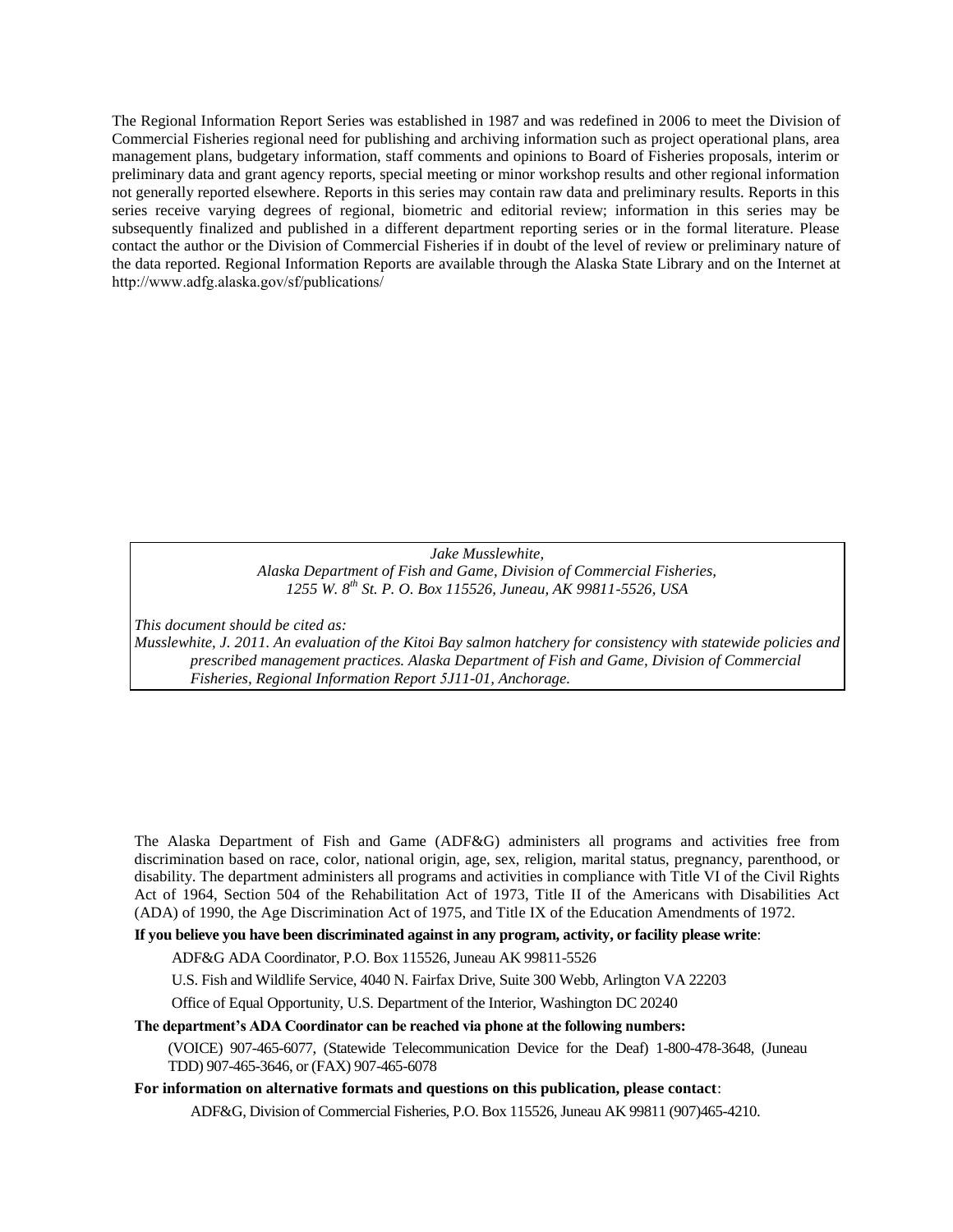# **TABLE OF CONTENTS**

|                                                                     | Page |
|---------------------------------------------------------------------|------|
|                                                                     |      |
|                                                                     |      |
|                                                                     |      |
|                                                                     |      |
|                                                                     |      |
|                                                                     |      |
|                                                                     |      |
|                                                                     |      |
|                                                                     |      |
|                                                                     |      |
|                                                                     |      |
|                                                                     |      |
|                                                                     |      |
|                                                                     |      |
|                                                                     |      |
|                                                                     |      |
|                                                                     |      |
|                                                                     |      |
|                                                                     |      |
|                                                                     |      |
|                                                                     |      |
|                                                                     |      |
|                                                                     |      |
|                                                                     |      |
|                                                                     |      |
|                                                                     |      |
|                                                                     |      |
|                                                                     |      |
|                                                                     |      |
|                                                                     |      |
|                                                                     |      |
|                                                                     |      |
|                                                                     |      |
|                                                                     |      |
|                                                                     |      |
|                                                                     |      |
|                                                                     |      |
|                                                                     |      |
|                                                                     |      |
|                                                                     |      |
|                                                                     |      |
|                                                                     |      |
|                                                                     |      |
| APPENDIX A: KITOI BAY HATCHERY SALMON RELEASE AND RETURN HISTORY 47 |      |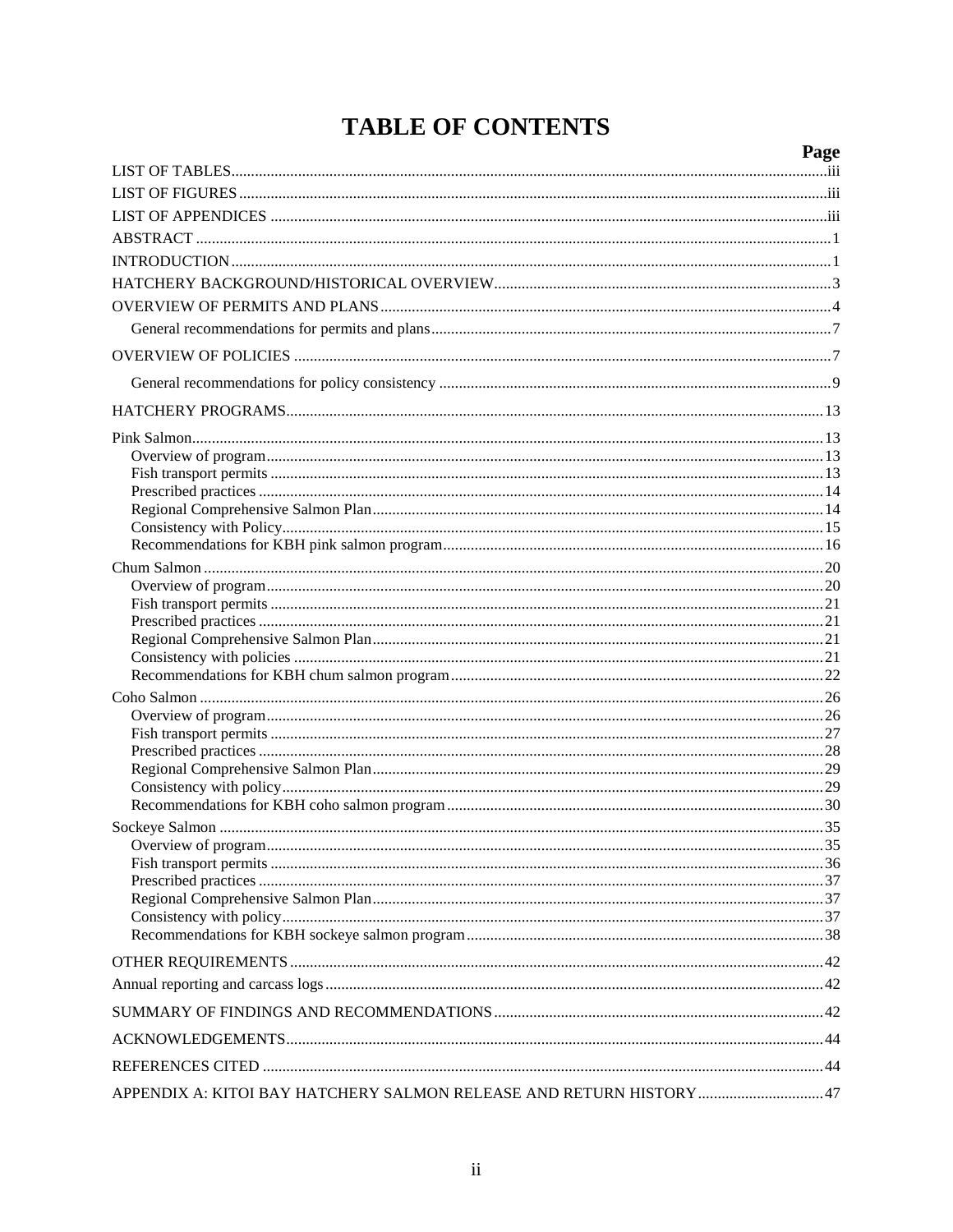# **LIST OF TABLES**

| <b>Table</b>   | Page                                                                                                      |  |
|----------------|-----------------------------------------------------------------------------------------------------------|--|
| 1 <sub>1</sub> | Comparison of egg and juvenile production goals or limits listed in KBH permits and plans and actual      |  |
|                | production reported in the facility's most recent annual report. Permit/permit alteration requests refers |  |
|                |                                                                                                           |  |
| 2.             |                                                                                                           |  |
| 3.             | Key elements of Alaska policies and regulations pertaining to fish health and disease. 11                 |  |
| 4.             | Key elements of Alaska fisheries management policies and regulations relevant to salmon hatcheries        |  |
|                |                                                                                                           |  |
| 5.             | The Kitoi Bay pink salmon program and its consistency with elements of the ADF&G Genetic Policy  17       |  |
| 6.             | The Kitoi Bay pink salmon program and its consistency with elements of Alaska policies on fish health     |  |
|                |                                                                                                           |  |
| 7.             | The KBH pink salmon program and its consistency with elements of Alaska fisheries management              |  |
|                |                                                                                                           |  |
| 8.             | The Kitoi Bay chum salmon program and its consistency with elements of the ADF&G Genetic Policy23         |  |
| 9.             | The Kitoi Bay chum salmon program and its consistency with elements of Alaska policies on fish            |  |
|                | . 24                                                                                                      |  |
| 10.            | The Kitoi Bay Hatchery chum salmon program and its consistency with elements of Alaska fisheries          |  |
|                |                                                                                                           |  |
| 11.            | Lake releases of juvenile coho salmon from KBH, as described in the 2009 Kitoi Bay annual                 |  |
|                |                                                                                                           |  |
| 12.            | KBH planned (annual management plan, basic management plan), permitted (FTPs), and reported               |  |
|                |                                                                                                           |  |
| 13.            | The Kitoi Bay coho salmon program and its consistency with elements of the ADF&G Genetic Policy31         |  |
| 14.            | The Kitoi Bay coho salmon program and its consistency with elements of Alaska policies on fish            |  |
|                |                                                                                                           |  |
| 15.            | The KBH coho salmon program and its consistency with elements of Alaska fisheries management              |  |
|                |                                                                                                           |  |
| 16.            | The Kitoi Bay sockeye salmon program and its consistency with elements of the ADF&G Genetic               |  |
|                |                                                                                                           |  |
| 17.            | The Kitoi Bay sockeye salmon program and its consistency with elements of Alaska policies on fish         |  |
|                |                                                                                                           |  |
| 18.            | The KBH sockeye salmon program and its consistency with elements of Alaska fisheries management           |  |
|                |                                                                                                           |  |

# **LIST OF FIGURES**

| Figure                                                                                             | Page |
|----------------------------------------------------------------------------------------------------|------|
|                                                                                                    |      |
| 2. Locations of salmon stocking and fishery enhancement projects associated with KBH on Kodiak and |      |
|                                                                                                    |      |
| 3.                                                                                                 |      |
|                                                                                                    |      |
|                                                                                                    |      |
| 6.                                                                                                 |      |
|                                                                                                    |      |

# **LIST OF APPENDICES**

| Appendix | Page |
|----------|------|
|          |      |
| A2.      |      |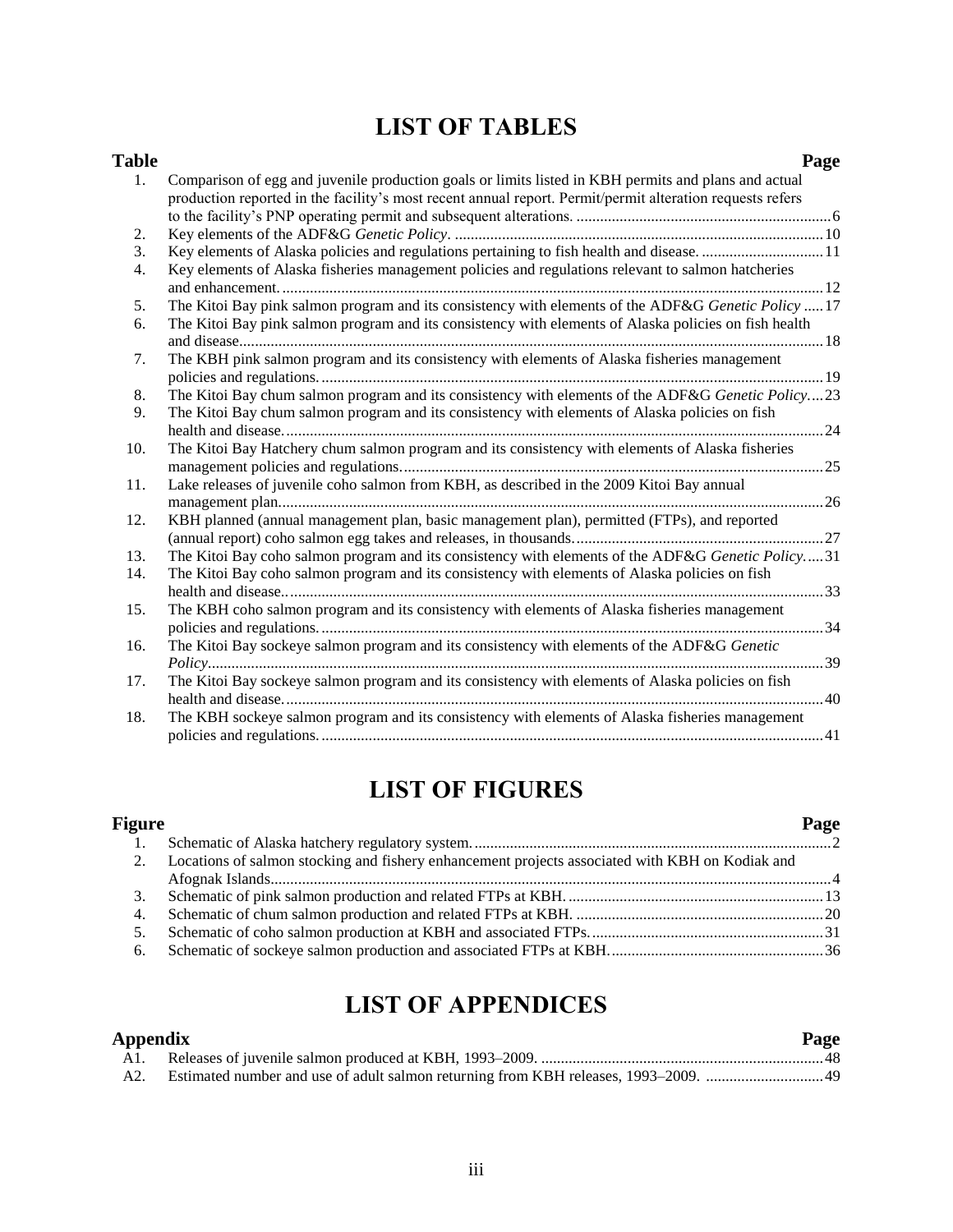# **ABSTRACT**

The salmon hatchery program in Alaska is governed by policies, plans, and regulations that emphasize protection of wild salmon stocks. A rotational series of hatchery evaluations will examine the consistency of each hatchery with those policies and prescribed management practices. The evaluation includes a review of the hatchery management plans and permits, an assessment of each hatchery program's consistency with statewide policies, and recommendations to address any deficiencies found. Management plans, permits, and similar documents were examined to determine whether they were up to date, consistent with each other, and accurately described hatchery operations. The consistency with policy was assessed by identifying applicable policies and aspects of hatchery programs relevant to those policies. The hatchery evaluation process began with hatcheries in the Kodiak region.

The Kitoi Bay Hatchery is located on Afognak Island and produces pink, chum, coho, and sockeye salmon to enhance local fisheries. The hatchery's management plans, permits, and operations were reviewed under the hatchery evaluation process. The evaluation of the hatchery's programs found that it was being operated in accordance with Alaska policies and prescribed practices. Most of the recommendations made were to address administrative requirements, such as updating the basic management plan. The hatchery's programs appear to be consistent with statewide policies on genetics, fish health, and fisheries management. No otolith marking or coded wire tagging is used in the Kodiak region, and local fisheries managers have not requested marking or tagging programs. A cost-benefit analysis of marking and tagging programs was recommended, as they have been valuable in other regions.

Key words Kitoi Bay Hatchery, hatchery evaluation, hatchery, Kodiak Regional Aquaculture Association, Kodiak, basic management plan, annual management plan, fish transport permit.

# **INTRODUCTION**

Salmon hatcheries have become an important contributor to Alaska's salmon fisheries, contributing 18% of the total exvessel value of the commercial salmon fishery in 2009 (White 2010). Despite their value to Alaska's fisheries, the use of salmon hatcheries to enhance fisheries has been controversial. Much of that controversy centers on the possible risks that hatcheries and similar enhancement efforts pose to wild stocks of salmon, such as loss of genetic diversity or negative ecological interactions.

In order to minimize potential adverse impacts to wild stocks from the enhancement program, numerous laws, regulations and policies have been developed by the Alaska Department of Fish and Game (ADF&G). These include regional planning of salmon enhancement activities; procedures for the permitting of salmon hatcheries and enhancement activities that require pathology, genetics, and fishery management reviews; and policies that protect wild stocks of salmon (Figure 1). This regulatory system has resulted in a hatchery program that contributes to salmon harvests while emphasizing protection of wild stocks. The design and development of the hatchery program in Alaska is described in detail in McGee (2004). As stated by McGee, "The success of the hatchery program in having minimal impact on wild stocks can be attributed to the development of state statutes, policies, procedures, and plans that require hatcheries to be located away from significant wild stocks, and constant vigilance on the part of ADF&G and hatchery operators to improve the program through ongoing analysis of hatchery performance."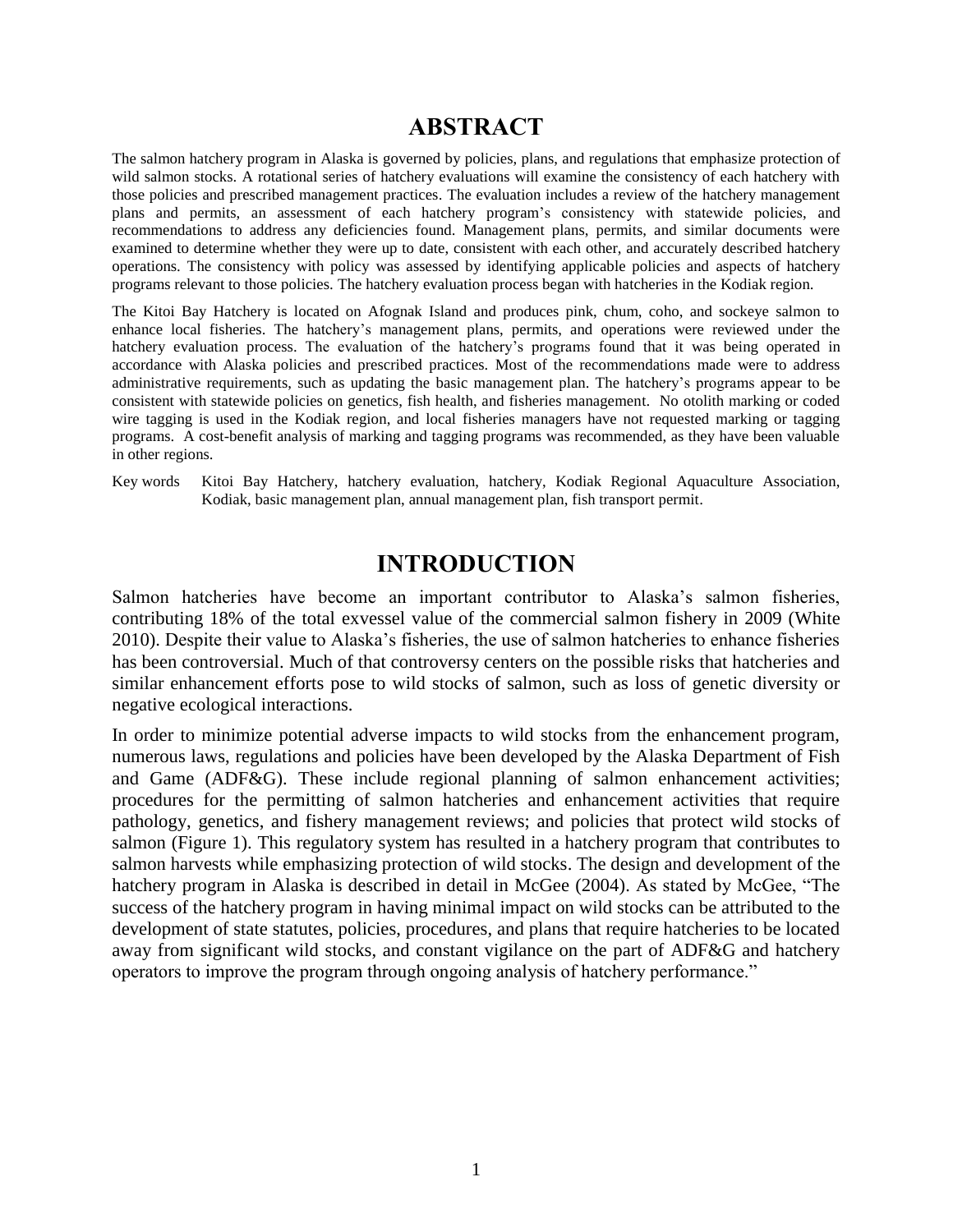

Figure 1.–Schematic of Alaska hatchery regulatory system (from McGee 2004).

This report is the first in a series of hatchery evaluations that will examine the consistency of Alaska hatchery programs with the policies and prescribed management practices that protect Alaska's salmon resources. The hatchery evaluation process was initiated as part of the state's *Action Plan to Address Conditions for MSC Recertification* (Bedford 2007). The Marine Stewardship Council is an independent nonprofit organization that certifies fisheries that have been demonstrated to be sustainably managed. The Alaska salmon fishery was certified by the Marine Stewardship Council in 2000, and recertified in 2007 (Chaffee 2007). The 2007 recertification was issued with some conditions (Knapman 2009). One of the conditions (Condition 66) was to "Establish and implement a mechanism for periodic formal evaluations of each hatchery program for consistency with statewide policies and prescribed management practices. This would include a specific evaluation of each program relative to related policies and management practices."

A five-year regional rotational schedule was established for the formal review of hatchery programs. One region was scheduled for review each year, beginning with Kodiak in 2009/10. In subsequent years, hatcheries in Cook Inlet, Prince William Sound, Southern Southeast Alaska, and Northern Southeast Alaska will be evaluated.

Individual evaluations will be prepared for each hatchery, rather than for regional associations or regional programs. Under the regulatory system, permits are associated with a hatchery and not with a program or regional association, so the evaluations will follow that framework. This can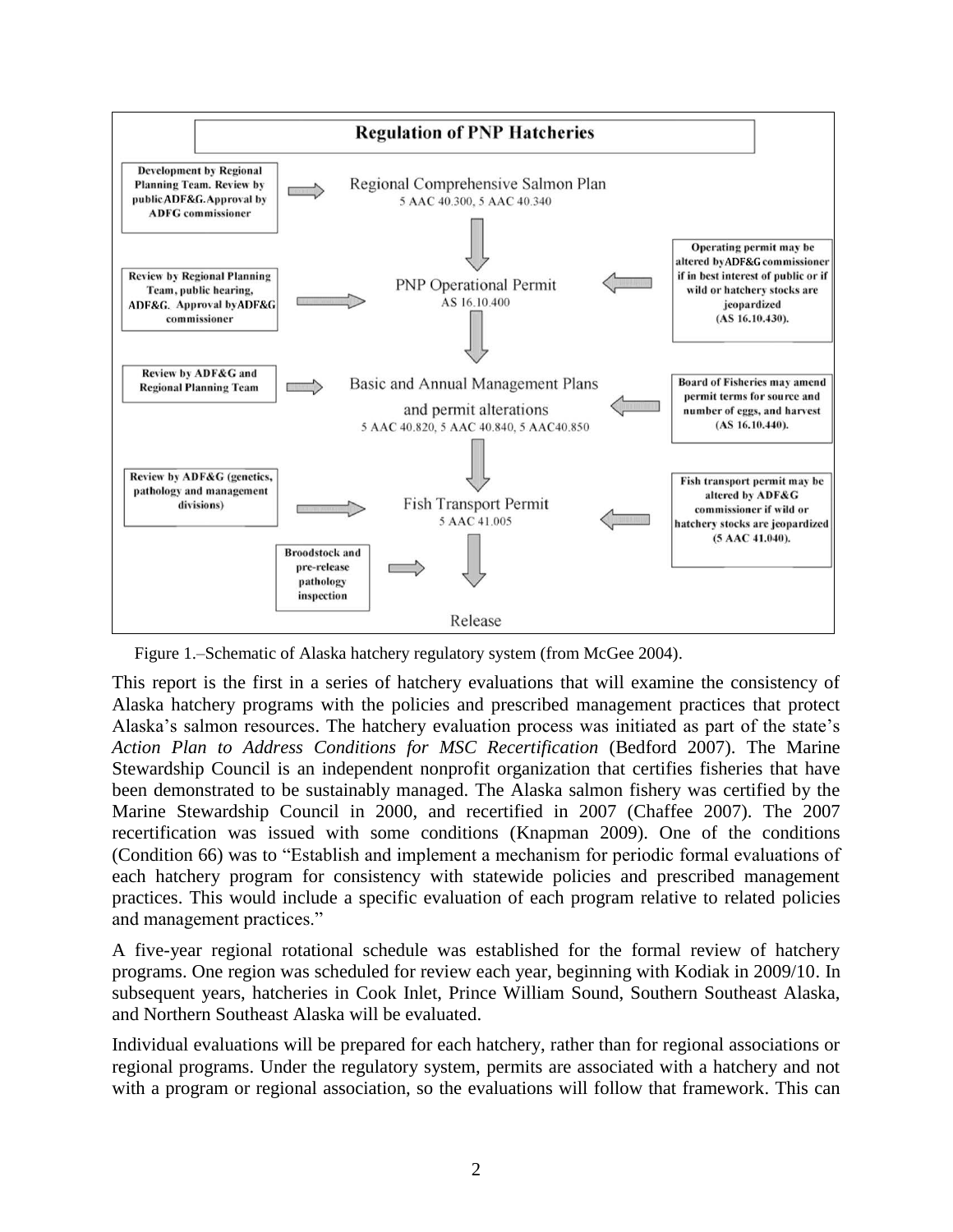create some complications in the evaluation process, as modern salmon culture techniques often involve multiple hatcheries. Future evaluations may include a regional or programmatic perspective to assess any potential larger-scale effects of hatchery practices.

The policies and prescribed practices governing Alaska's salmon hatcheries have been implemented with a rigorous planning and permitting system. The first rotation of evaluations will focus on "housekeeping" under that existing system. This includes checking each hatchery's matrix of permits to make sure that all necessary permits are in place, that they are consistent with each other, and that they match the hatchery's actual practices. It could be likened to an audit of each hatchery's operation under the regulatory system.

Although the first round of evaluations will focus primarily on the administrative aspects of the program, it will also examine hatchery programs in the context of the policies underlying the permitting process. Those policies are used by ADF&G staff when making recommendations about permit alterations, fish transportation permits (FTP), or hatchery management plans. They include *Genetic Policy* (Davis et al. 1985), *Regulation changes, policies, and guidelines for Alaska fish and shellfish health and disease control* (Meyers 2010), and various fisheries management policies, such as the Sustainable Salmon Fisheries Policy (5 AAC 39.222).

The product of the evaluation process is this report, which details the findings of the review and makes specific recommendations to remedy any deficiencies found. It includes an overview of the permits and plans for the hatchery, and a species-by-species discussion of the hatchery's programs.

# **HATCHERY BACKGROUND/HISTORICAL OVERVIEW**

The Kitoi Bay Hatchery (KBH) is the first hatchery to be evaluated under the department's hatchery evaluation program and is one of the oldest hatcheries in the state. It is located on Afognak Island near Kodiak (Figure 2). It was originally built in 1954 by the U.S. Fish and Wildlife Service as a sockeye salmon research facility. It was destroyed by the 1964 earthquake and was rebuilt and operated by the ADF&G beginning in 1965. The hatchery transitioned from a research facility and began functioning as a production facility beginning in 1972. In 1986, the Kodiak Regional Aquaculture Association (KRAA) began jointly funding the operation and in 1991 KRAA fully assumed the funding of the facility and programs, though an ADF&G biologist continued as hatchery manager until mid-1995. KRAA received private nonprofit (PNP) hatchery permit number 29 to cooperatively operate the KBH with the ADF&G Division of Fisheries Rehabilitation, Enhancement and Development on July 5, 1988. KRAA entered into a long term contract with the State of Alaska to operate the state-owned hatchery in 1993. The contract period ends November 16, 2031. Since 1995, KRAA has fully funded and operated the KBH facility. On May 1, 1998, PNP hatchery permit number 29 was amended to authorize KRAA as the sole operator of the KBH with production limited to "a total of no more than 215 million pink salmon eggs, 25 million chum salmon eggs, 2.3 million coho salmon eggs, and 300,000 sockeye salmon eggs" per year. A basic management plan was also approved as part of the amended permit. The hatchery permit was altered in 2005 to allow an increase in sockeye salmon eggs (to 600,000) and again in 2009 to allow an increase in chum salmon eggs (to 28 million).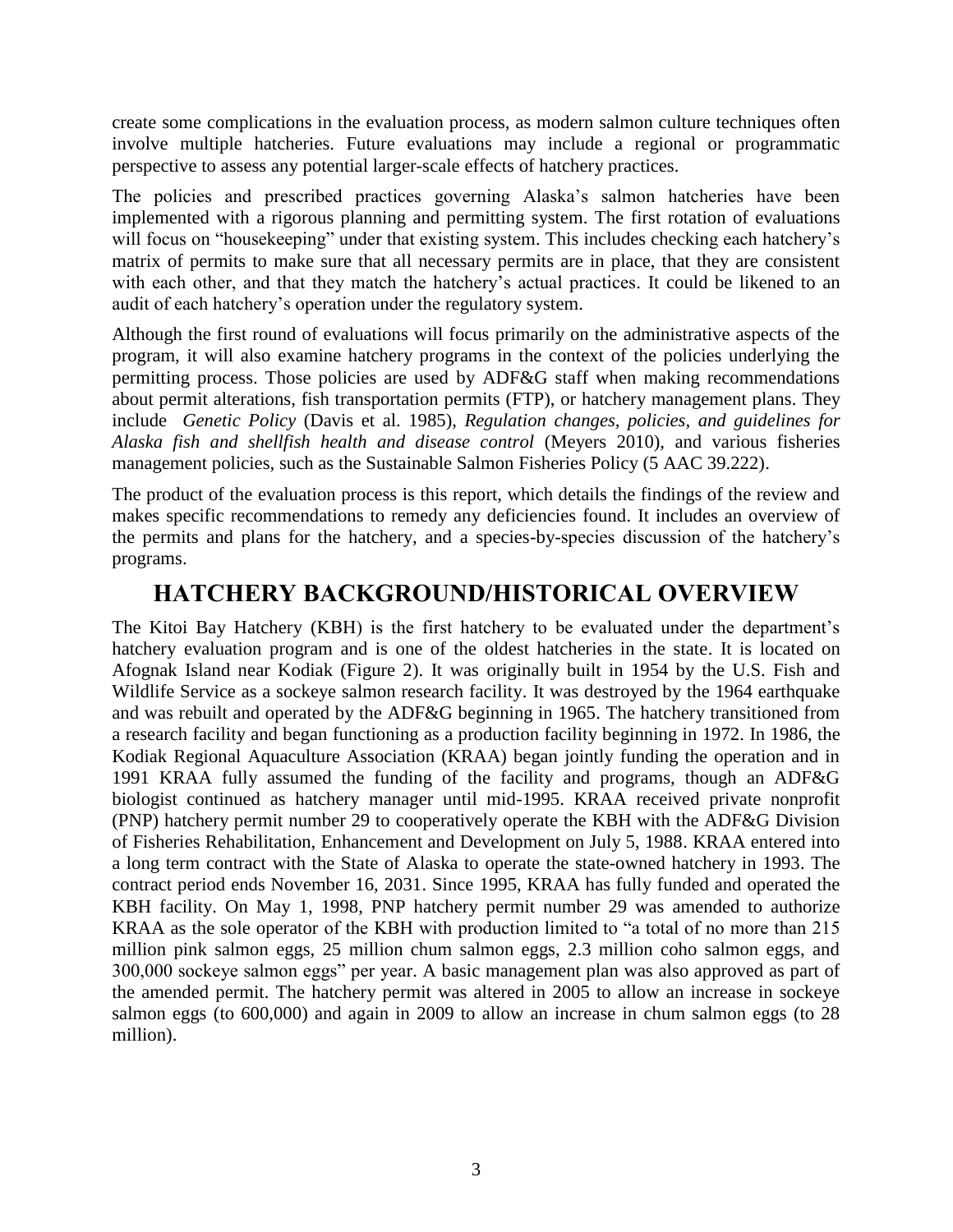

Figure 2.–Locations of salmon stocking and fishery enhancement projects associated with KBH on Kodiak and Afognak Islands (Schrof and Aro 2009).

# **OVERVIEW OF PERMITS AND PLANS**

The PNP hatchery permit, basic management plan, and annual management plan are the primary documents used to guide hatchery operations. The hatchery permit authorizes operation of the hatchery and specifies the maximum number of eggs of each species that a facility can incubate onsite, as well as stocks that may be used and location where fish may be released. The basic management plan is an extension of the hatchery permit, and outlines the general operations of the hatchery. In effect, the basic management plan describes the way in which the permit will be implemented. Because the basic management plan functions as part of the hatchery permit, the two documents are to be revised together when the permit is altered, and are considered complementary documents.

The hatchery permit and basic management plan may be amended, revised, or revoked by the commissioner. The operator may request a change in a hatchery permit or basic management plan by submission of a permit alteration request. The requested changes are reviewed by the regional planning team and a recommendation is then sent to the commissioner who approves or denies the requested change.

The annual management plan outlines the details of the operation for the current year of each permitted facility. It should "organize and guide the hatchery's operations, for each calendar year, regarding production goals, broodstock development, and harvest management of hatchery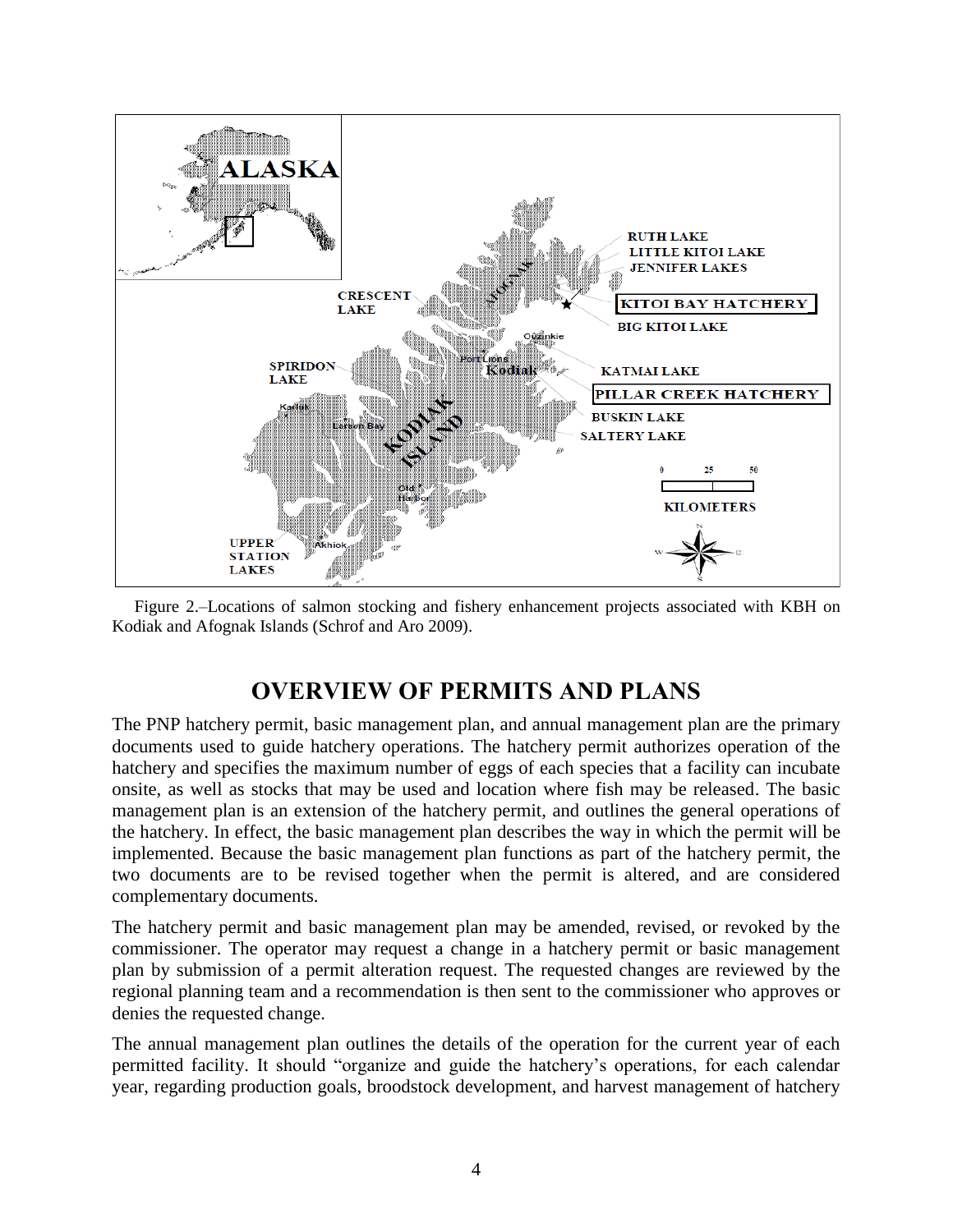returns.‖ (5 AAC 40.840) The annual management plan must also be consistent with the hatchery permit and basic management plan.

These documents for KBH were reviewed to determine that they met the following guidelines:

- They are current.
- They are consistent with each other.
- They are an accurate description of current hatchery practices.

The evaluation of KBH began in the summer of 2009 with a site visit and preliminary review of the facility's permits. The review of the PNP hatchery permit and basic management plan showed that while the permit was current and operations were being conducted as permitted, the basic management plan had not been updated when the permit was amended in 2005 and again in 2009. The basic management plan had last been updated in 1998, when the permit was amended to designate KRAA as sole operator. There was some confusion regarding the need to update the basic management plan as language in the actual permit seemed to indicate that the annual management plan would take the place of the basic management plan after the first year. However, per 5 AAC 40.820 (c) the basic management plan "is an addendum to the permit" and therefore it needs to be updated whenever the PNP hatchery permit is amended in order to remain current. The changes in the basic management plan have already implicitly been made by the approved permit alterations, but the text has not been edited to reflect those alterations.

The annual management plan is intended to guide hatchery operations each year. The 2009 annual management plan, which was the most recent available, was not published until October 2009, after most of that year's activities had already occurred. Unlike other facilities annual management plans, the KBH and Pillar Creek Hatchery (PCH) annual management plans are published in the form of an ADF&G Fisheries Management Report. This practice originated when KBH was operated by ADF&G, and has continued under management by KRAA. The annual management plan is cooperatively prepared by both the KBH hatchery manager and the Kodiak regional resource development biologist. While the 2009 annual management plan was very well prepared and complete, it is not necessary to publish it as a formal report, especially if doing so further delays its completion.

The production goals or limits set out in each of the documents were compared to determine whether they were in agreement (Table 1). These were also compared to the numbers shown in recent annual reports to ensure that they accurately described current actual practices at the hatchery.

In most cases, the plans and current practices were in agreement. As noted above, the numbers in the basic management plan were out of date, and no longer matched the current hatchery permit, annual management plan, or current production. Amendments have been made through the permit alteration request process, but the basic management plan hasn't been revised to show those approved changes. The basic management plan lists separate coho salmon egg take numbers for each release site, with a total that is slightly in excess of the permitted number. While the most recent year (2009) of egg takes and releases are within permitted levels, in past years the numbers of chum salmon and sockeye salmon eggs incubated at KBH have exceeded the permitted maximum. Those overages are discussed later in this report.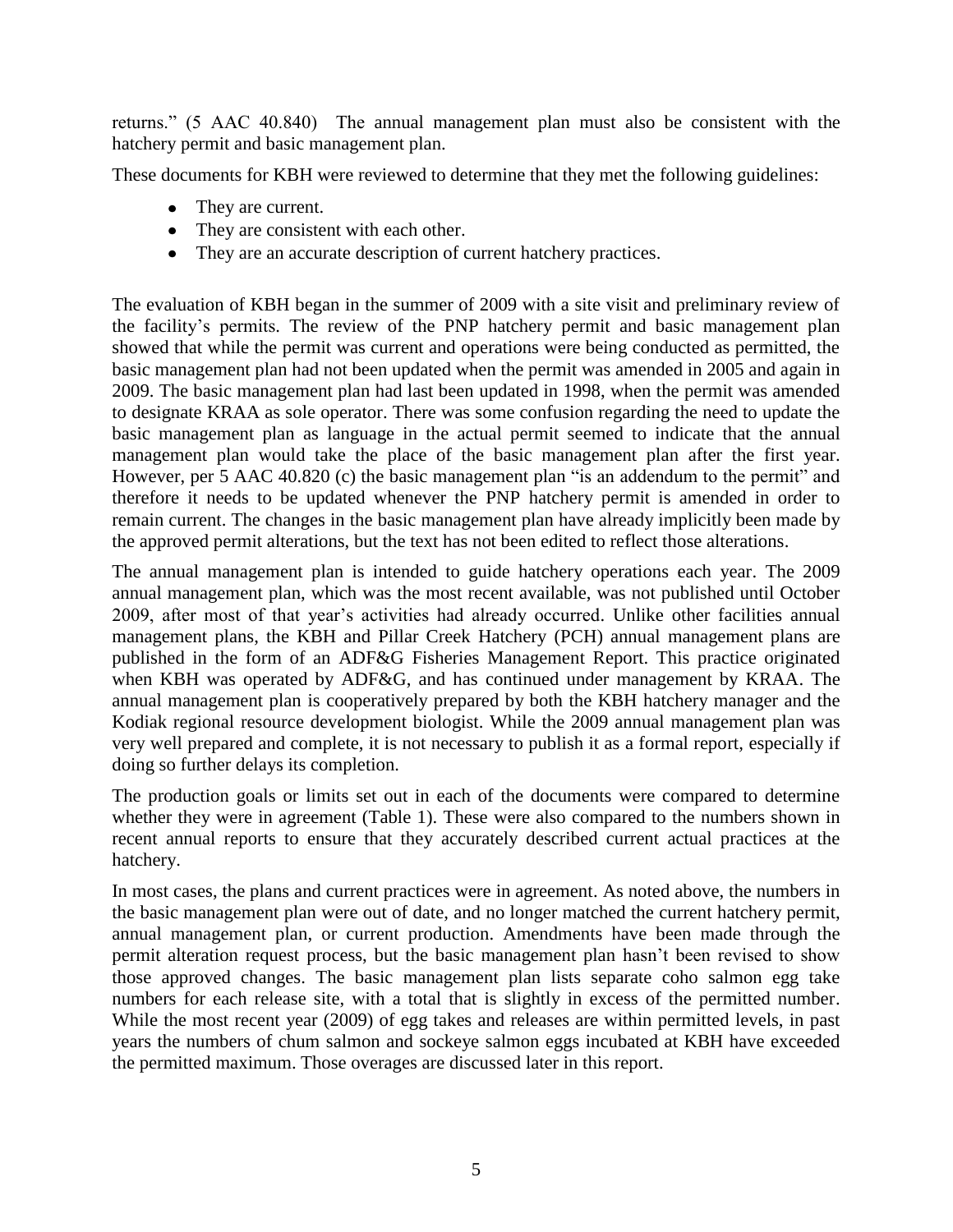|                                    | Permit/Permit<br>Alteration<br>Requests | <b>Basic Management</b><br>Plan         | Annual<br>Management Plan      | <b>Annual Report</b>             |
|------------------------------------|-----------------------------------------|-----------------------------------------|--------------------------------|----------------------------------|
| Version                            | Permit alteration<br>4/10/2009          | April 1998                              | October 2009                   | 2009                             |
| Pink salmon<br>Eggs<br>Releases    | 215 million limit<br>Not specified      | 215 million limit<br>165 million goal   | 185 million<br>150 million     | 173.54 million<br>153.71 million |
| Chum salmon<br>Eggs<br>Releases    | 28 million limit<br>Not specified       | 25 million limit<br>23.5 million goal   | 28 million<br>22 million       | 25.76 million<br>22.17 million   |
| Coho salmon<br>Eggs<br>Releases    | 2.3 million limit<br>Not specified      | 2.34 million limit<br>1.89 million goal | 2.3 million<br>1.46 million    | 2.25 million<br>1.4 million      |
| Sockeye salmon<br>Eggs<br>Releases | 0.6 million limit<br>Not specified      | 0.3 million limit<br>0.25 million goal  | 0.6 million<br>$0.515$ million | 0.57 million<br>0.52 million     |

Table 1.– Comparison of egg and juvenile production goals or limits listed in KBH permits and plans and actual production reported in the facility's most recent annual report. Permit/permit alteration requests refers to the facility's PNP operating permit and subsequent alterations.

While the hatchery permit defines limits, and the management plans guide hatchery operations, the specific actions of egg collection, transports, and releases must be additionally permitted under FTPs (5AAC 41.001– 41.100). An FTP is required for any collection, transport, or release of fish or eggs. The FTPs are an authorization to conduct each permitted activity, and they should be consistent with the hatchery permit and management plans. Before an FTP is issued, it is subject to an extensive review process to ensure that the action complies with all applicable policies and regulations. An FTP is issued for a fixed time period and includes both the specifics of the planned operation and any conditions added by ADF&G. For some programs that involve multiple facilities or transports, a number of individual FTPs are needed for a single release of fish. Because of the complexity of some of the permit requirements, the reviews of FTPs are discussed in more detail in separate sections for each species, rather than in this overview. Similarly, the basic management plans and annual management plans typically include stipulations, prescribed practices, or include other details that are also reviewed later in this report.

Salmon fisheries enhancement efforts are guided by comprehensive salmon plans for each region. These plans are developed by regional planning teams composed of representatives from the department, fishermen's groups, and other stakeholders. The plans identify enhancement goals and the strategies to achieve those goals. The regional planning teams also review hatchery permit applications, permit alteration requests, annual management plans and annual reports of hatchery performance.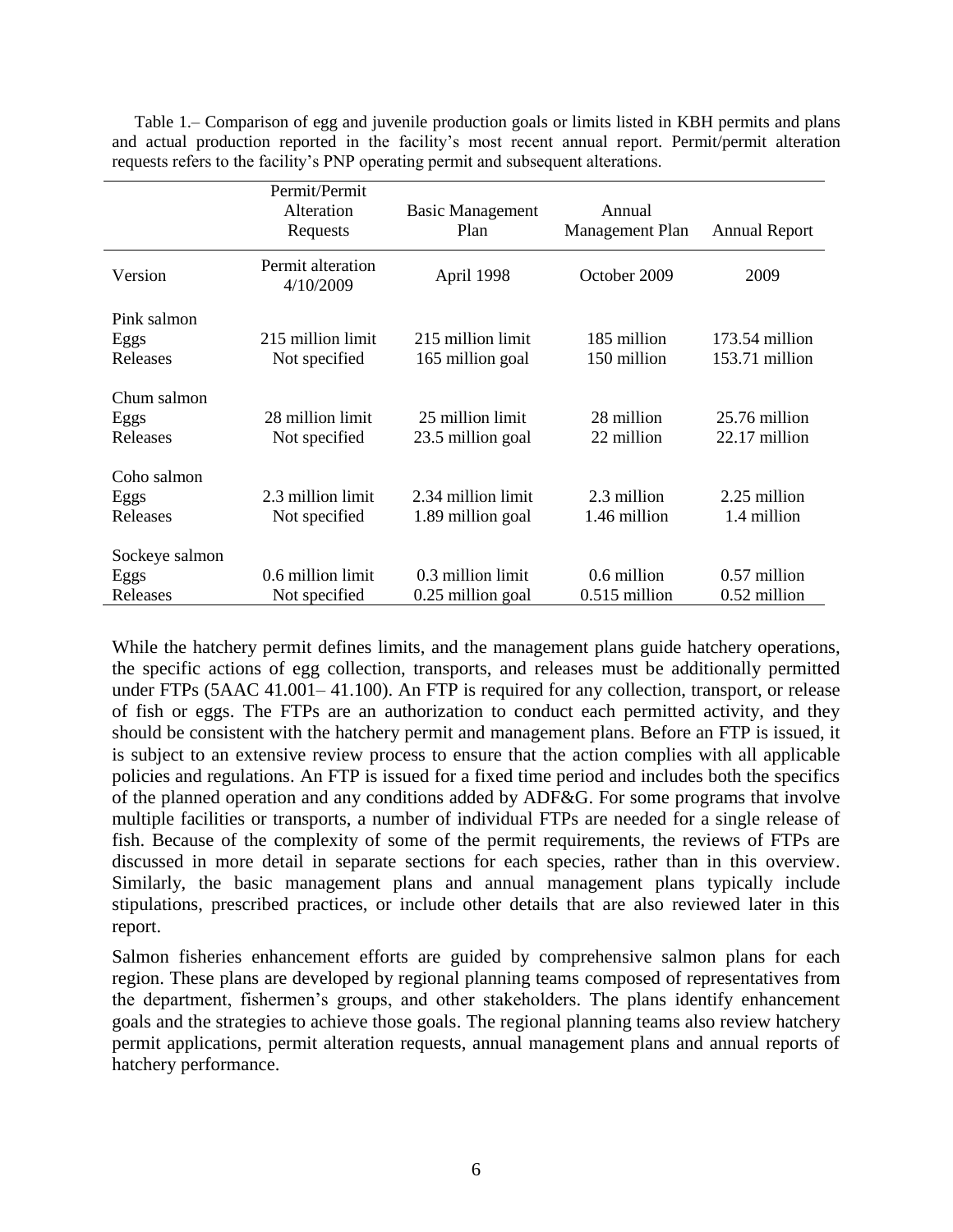The Kodiak Regional Comprehensive Salmon Plan Phase II Revision (1992) established goals and potential projects for salmon enhancement and rehabilitation in the Kodiak region. This plan, approved in April 1992, set harvest goals to be achieved by 2002 through research and improved management, enhancement projects and habitat protection. The 1992 revision amended an earlier Phase II plan, approved in 1987, and a Phase I plan from 1984. The next phase (Phase III)<sup>1</sup> of the Kodiak Regional Comprehensive Salmon Plan is in draft form, and is planned to be completed in 2011. The Phase III plan will set new harvest and enhancement goals and strategies for 2010 to 2030. The goals and strategies set forth in the current (1992 Phase II revision) plan are discussed later in the report.

#### **General recommendations for permits and plans**

 $\overline{a}$ 

- 1. The basic management plan should be updated to reflect current permitted capacity.
- 2. The annual management plan should be completed and approved prior to egg collection activities commencing.
- 3. KRAA and the Kodiak ADF&G region staff should reconsider publishing the annual management plan as a Fisheries Management Report, or publish it only after it is completed and signed by the commissioner.

# **OVERVIEW OF POLICIES**

Alaska hatchery programs are guided by plans and policies that protect salmon stocks and provide for effective fisheries management. The permitting process is closely linked to these policies, as fisheries managers, pathologists, and geneticists use them when making decisions about permits and hatchery management actions.

The State of Alaska ADF&G *Genetic Policy* protects the genetic integrity of Alaska's wild and enhanced salmon stocks. The policy sets out restrictions and guidelines for stock transport, protection of wild stocks, and maintenance of genetic variance. This policy is used to guide the decisions of the ADF&G principal geneticist when reviewing FTPs. The Kitoi Bay annual management plan also states that *Genetic Policy* will be followed for all projects (Schrof and Aro 2009).

*Genetic Policy* calls for the identification and protection of "significant and unique" wild stocks on a regional and species basis. It also suggests that Regional Planning Teams are the most appropriate body to designate those stocks. To date, no significant stocks have been designated in the Kodiak region. Similarly, the genetics policy also recommends the designation of watersheds to serve as wild stock sanctuaries to serve as gene banks to preserve genetic variability. No such sanctuaries have been yet been established in Kodiak. Because significant stocks and wild stock sanctuaries have not been identified, the consistency with these parts of the *Genetic Policy* could not be readily evaluated, or was not applicable.

The Alaska Fish Health and Disease Control Policy (5 AAC 41.080) is designed to protect fish health and prevent spread of infectious disease in fish and shellfish. The policy and associated guidelines are discussed in *Regulation Changes, Policies, and Guidelines for Fish and Shellfish* 

<sup>&</sup>lt;sup>1</sup> Kodiak Regional Planning Team. 2010. Kodiak Regional Comprehensive Salmon Plan, 2010-2030: Phase III Revision. Alaska Department of Fish and Game, unpublished data. Office of the Commissioner, Juneau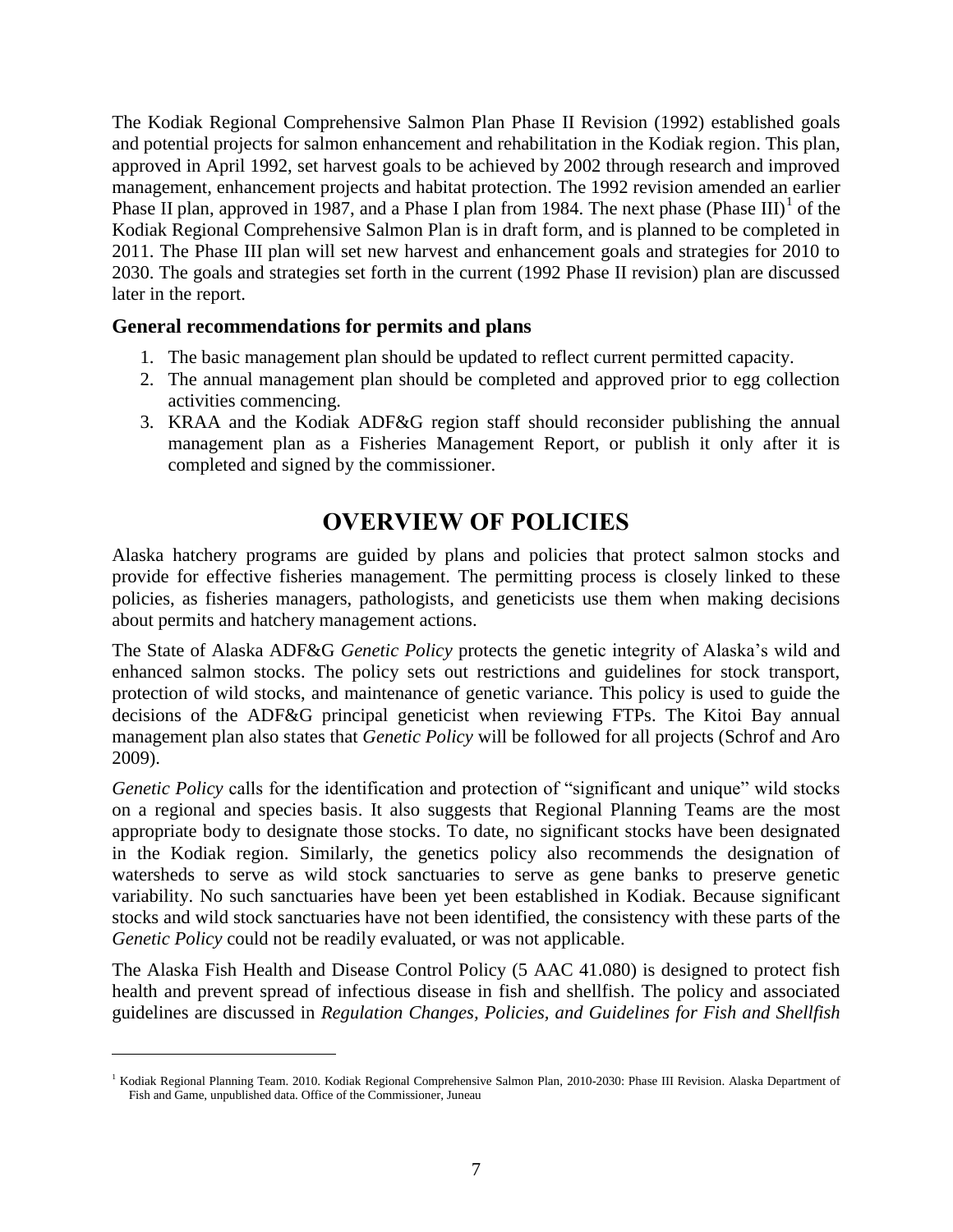*Health and Disease Control* (Meyers et al. 2010). It includes regulations and guidelines for wild fish transports, broodstock screening, disease histories, and transfers between hatcheries. The *Alaska Sockeye Salmon Culture Manual* (McDaniel et. al. 1994) also specifies practices and guidelines specific to the culture of sockeye salmon. As with the *Genetic Policy*, these regulations and guidelines are used by the principal pathologist to review FTPs. The use of the fish health policy and guidelines is also mandated in the Kitoi Bay annual management plans (Schrof and Aro 2009).

The Alaska Policy for the Management of Sustainable Salmon Fisheries (5AAC 39.222) mandates protection of wild salmon stocks in the management of salmon fisheries. Other applicable policies include the Policy for the Management of Mixed-Stock Salmon Fisheries (5AAC 39.220), the Salmon Escapement Goal Policy (5AAC 39.223), as well as local fishery management plans (5AAC 39.200). These policies require biologists to consider the interactions of wild and enhanced salmon stocks when managing hatchery returns as well as when reviewing hatchery management plans, FTPs, or hatchery permit alteration requests. All proposed FTPs are reviewed by the regional supervisors for the Divisions of Commercial Fisheries and Sport Fish, the deputy director of Commercial Fisheries, and the local Regional Resource Development Biologist before being considered for approval by the commissioner of ADF&G.

KBH's location immediately adjacent to the open North Pacific Ocean is advantageous to fisheries managers. Returning salmon do not have to travel extensively through migratory corridors, avoiding complications with mixed-stock fisheries (S. Schrof, Research Biologist, ADF&G, Kodiak, personal communication). This serves to both simplify management and help reduce the catch of wild stocks during fisheries targeting hatchery returns. The harvest of KBH stocks takes place primarily in Izhut, Duck, and Kitoi Bays. These bays are surrounded by steep slopes with small watersheds, so the wild stocks present are limited to a number of relatively small pink salmon and coho salmon runs in short streams. The combination of KBH's favorable location and the relative scarcity of proximate wild stocks allow a targeted harvest while minimizing the impact on wild fish.

KBH does not currently have any substantial marking programs in place. The use of a marking and recovery program would allow fisheries managers to more accurately determine the contribution of KBH production to fisheries and to evaluate interaction with natural stocks. The Sustainable Salmon Fishery Policy recommends the assessment of the "effects and interactions of introduced or enhanced salmon stocks on wild salmon stocks." Due to the location of KBH the department does not have strong concerns regarding wild stock interactions; however, a marking program for KBH salmon would facilitate a closer look at possible interactions.

The implementation of a marking program would require considerable funding for both application of marks and subsequent sampling. Because of that expense, a cost–benefit analysis of potential marking programs is recommended. The lack of a marking program is a likely point of criticism of KBH programs, and a formal analysis of the costs and benefits would help respond to that criticism.

The guidance provided by these policies is sometimes very specific, and sometimes less so. For example, the Alaska Fish Health and Disease Control Policy mandates the use of an iodophor disinfectant on salmon egg—a prescribed practice that requires little interpretation. In contrast, several policies prioritize the protection of wild stocks from the potential effects of fisheries enhancement projects without specifying how to assess those effects. These less specific policies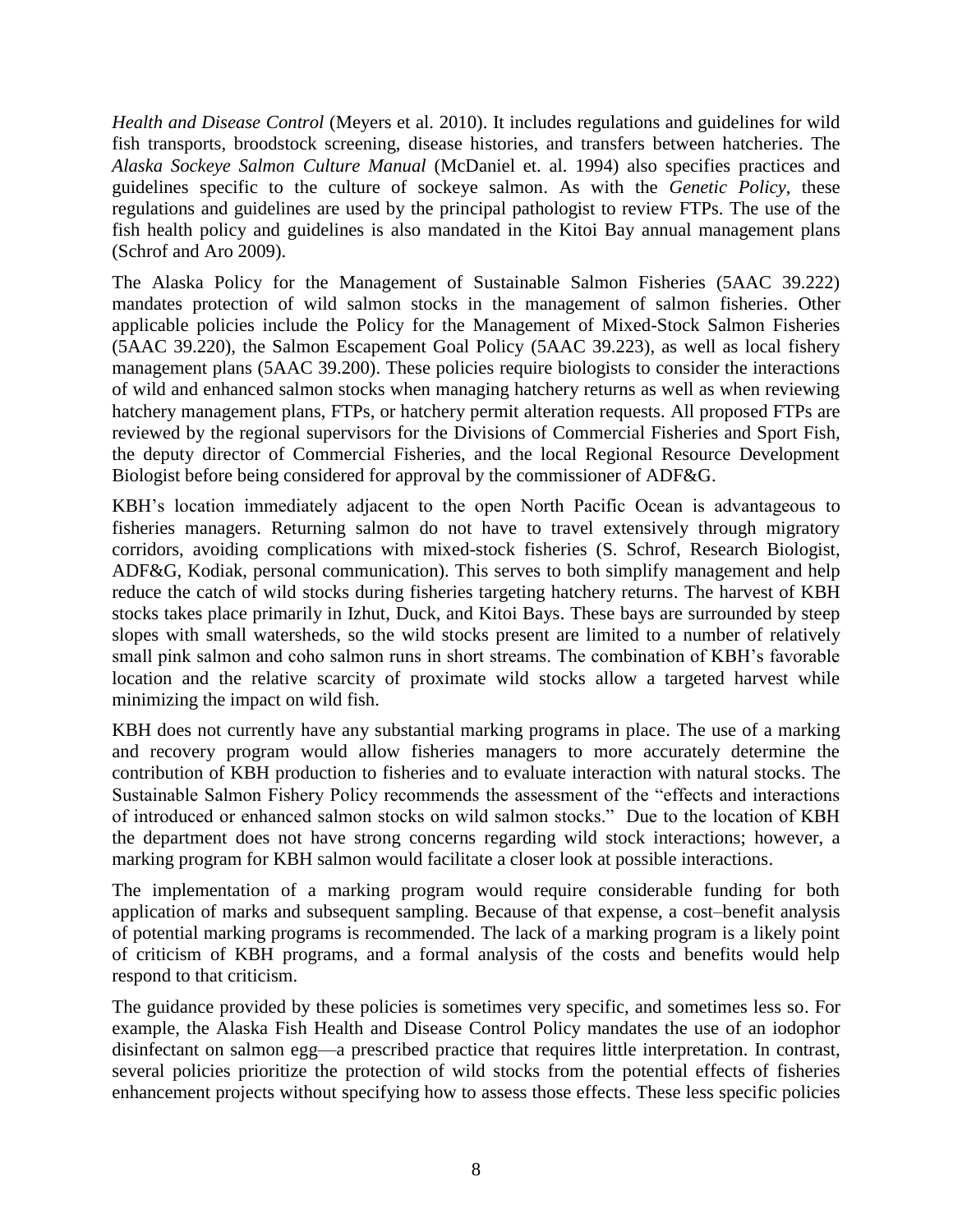provide the principles or priorities to be used in decision making, and require managers to use professional judgment to adhere to them. The permit review process, where those policy principles are used to approve or deny a specific action, is an example of that professional judgment at work.

Evaluating the hatchery program's consistency with those policies presents a similar challenge. For example, while it is clear that a key principle of Alaska policy is to protect wild salmon stocks, the interactions of enhanced and wild stocks are not completely understood. Examining a particular hatchery program and making an unambiguous determination that the principle of protecting wild stocks is being met is difficult under those circumstances. For that reason, in the initial rotation of evaluations, consistency with policy will be evaluated by (1) confirming that permits have been properly reviewed using applicable policies, and (2) identifying information relevant to each program's consistency with state policies.

The policies governing Alaska hatcheries were divided into three categories: genetics, fish health, and fisheries management. The key elements of the policies in each of those categories are summarized in Tables 2 through 4. These tables were then used as templates to identify and tabulate information on how each hatchery program fits within those policies. The completed tables are included in sections on each program later in the report.

### **General recommendations for policy consistency**

1. KRAA and the department should conduct a cost/benefit analysis of marking programs for each species at KBH.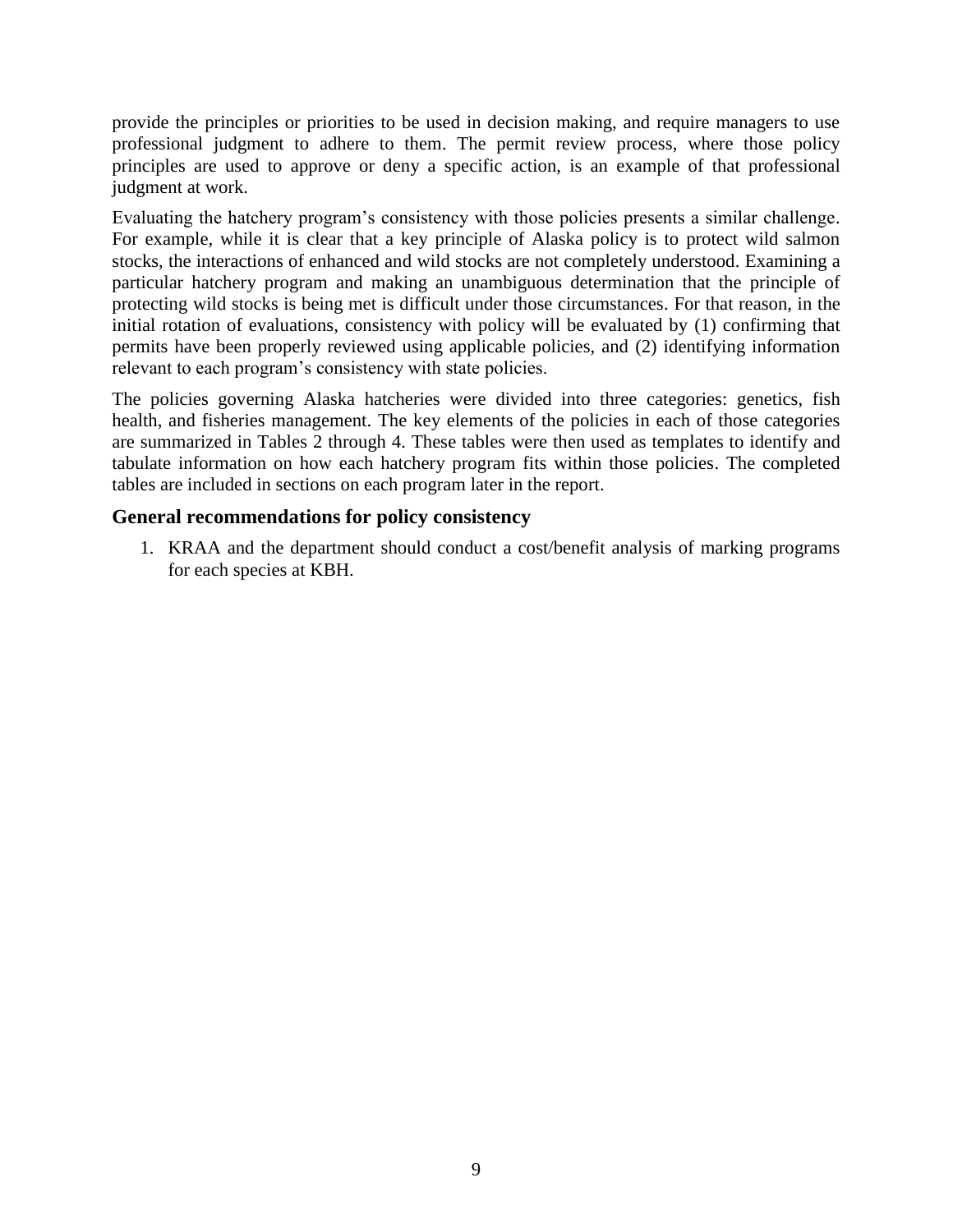#### Table 2.–Key elements of the ADF&G *Genetic Policy*.

| I. Stock Transport                                                        |                                                                                                                                                                                                                                                                                                                    |
|---------------------------------------------------------------------------|--------------------------------------------------------------------------------------------------------------------------------------------------------------------------------------------------------------------------------------------------------------------------------------------------------------------|
| Use of appropriate local<br>stocks                                        | This element addresses Section I of the <i>Genetic Policy</i> , covering stock transports. The policy prohibits interstate or inter-regional<br>stock transports, and uses transport distance and appropriate phenotypic characteristics as criteria for judging the acceptability of<br>donor stocks.             |
| II. Protection of wild stocks                                             |                                                                                                                                                                                                                                                                                                                    |
| Interaction with or impact<br>on significant wild stocks                  | Priority is given to protection of wild stocks from harmful interactions with introduced stocks. Stocks cannot be introduced to sites<br>where they may impact significant or unique wild stocks.                                                                                                                  |
| Identification of<br>significant or unique wild<br>stocks                 | Significant or unique wild stocks must be identified for each region and species. The policy's guidelines and justifications suggest<br>that salmon enhancement Regional Planning Teams should establish criteria for determining significant stocks and recommend such<br>stock designations.                     |
| Use of indigenous stocks<br>in watersheds with<br>significant wild stocks | A watershed with a significant wild stock can only be stocked with progeny from the indigenous stocks. The policy also specifies<br>that no more than one generation of separation from the donor system to stocking of the progeny will be allowed.                                                               |
| Establishment of wild<br>stock sanctuaries                                | Wild stock sanctuaries should be established on a regional and species basis. No enhancement activities would be allowed, but<br>gamete removal would be permitted. The guidelines and justifications describe the proposed sanctuaries as gene banks of wild type<br>variability.                                 |
| III. Maintenance of genetic variance                                      |                                                                                                                                                                                                                                                                                                                    |
| Maximum of three<br>hatchery stocks from a<br>single donor stock          | A maximum of three hatchery stocks can be derived from a single donor stock. Offsite releases, such as for terminal harvest, should<br>not be restricted by this policy if the release sites are selected so that they do not impact significant wild stocks, wild stock<br>sanctuaries, or other hatchery stocks. |
| Minimum effective<br>population size                                      | The policy recommends a minimum effective population size (Ne) of 400. It also recognizes that small population sizes may be<br>unavoidable with Chinook and steelhead.                                                                                                                                            |
| Use of all segments of<br>donor stock run timing                          | To ensure all segments of the run have the opportunity to spawn, sliding egg take scales for donor stock transplants will not allocate<br>more than 90% of any segment of the run for brood stock.                                                                                                                 |
| Genetics review of FTPs $(5 \text{ AAC } 41.010 - 41.050)$                |                                                                                                                                                                                                                                                                                                                    |
| Review by geneticist                                                      | Each application is reviewed by the geneticist, who then makes a recommendation to either approve or deny it. The geneticist may<br>also add terms or conditions to the permit to protect wild or enhanced stocks.                                                                                                 |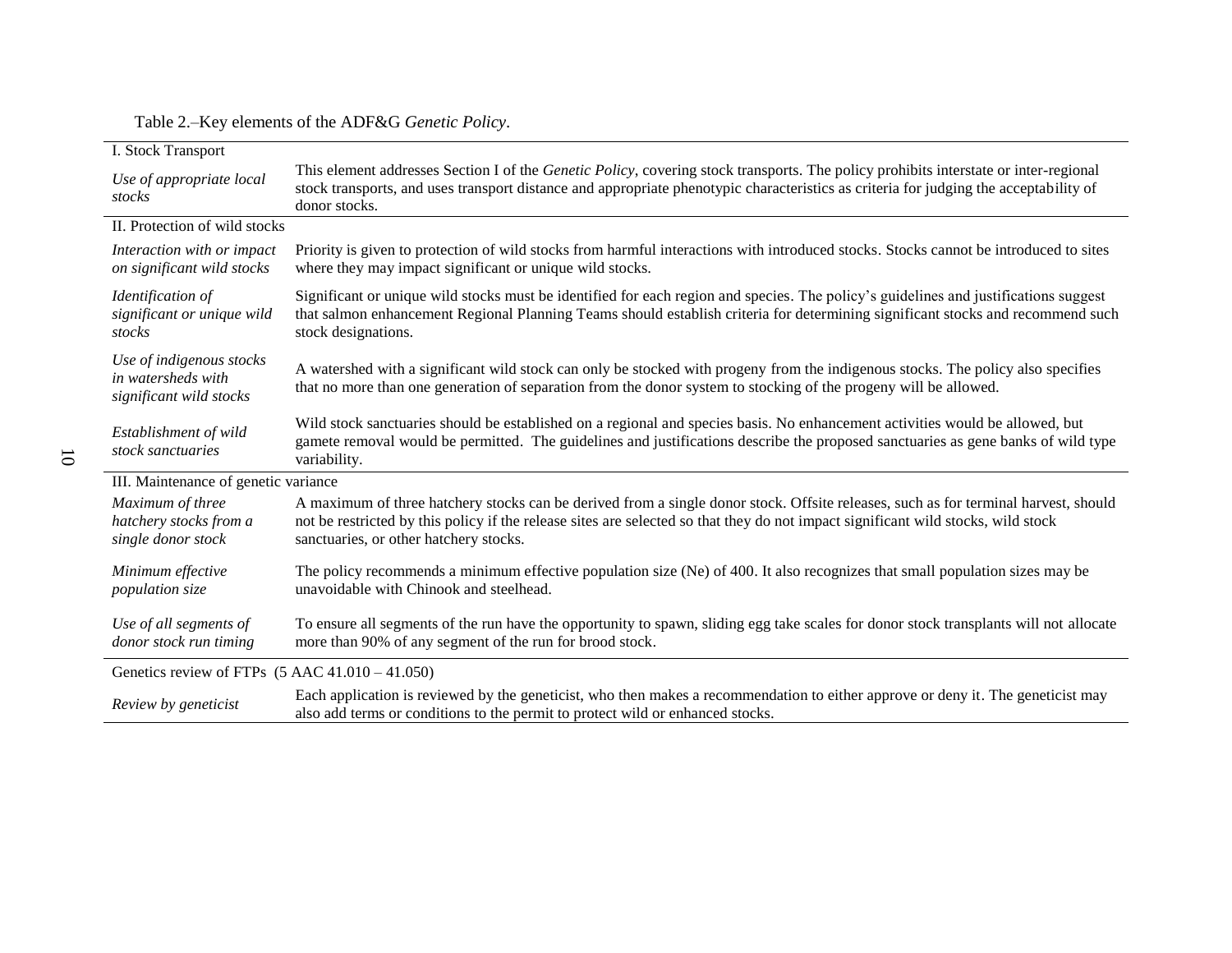Table 3.–Key elements of Alaska policies and regulations pertaining to fish health and disease.

| Fish Health and Disease Policy (5 AAC 41.080; amended by Meyers 2010) |                                                                                                                                                                                                                                                                                                                                                                                                                                                                             |  |
|-----------------------------------------------------------------------|-----------------------------------------------------------------------------------------------------------------------------------------------------------------------------------------------------------------------------------------------------------------------------------------------------------------------------------------------------------------------------------------------------------------------------------------------------------------------------|--|
| Egg disinfection                                                      | Within 48 hours of taking and fertilizing live fish eggs or transporting live fish eggs between watersheds, all eggs must be treated<br>with an iodine solution. This requirement may be waived for large scale pink and chum salmon facilities where such disinfection is<br>not effective or practical.                                                                                                                                                                   |  |
| Hatchery inspections                                                  | Each fish hatchery or fish rearing facility must be inspected by the department's Fish Pathology Section at least once every other<br>year. Additional inspections may be required in response to disease issues. The Pathology Section produces a written report<br>summarizing the findings of each inspection.                                                                                                                                                           |  |
| Disease reporting                                                     | The occurrence of fish diseases or pathogens listed in 5AAC 41.080(d) must be immediately be reported to the department's Fish<br>Pathology Section. The list of reportable pathogens was updated in Meyers (2010).                                                                                                                                                                                                                                                         |  |
|                                                                       | Pathology requirements for FTPs $(5 \text{ AAC } 41.010 - 41.050)$                                                                                                                                                                                                                                                                                                                                                                                                          |  |
| Disease history                                                       | Applications for FTPs require either a complete disease history of the stock or a broodstock inspection and certification if the<br>disease history is not available.                                                                                                                                                                                                                                                                                                       |  |
| <b>Isolation</b> measures                                             | Applications must also list the isolation measures to be used during transport, including a description of containers, water source,<br>depuration measures, and plans for disinfection.                                                                                                                                                                                                                                                                                    |  |
| <b>Broodstock</b> inspection                                          | Broodstock inspection and certification by pathology is required for stocks without a complete disease history.                                                                                                                                                                                                                                                                                                                                                             |  |
| Pathology review of FTPs                                              | Each application is reviewed by the pathologist, who then makes a recommendation to either approve or deny it. The pathologist<br>may also add terms or conditions to the permit to protect fish health. Transports of fish between regions are discouraged.                                                                                                                                                                                                                |  |
| Sockeye Salmon Culture Policy                                         |                                                                                                                                                                                                                                                                                                                                                                                                                                                                             |  |
| Alaska Sockeye Salmon<br>Culture Manual                               | The Sockeye Salmon Culture Policy is designed to control the occurrence of infectious hematopoietic necrosis virus (IHNV) in<br>Alaska. The policy specifies the use of a virus-free water supply; rigorous disinfection procedures; compartmentalization of eggs<br>and fry; and immediate destruction of infected fish, followed by disinfection. The Alaska Sockeye Salmon Culture Manual<br>prescribes procedures and fish culture practices developed to control IHNV. |  |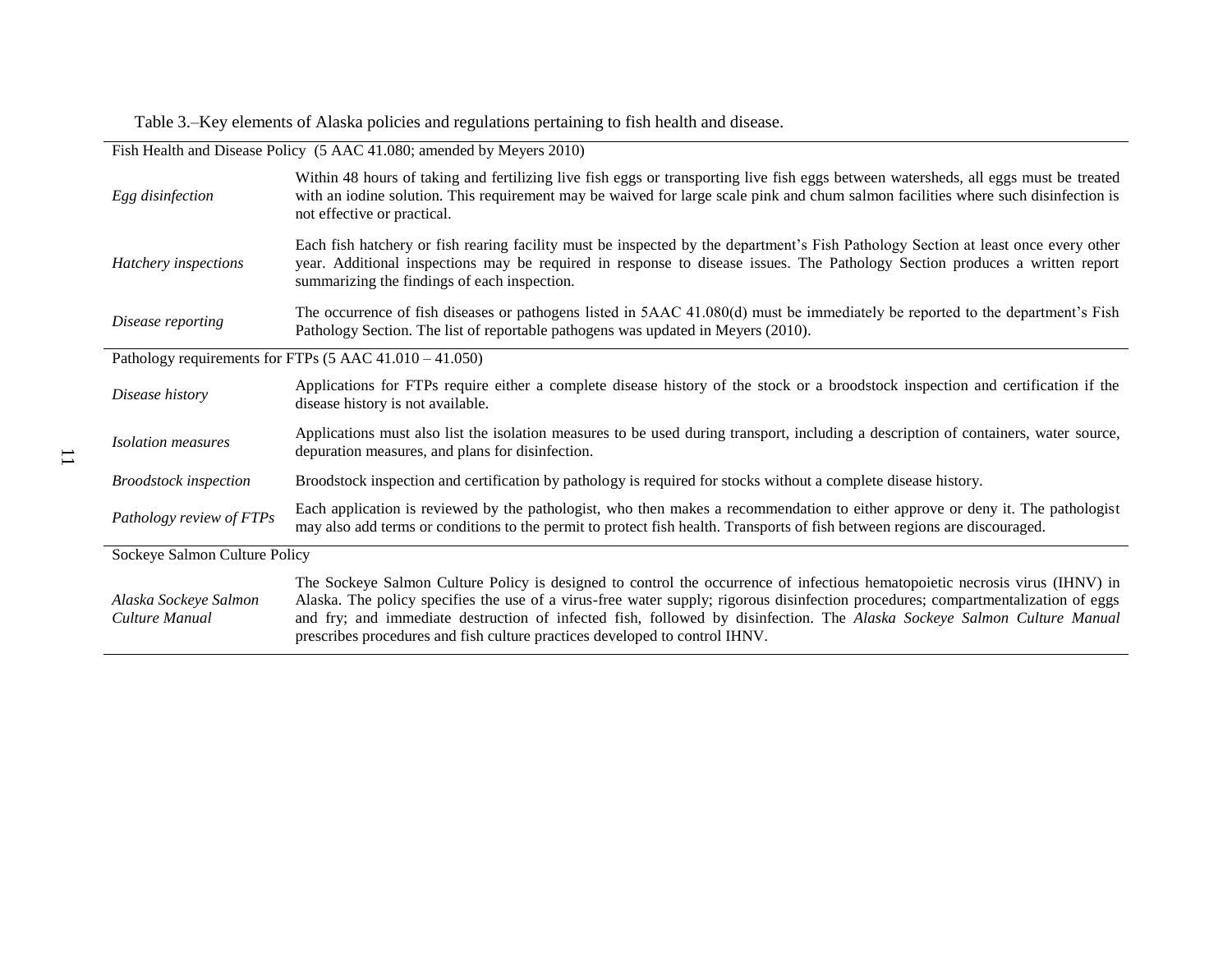| Sustainable Salmon Fishery Policy (5 AAC 39.222)                       |                                                                                                                                                                                                                                                                                                                                                                                              |  |
|------------------------------------------------------------------------|----------------------------------------------------------------------------------------------------------------------------------------------------------------------------------------------------------------------------------------------------------------------------------------------------------------------------------------------------------------------------------------------|--|
| I. Management principles and criteria                                  |                                                                                                                                                                                                                                                                                                                                                                                              |  |
| Assessment of wild stock<br>interactions/impacts                       | As a management principle, the effect of enhanced stocks on wild stocks should be assessed. Wild stocks should be protected from<br>adverse impacts from enhanced stocks. $(5AAC 39.222 (3)(c)(1)(D))$                                                                                                                                                                                       |  |
| II. Use of effective management systems                                |                                                                                                                                                                                                                                                                                                                                                                                              |  |
| Assessment of wild stock<br><i>impacts for new proposals</i>           | The Board of Fisheries should ensure that proposals for salmon enhancement assess and document any information needed for<br>sustainable management of wild stocks. $(5 \text{ AAC } 39.222 (3)(J-K))$                                                                                                                                                                                       |  |
| III. Conservative management                                           |                                                                                                                                                                                                                                                                                                                                                                                              |  |
| Use of precautionary<br>approach                                       | Managers should use a conservative approach, taking into account any inherent uncertainty and risks. (5 AAC 39.222 (5))                                                                                                                                                                                                                                                                      |  |
| Salmon Escapement Goal Policy (5 AAC 39.223)                           |                                                                                                                                                                                                                                                                                                                                                                                              |  |
| Establishment of<br>escapement goals                                   | Management of fisheries is based on scientifically-based escapement goals that result in sustainable harvests.                                                                                                                                                                                                                                                                               |  |
| Mixed Stock Salmon Fishery Policy (5 AAC 39.220)                       |                                                                                                                                                                                                                                                                                                                                                                                              |  |
| Wild stock conservation<br>priority                                    | The conservation of wild stocks consistent with sustained yield is the highest priority in management of mixed-stock fisheries.                                                                                                                                                                                                                                                              |  |
| Fisheries management review of FTPs $(5 \text{ AAC } 41.010 - 41.050)$ |                                                                                                                                                                                                                                                                                                                                                                                              |  |
| Review by management<br>staff                                          | All proposed FTPs are reviewed by the regional supervisors for the Divisions of Commercial Fisheries and Sport Fish, the deputy<br>director of Commercial Fisheries, and the local Regional Resource Development Biologist before being approved or denied by the<br>commissioner of ADF&G. Department staff may recommend approval or denial of the permit, or recommend permit conditions. |  |

Table 4.–Key elements of Alaska fisheries management policies and regulations relevant to salmon hatcheries and enhancement.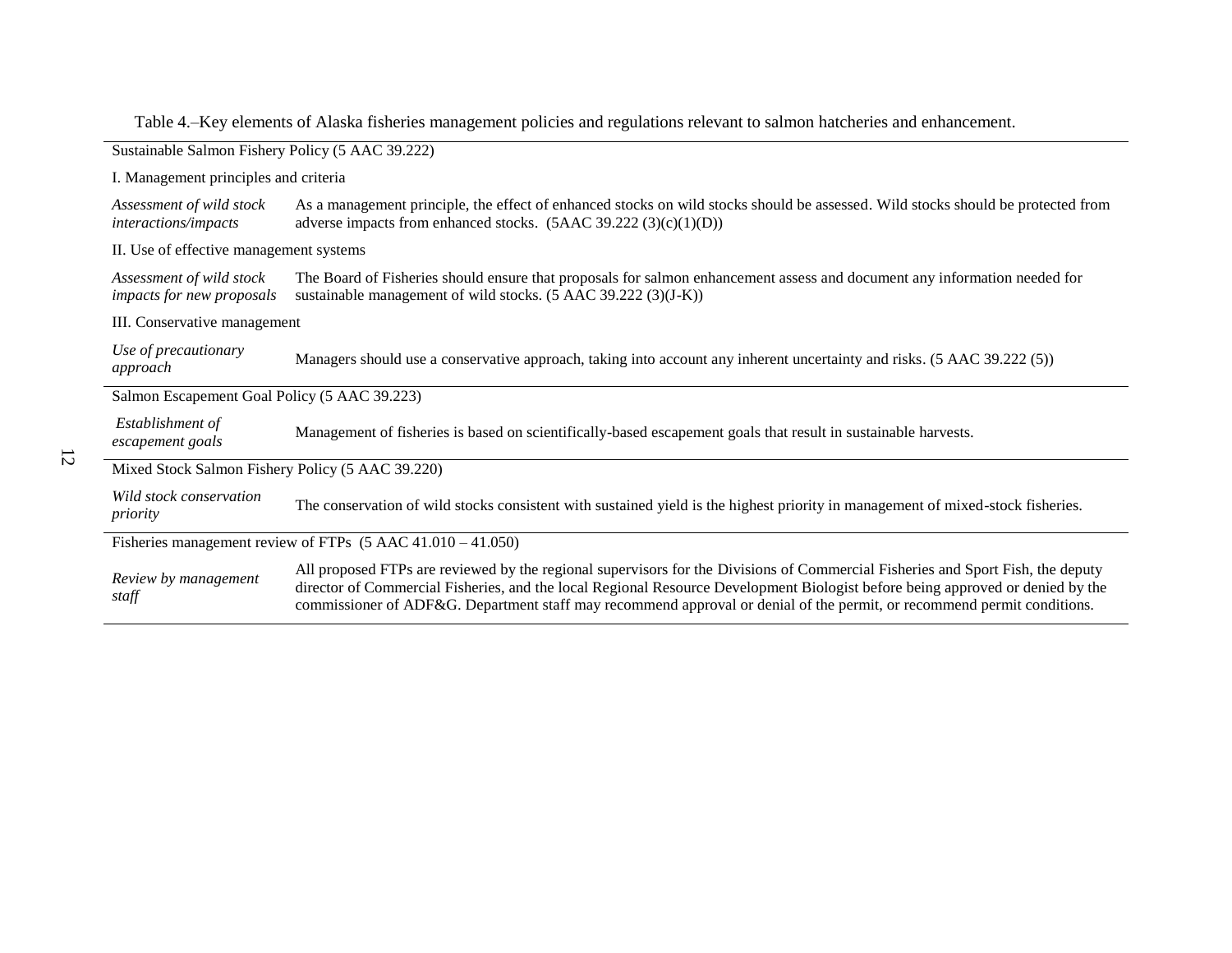# **HATCHERY PROGRAMS**

# **PINK SALMON**

#### **Overview of program**

The pink salmon program (Figure 3) at KBH uses Big Kitoi Creek stock pink salmon, which are the only salmon species indigenous to Big Kitoi Creek (Schrof and Aro 2009). The program began in the early 1970s with an eggtake of 5 million eggs from Big Kitoi Creek, and has since



Figure 3.–Schematic of pink salmon production and related FTPs at KBH.

grown to a peak of 215 million eggs in 1989. While the current permit allows for 215 million green eggs to be collected, about 175 to 185 million eggs are normally taken for the program, due to limitations in incubation and rearing space. In 2009, KBH collected 173.5 million pink salmon eggs (White 2010).

Broodstock collection is conducted in early September at the ladder on Big Kitoi Creek, adjacent to the hatchery. The eggs are incubated at KBH in Kitoi box style deep matrix incubators. The fry are transferred via pipelines into saltwater net pens in Big Kitoi Bay. They are reared in these net pens for three to eight weeks before being released in late May. Fed fry are released annually at a target weight of 0.8 g. In 2009, KBH released 154 million fry into Big Kitoi Bay, and has released a total of over 2.4 billion fry since 1993 (Appendix A1).

The average marine survival of Kitoi Bay pink salmon has varied between even and odd years. Managers use an assumed survival rate

of 3.8% in even years and 5.9% in odd years. Using these assumptions, the planned release of 150 million fry would produce 5.8 to 8.8 million returning adults. The returning adults are harvested in common property (primarily seine) fisheries and used for cost recovery and broodstock at the hatchery. In 2009, an estimated 9.3 million adults returned from a 2008 release of 145 million fry. Of those, 6.7 million (72%) were harvested in common property seine fisheries, 2.2 million (24%) went to cost recovery, and 259,000 (2.7%) were used as broodstock. Since 1993, almost 108 million adult pink salmon have returned from KBH releases, of which 89.4 million have been harvested in common property fisheries (Appendix A2).

#### **Fish transport permits**

As a centralized and contained production program, the FTP requirements of the Kitoi Bay pink salmon program are relatively straightforward. A single FTP (06A-0073) covers the entire pink salmon program from egg take to release (Figure 3). The permit requirements are simplified because no transfers of eggs or fish are made to or from other facilities or locations. The permit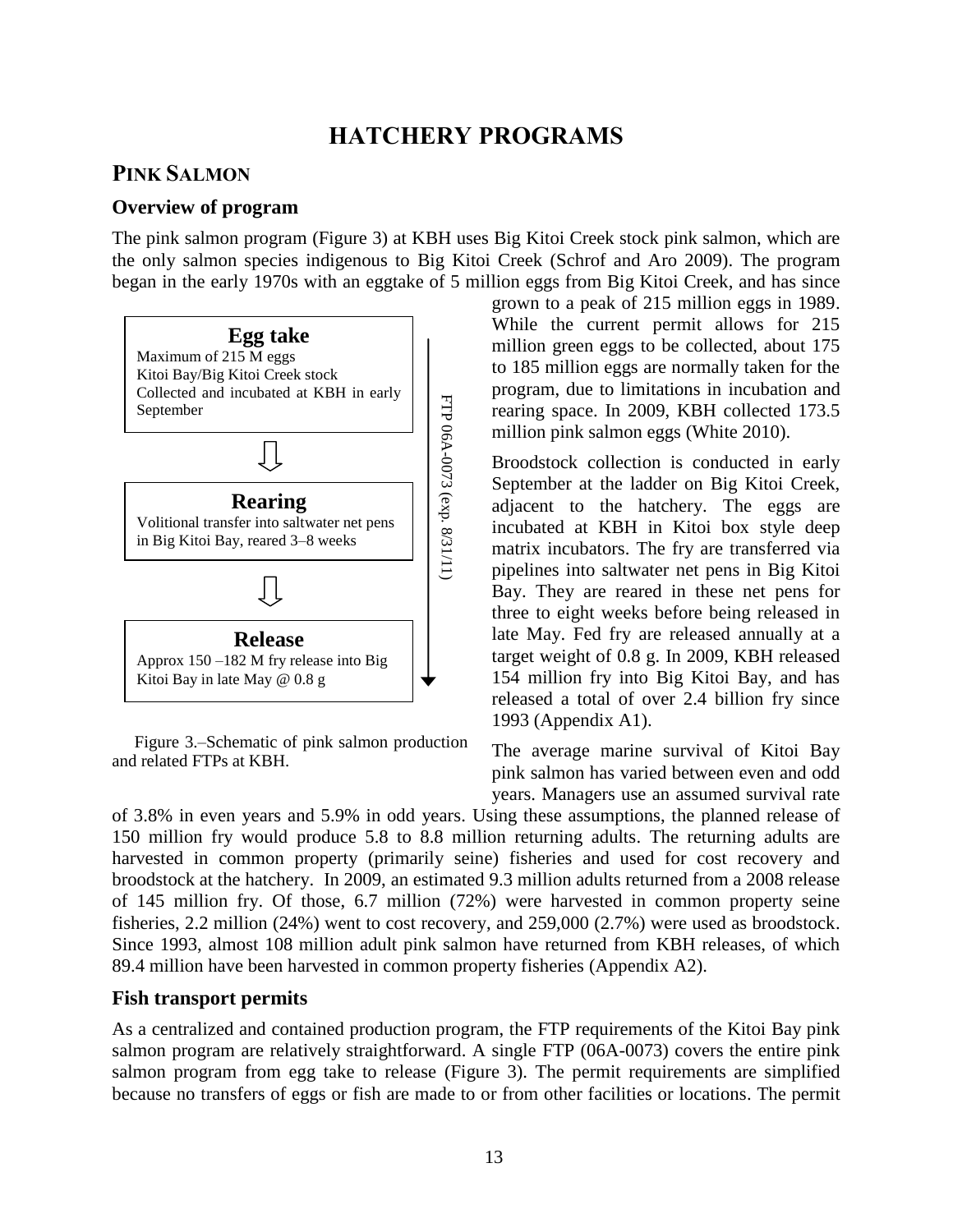is currently up to date, but expires on August 31, 2011. It was issued on August 9, 2006 after a review process to ensure that it complied with applicable policies. In the review process, all reviewers agreed with the issuance of the permit, and no concerns were raised. A comparison of the permit and the reported activities in 2009 (White 2010) found that the permit accurately described the program as it is being conducted. The permit allows for a maximum eggtake of 215 million eggs, and subsequent release of up to 182 million fry, with an expected adult return of 8 million fish. The actual production in 2009 was somewhat lower, with 173.5 million eggs collected in BY09 and 154 million fry in BY08 released, but over 9 million adults in BY07 returned (White 2010).

### **Prescribed practices**

The Kitoi Bay basic and annual management plans describe the methods to be used to produce pink salmon and manage the resulting returning adults. As described previously, the basic management plan is part of the hatchery permit, so that any prescriptive actions called for in the plan are effectively conditions of the permit. Typically, these include such things as adherence to regional plans, fish culture considerations, and harvest management strategies. FTPs may also carry stipulations such as evaluation plans or use of disease control practices. The basic management plan, 2009 annual management plan, and FTP 06A-0073 were reviewed to determine the prescribed practices specific to pink salmon, and whether they were consistent between each of the documents.

There are minor differences between the 1998 basic management plan and the most recent (2009) annual management plan, mostly in the area of harvest and broodstock management. There are differences in the specified number of broodstock necessary, the expected timing of common property fisheries, the timing of cost recovery fisheries, and the fishing closures used to assure broodstock goals, among others. Most of the differences probably stem from the fact that the basic management plan has not been recently updated, and does not reflect current management practices. For example, the basic management plan states that cost recovery may occur from July 27 to August 1 (or only six days) "as identified in KBH's annual management plan." However, the 2009 annual management plan says that cost recovery "will most likely occur between August 1 and August 20." This and other discrepancies between the basic management plan and annual management plan could be resolved with an updated basic management plan.

# **Regional Comprehensive Salmon Plan**

The Kodiak Regional Comprehensive Salmon Plan Phase II Revision (1992) established goals and potential projects for salmon enhancement in the Kodiak region. For pink salmon, the harvest goal for supplemental pink salmon was an annual harvest of 11.5 million fish. In order to achieve that goal, it called for an expansion of production capacity at KBH through additional incubation and rearing space.

The planned increases in capacity did occur, but they have not realized the supplemental harvest goal set out in the 1992 Phase II plan. From 1999 to 2008, an average of 8.8 million supplemental pink salmon were harvested in odd years, and an average of 4.1 million were harvested in even years. The harvest objective was met twice in that period, once in 2001, when 13.1 million KBH pink salmon were harvested, and again in 2005, with a harvest of 13.6 million pink salmon. Some of the harvested fish were taken in the hatchery's cost recovery fishery, which harvested an average of 31% of the supplemental harvest.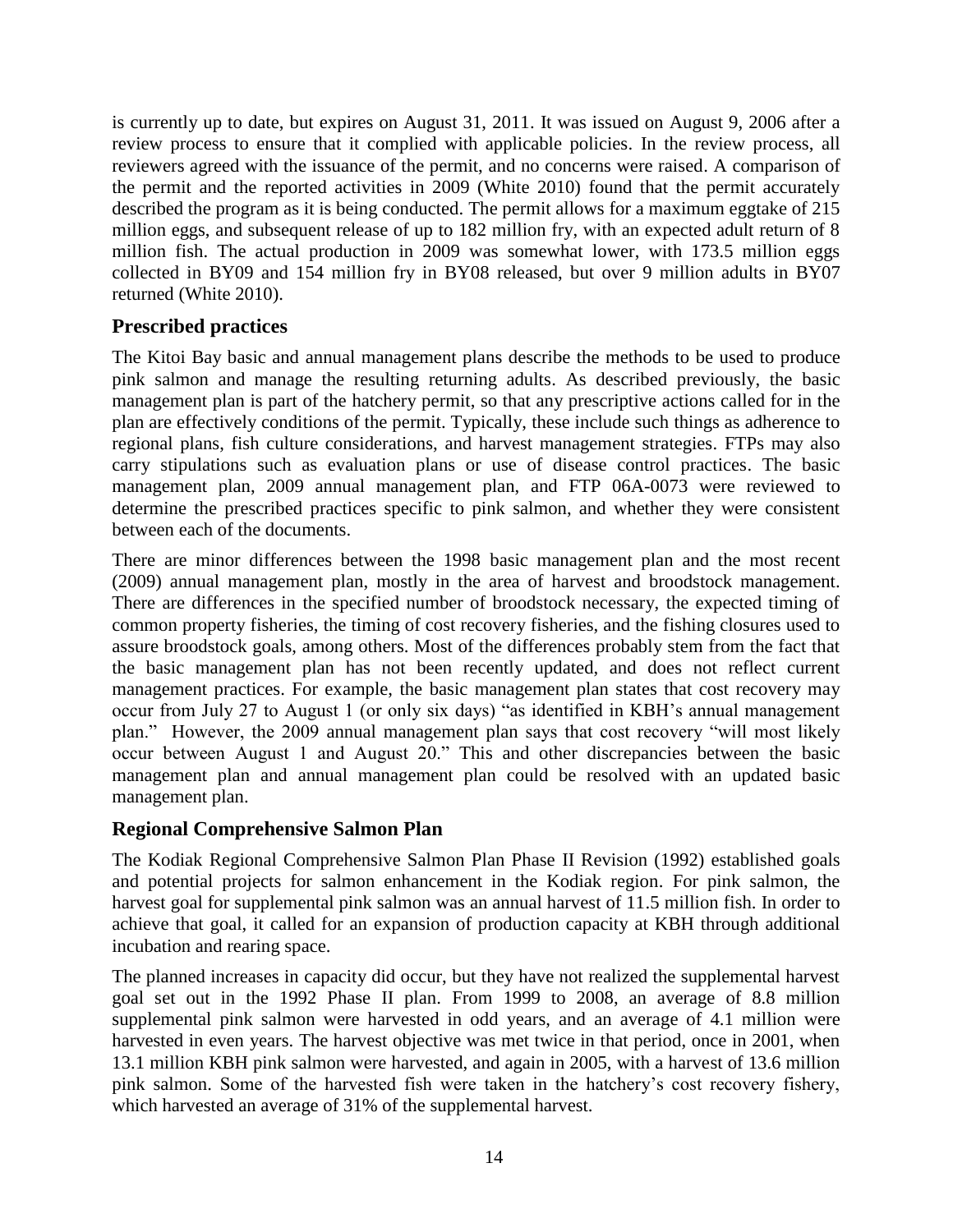### **Consistency with Policy**

As described earlier, templates identifying the key elements of state policies on salmon genetics, fish health and disease, and fisheries management were used to illustrate how the Kitoi Bay pink salmon program meets each policy element (Tables 5 through 7).

#### *Genetics*

No obvious inconsistencies with the *Genetic Policy* were found. Kitoi Bay uses the pink salmon stock native to the hatchery watershed, which provides for a locally-adapted stock. Small runs of pink salmon are present in some nearby streams, and these may receive some strays. However, no formal straying studies have been undertaken. The large-scale pink salmon program uses hundreds of thousands of fish for broodstock, which provides for a very large effective population size. The single FTP needed for this program was reviewed and approved by the geneticist, who did not note any concerns.

#### *Fish Health and Disease*

All of the requirements of the fish health and disease policies have been met. The facility has regularly been inspected by the pathology section, and no major issues have been identified. The only concern noted was the high incubator densities used, which has been addressed with the partial reuse of water to achieve higher flows and good survivals. The pathologist has reviewed and approved the FTP, and found no fish health concerns.

#### *Fisheries Management*

The KBH pink salmon program appears to pose little risk to wild populations, but there is little information to assess any potential impacts. The favorable location of KBH allows use of targeted terminal and near-terminal fisheries on hatchery stocks, minimizing mixed stock harvests in migratory corridors. These terminal fisheries occur in areas with relatively few wild stocks thought to be present. This combination probably minimizes the harvest of nonhatchery fish, but without a marking program the actual catch composition cannot be determined. Currently, pink salmon catch in Kitoi, Izhut, and Duck Bays is assumed to be from hatchery production (Dinnocenzo et al. 2010). While the pink salmon catch in the terminal areas includes an unknown number of wild fish, additional hatchery-bound pink salmon are likely harvested in other areas, presumably "balancing" the contribution estimates.

Marking experiments to determine the hatchery contribution to fisheries in the area of KBH were conducted in the late 1970s and early 1980s. While the original reports are not available, memos discussing the studies indicate that local managers and Fisheries Rehabilitation, Enhancement and Development biologists disagreed on the hatchery's contribution to pink salmon catch in outer areas such as Duck and Izhut Bays. No studies to determine the composition of recent catches have been conducted recently, and local fishery managers have not requested any marking of KBH pink salmon or other species.

Pink salmon escapements to local streams appear to be stable, though data is sparse because few significant pink salmon producing streams are in the area and survey effort is directed elsewhere (S. Schrof, Research Biologist, ADF&G, Kodiak, personal communication). There are no escapement goals for individual streams near KBH; in the Kodiak area the escapement goals are set for larger areas. Escapement goals for the Kodiak area overall have consistently been met (Wadle 2007).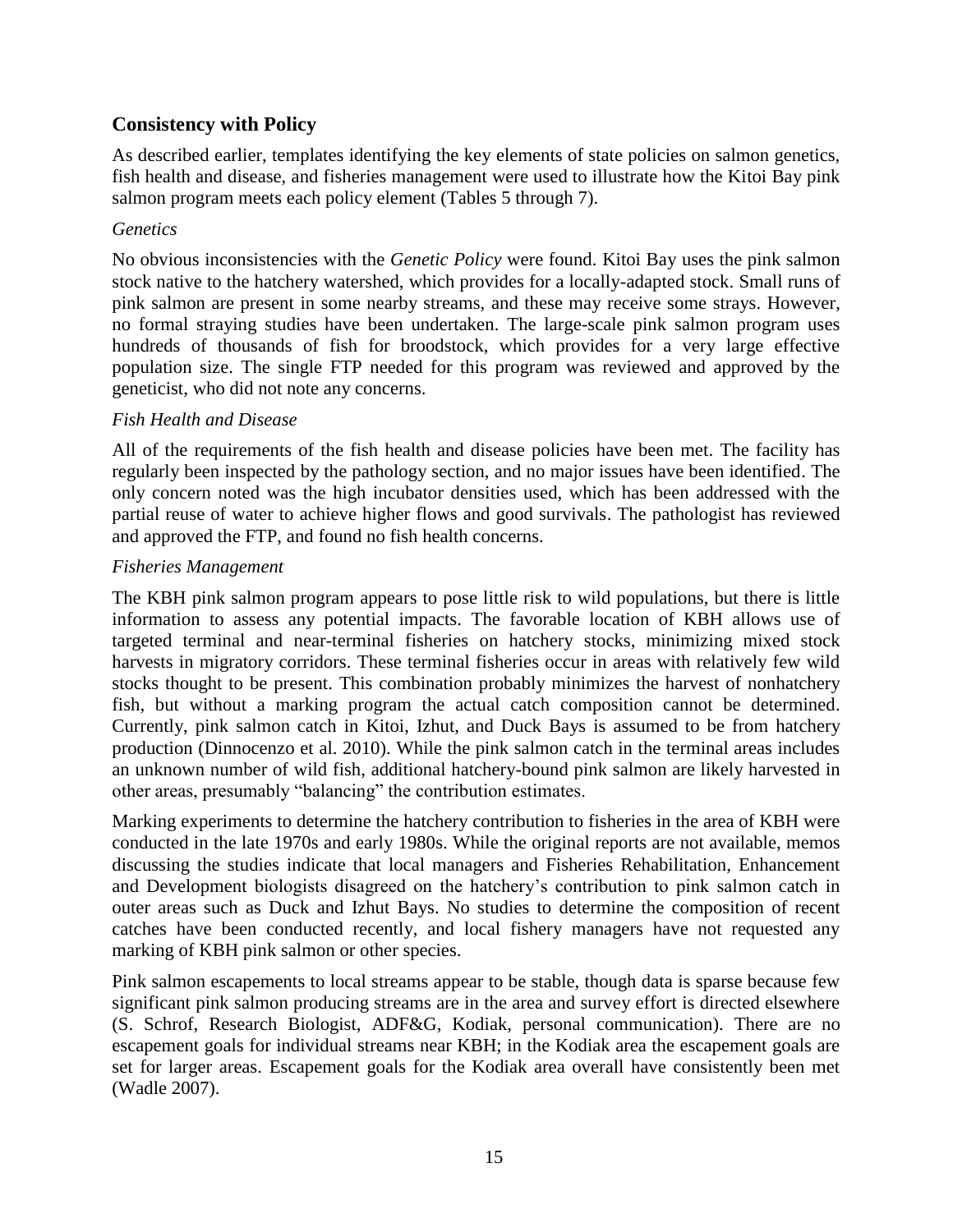### **Recommendations for KBH pink salmon program**

- 1. The current FTP for pink salmon production appears to limit the release to 182 million; this limit should be removed or altered to "resultant progeny" when the FTP is renewed.
- 2. The basic management plan should be updated to reflect current practices, especially in broodstock and harvest management.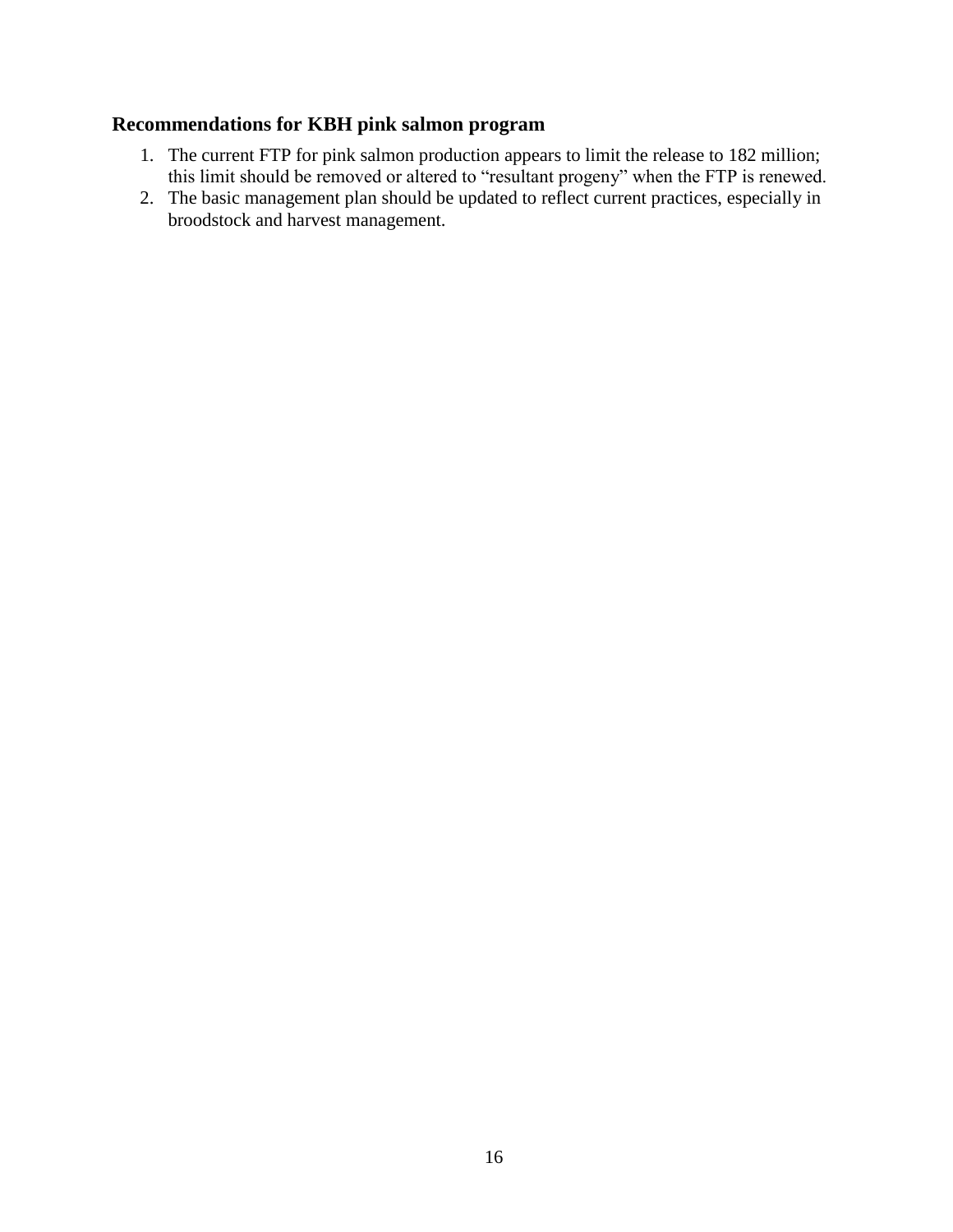| Table 5.–The Kitoi Bay pink salmon program and its consistency with elements of the ADF&G Genetic Policy (See Table 2). |  |
|-------------------------------------------------------------------------------------------------------------------------|--|
|                                                                                                                         |  |

| I. Stock Transport                                                        |                                                                                                                                                                                                                                                                                                                                             |
|---------------------------------------------------------------------------|---------------------------------------------------------------------------------------------------------------------------------------------------------------------------------------------------------------------------------------------------------------------------------------------------------------------------------------------|
| Use of appropriate local<br>stocks                                        | Unlike most hatcheries, KBH was built on a stream with an existing run of pink salmon. The indigenous run was used as the donor<br>stock for the hatchery. In addition to the hatchery production, about 15,000 pink salmon are allowed to spawn naturally in Big Kitoi<br>Creek.                                                           |
| II. Protection of wild stocks                                             |                                                                                                                                                                                                                                                                                                                                             |
| Interaction with or impact<br>on significant wild stocks                  | No significant wild stocks have been designated in this area. Straying is addressed with intensive harvest of returning fish. The<br>Eastside Afognak Management Plan (5 AAC 18.365) targets enhanced production from KBH. An Unplanned Cost Recovery<br>Operational Plan has been established to ensure that returning fish are harvested. |
| Identification of<br>significant or unique wild<br>stocks                 | No significant wild stocks have been designated in this area. Pink salmon are present in some small streams in Kitoi and Izhut Bays.                                                                                                                                                                                                        |
| Use of indigenous stocks<br>in watersheds with<br>significant wild stocks | The indigenous stock was used as a donor stock for the hatchery. However, it has not been designated as significant. In addition to<br>the hatchery production, about 15,000 pink salmon are allowed to spawn naturally in Big Kitoi Creek.                                                                                                 |
| Establishment of wild<br>11<br>stock sanctuaries                          | No wild stock sanctuaries have been designated in the area.                                                                                                                                                                                                                                                                                 |
| III. Maintenance of genetic variance                                      |                                                                                                                                                                                                                                                                                                                                             |
| Maximum of three<br>hatchery stocks from a<br>single donor stock          | The donor stock has been used only at KBH.                                                                                                                                                                                                                                                                                                  |
| Minimum effective<br>population size                                      | Large effective population size with random spawning. About 215,000 fish were spawned for broodstock in 2009.                                                                                                                                                                                                                               |
| Use of all segments of<br>donor stock run timing                          | The initial donor stock egg takes were conducted by ADF&G employees, beginning in 1976. According to the 2009 annual<br>management plan, current hatchery protocol is to collect broodstock throughout the run, once it is composed of at least 60% female<br>fish.                                                                         |
| Genetics review of FTPs $(5 \text{ AAC } 41.010 - 41.050)$                |                                                                                                                                                                                                                                                                                                                                             |
| Review by geneticist                                                      | In the review of FTP 06A-0073, the principal geneticist stated that "This ongoing hatchery project should not create any negative<br>genetic impact," and approved the FTP.                                                                                                                                                                 |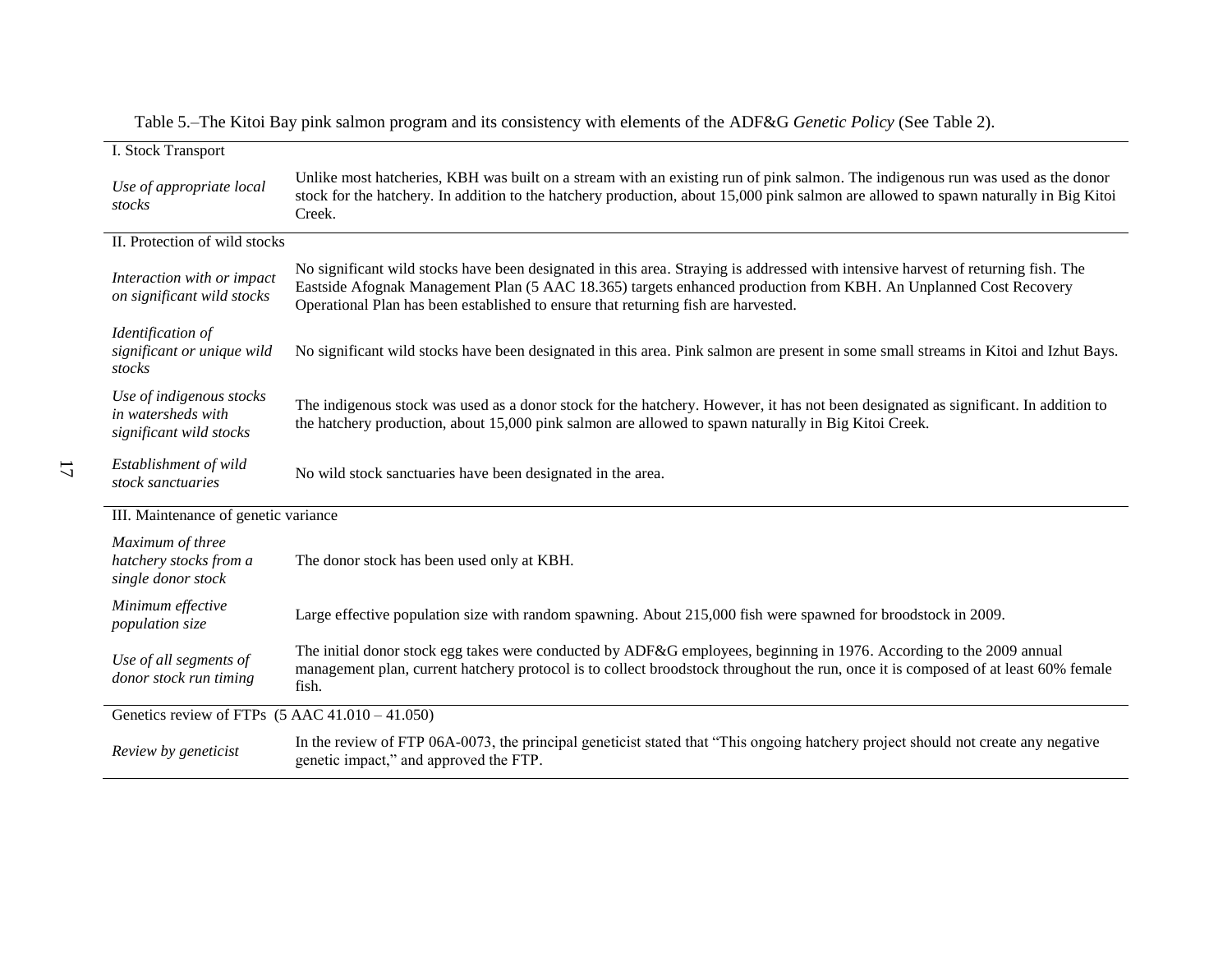Table 6.–The Kitoi Bay pink salmon program and its consistency with elements of Alaska policies on fish health and disease (See Table 3).

| Fish Health and Disease Policy (5AAC 41.080; amended by Meyers 2010) |                                                                                                                                                                                                                                                                                                                                                                                                                                                                                                                                                    |  |
|----------------------------------------------------------------------|----------------------------------------------------------------------------------------------------------------------------------------------------------------------------------------------------------------------------------------------------------------------------------------------------------------------------------------------------------------------------------------------------------------------------------------------------------------------------------------------------------------------------------------------------|--|
| Egg disinfection                                                     | Egg disinfection for pink salmon is not used at KBH, under a waiver from the Pathology Section. This waiver is permitted for large<br>scale pink and chum salmon hatcheries under 5AAC 41.080(b).                                                                                                                                                                                                                                                                                                                                                  |  |
| Hatchery inspections                                                 | Hatchery inspections were conducted every other year from 2000 to 2008. A review of these reports indicated no health or disease<br>problems with pink salmon. Several of the reports recommended reducing the incubation loading densities of green eggs or<br>investigating the possible re-use of incubation water. The 2008 report mentions that head boxes had been added to allow the use of<br>some effluent water from the top stack of incubators to the bottom stack, and that dissolved oxygen levels remained good with the<br>re-use. |  |
| Disease reporting                                                    | No reportable diseases were noted in pathology inspection reports.                                                                                                                                                                                                                                                                                                                                                                                                                                                                                 |  |
| Pathology requirements for FTPs (5AAC 41.010)                        |                                                                                                                                                                                                                                                                                                                                                                                                                                                                                                                                                    |  |
| Disease history                                                      | The pink salmon disease history was reported as complete in pathology inspections from 2000 to 2008.                                                                                                                                                                                                                                                                                                                                                                                                                                               |  |
| <i>Isolation measures</i>                                            | No fry are transported to any other location. Fry emigrate volitionally within PVC pipelines from the hatchery to saltwater net pens<br>in Big Kitoi Bay.                                                                                                                                                                                                                                                                                                                                                                                          |  |
| <b>Broodstock</b> inspection                                         | Broodstock inspection is not required, as the disease history of this stock is complete.                                                                                                                                                                                                                                                                                                                                                                                                                                                           |  |
| Pathology review of FTPs                                             | In the review of FTP 06A-0073, the pathologist stated, "There are no fish health concerns with the renewal of this FTP for the pink<br>salmon program at KBH. The disease history for this fish stock is current."                                                                                                                                                                                                                                                                                                                                 |  |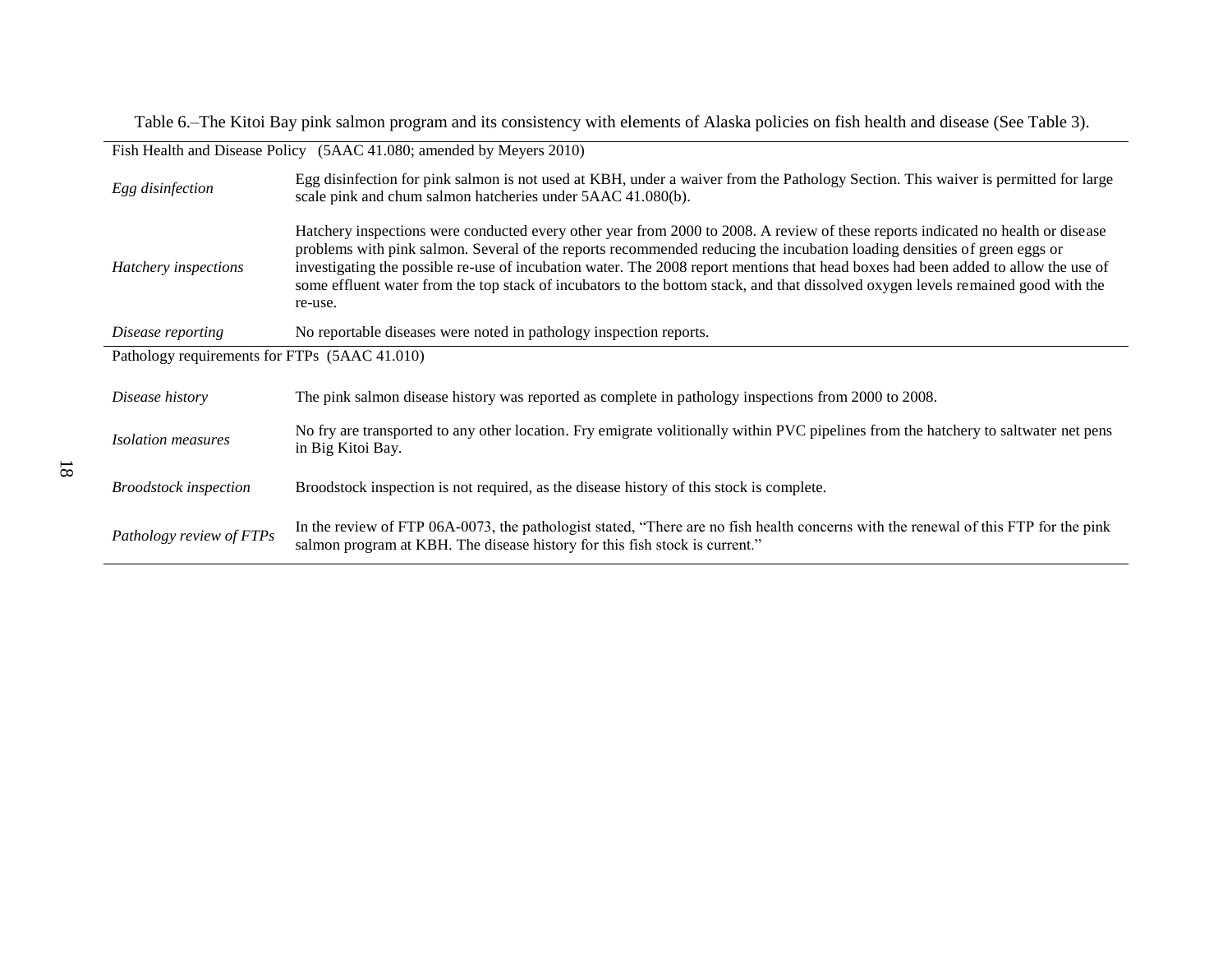Table 7.–The KBH pink salmon program and its consistency with elements of Alaska fisheries management policies and regulations (See Table 4)

| Sustainable Salmon Fishery Policy (5 AAC 39.222)                       |                                                                                                                                                                                                                                                                |  |  |
|------------------------------------------------------------------------|----------------------------------------------------------------------------------------------------------------------------------------------------------------------------------------------------------------------------------------------------------------|--|--|
|                                                                        | I. Management principles and criteria                                                                                                                                                                                                                          |  |  |
| Assessment of wild stock<br><i>interactions/impacts</i>                | A tagging study in was conducted in the 1980s to determine the catch distribution of Kitoi Bay pink salmon. The results of that<br>study are not available. No marking program is currently used, and no formal straying studies have been conducted.          |  |  |
| II. Use of effective management systems                                |                                                                                                                                                                                                                                                                |  |  |
| Assessment of wild stock<br>impacts for new proposals                  | KBH was built before current permitting procedures were established. Subsequent permit alterations and FTPs have been properly<br>reviewed and approved.                                                                                                       |  |  |
| III. Conservative management                                           |                                                                                                                                                                                                                                                                |  |  |
| Use of precautionary<br>approach                                       | Overall production levels in the Kodiak region have been small relative to other regions. The hatchery harvest has averaged about 1/4<br>of the overall Kodiak-area pink salmon harvest (Wadle 2007).                                                          |  |  |
| Salmon Escapement Goal Policy (5 AAC 39.223)                           |                                                                                                                                                                                                                                                                |  |  |
| Establishment of<br>escapement goals                                   | No pink salmon escapement goals have been set for streams near KBH, but local escapements appear stable. Escapement goals have<br>consistently been met for Kodiak-area pink salmon streams. An informal escapement goal of 15,000 is set for Big Kitoi Creek. |  |  |
| Mixed Stock Salmon Fishery Policy (5 AAC 39.220)                       |                                                                                                                                                                                                                                                                |  |  |
| Wild stock conservation<br>priority                                    | Salmon returning to KBH do not travel through extensive migratory corridors, limiting their mixing with other stocks. This<br>facilitates an intensive harvest on hatchery stocks with limited wild stock impacts.                                             |  |  |
| Fisheries management review of FTPs $(5 \text{ AAC } 41.010 - 41.050)$ |                                                                                                                                                                                                                                                                |  |  |
| Review by management<br>staff                                          | The FTP for Kitoi Bay pink salmon production was approved by all reviewers.                                                                                                                                                                                    |  |  |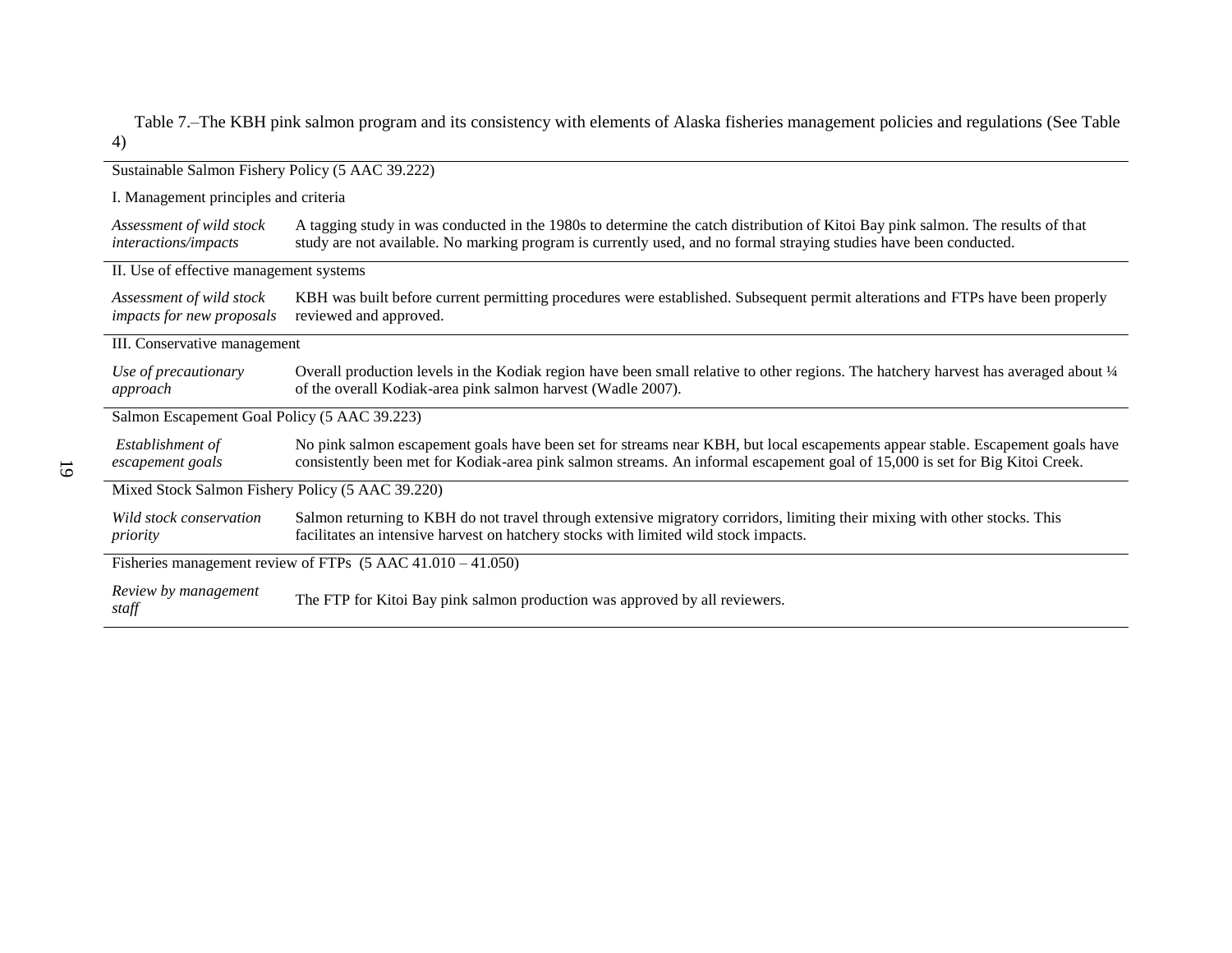# **CHUM SALMON**

### **Overview of program**

The chum salmon program (Figure 4) at KBH was begun in 1980, using broodstock from the Sturgeon River (Anadromous Waters Catalog 256-40-10010) on Kodiak Island. Egg takes have occurred at the hatchery since 1986. Before 2009, the hatchery was permitted to incubate up to 25 million chum salmon eggs. Because KRAA and the department have focused on release numbers and adult returns, the hatchery routinely collected over 25 million eggs between 1991 and 2008, with as many as 30.58 million collected in 2000. During this period there were only three years when over 22 million fry were released. KRAA became aware of the discrepancy in the winter of 2008 and immediately requested a permit alteration request to rectify the situation. The request was approved, and the permitted capacity for chum salmon eggs was increased to 28 million in April 2009. This increase was requested to improve the ability of KBH to meet the



Figure 4.–Schematic of chum salmon production and related FTPs at KBH.

release goal of 22 million fry. In 2009, KBH reported collecting 25.76 million chum salmon eggs (White 2010).

Broodstock collection takes place at the hatchery, with egg takes beginning in mid-July and continuing into early August. The eggs are incubated in Nopad incubators. After an infectious hematopoietic necrosis virus outbreak required the destruction of the 1990 brood year, a UV light system was installed to disinfect incubation water for chum salmon. The treatment has been successful as no further outbreaks have occurred. After incubation, most fry are nonvolitionally transferred (ponded) into saltwater net pens in Big Kitoi Bay, but about 5% are allowed to migrate volitionally to the pens. The fry are reared for six to twelve weeks before being released at a target weight of 2.8 g. About 22 million fry are released into Big Kitoi Bay in late May. In 2009, KBH achieved their release goal of 22 million fry. Over 296 million chum salmon fry have been released by KBH between 1993 and 2009 (Appendix A1).

The marine survival of KBH chum salmon releases is assumed to be 2.5% for forecasting purposes. At this survival rate, the release of 22 million fry would produce a return of 550,000 adults. The surviving chum salmon return in multiple age classes, with the majority (76%) assumed to return at age four.

The returning adults are harvested in common property (primarily seine) fisheries and used for broodstock and limited cost recovery at the hatchery. In 2009, an estimated 153,236 adults returned from previous releases, the majority of which probably came from the BY05 release of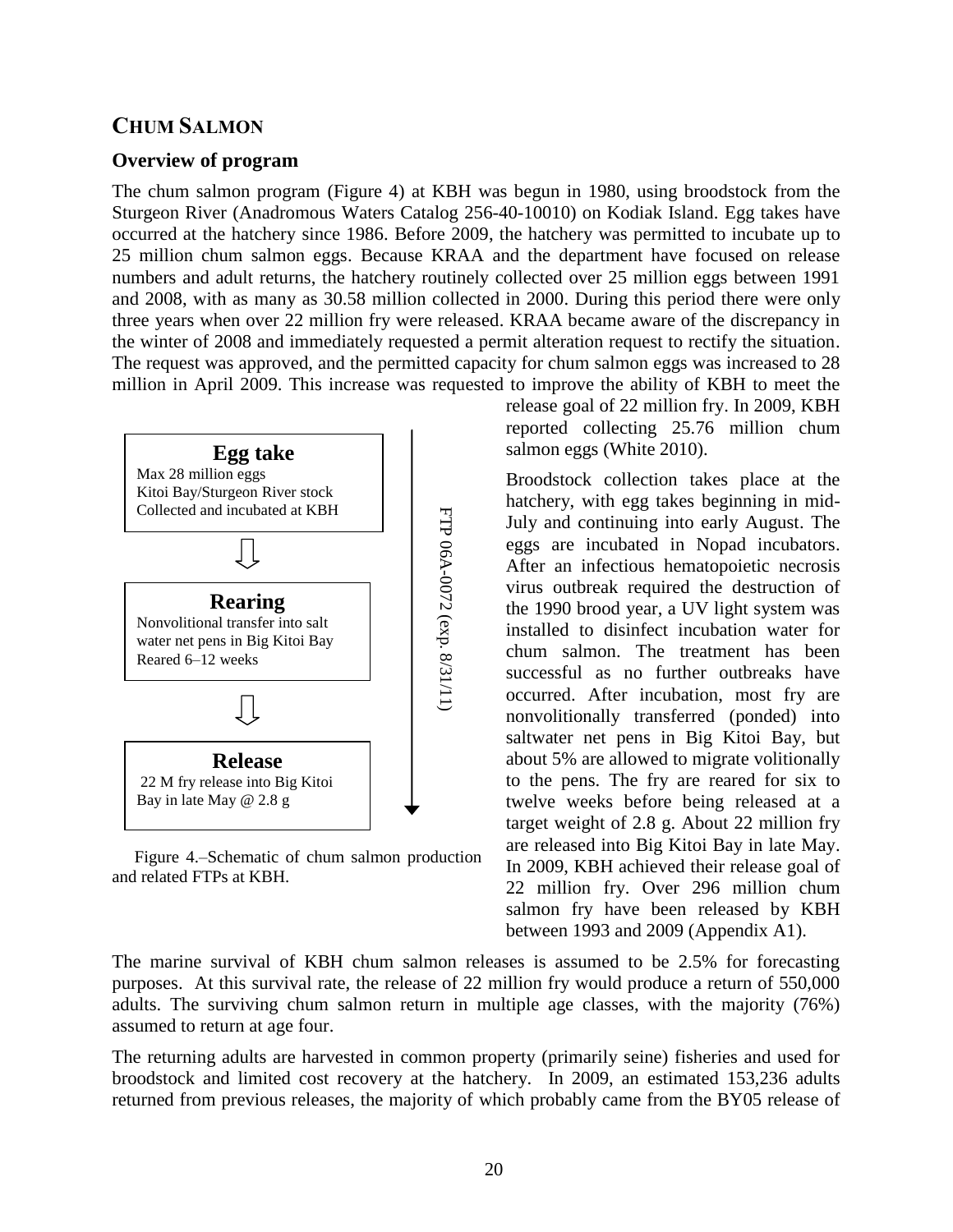17.57 million fry. Of those, 99,220 (65%) were harvested in common property seine fisheries, 1,779 (1%) went to cost recovery, 43,852 (29%) were used as broodstock, and 4,385 (2.9%) went to "other" uses (White 2010). From 1993 to 2009, a total of 3.1 million adult chum salmon have returned from KBH releases, and over 2.4 million of those were harvested in common property fisheries (Appendix A2).

# **Fish transport permits**

As with pink salmon, the Kitoi Bay chum salmon program is centralized and contained, which simplifies the FTP requirements. A single FTP (06A-0072) covers the KBH chum salmon program from incubation to release (Figure 4). This permit was originally issued in August 2006, and was amended in July 2009 to reflect a permit alteration that increased capacity from 25 million to 28 million green eggs. The permit was reviewed both when it was originally issued in 2006 and when it was amended in 2009, and no concerns were raised in the reviews. The incubation and release numbers permitted in the FTP agree with the hatchery permit and the most recent annual management plan, but the outdated basic management plan does not reflect the increase in incubation capacity. A comparison of the FTP and the reported activities in 2009 found that the program was being conducted as described in the FTP.

# **Prescribed practices**

The basic management plan, 2009 annual management plan, and FTP 06A-0072 were reviewed to determine the prescribed practices specific to chum salmon, and whether they were consistent between each of the documents. No major discrepancies were found in this review. There are a few minor differences (the assumed marine survival is 2% in the basic management plan but 2.5% in the annual management plan, for example), but they are informational, rather than prescriptive.

# **Regional Comprehensive Salmon Plan**

The Kodiak Regional Comprehensive Salmon Plan Phase II set an annual harvest objective of 1.1 million supplemental chum salmon by the year 2002. The plan identified upgrades to KBH as a high priority project to achieve harvest goals, and those upgrades were completed. However, the harvest goal was not achieved, as an annual average of only 203,000 supplemental chum salmon were harvested between 1999 and 2008. Achieving the current supplemental harvest goal would require a substantial increase in hatchery production.

# **Consistency with policies**

Tables 8 through 10 summarize the consistency of the KBH chum salmon program with applicable policies on genetics, fish health, and fisheries management.

### *Genetics*

No inconsistencies with the *Genetic Policy* were found. There are no chum salmon producing streams near KBH. The KBH chum salmon program uses a local (within  $\sim 100$  miles) broodstock that was selected for its early run timing. This serves both to segregate the hatchery stock from other wild stocks, and provides an important early-season fishing opportunity. KBH is the only facility where Sturgeon River chum salmon were used as a donor stock. The program requires over 30,000 fish for broodstock, a large effective population size. The single FTP needed for this program was reviewed and approved by the geneticist, who did not note any concerns.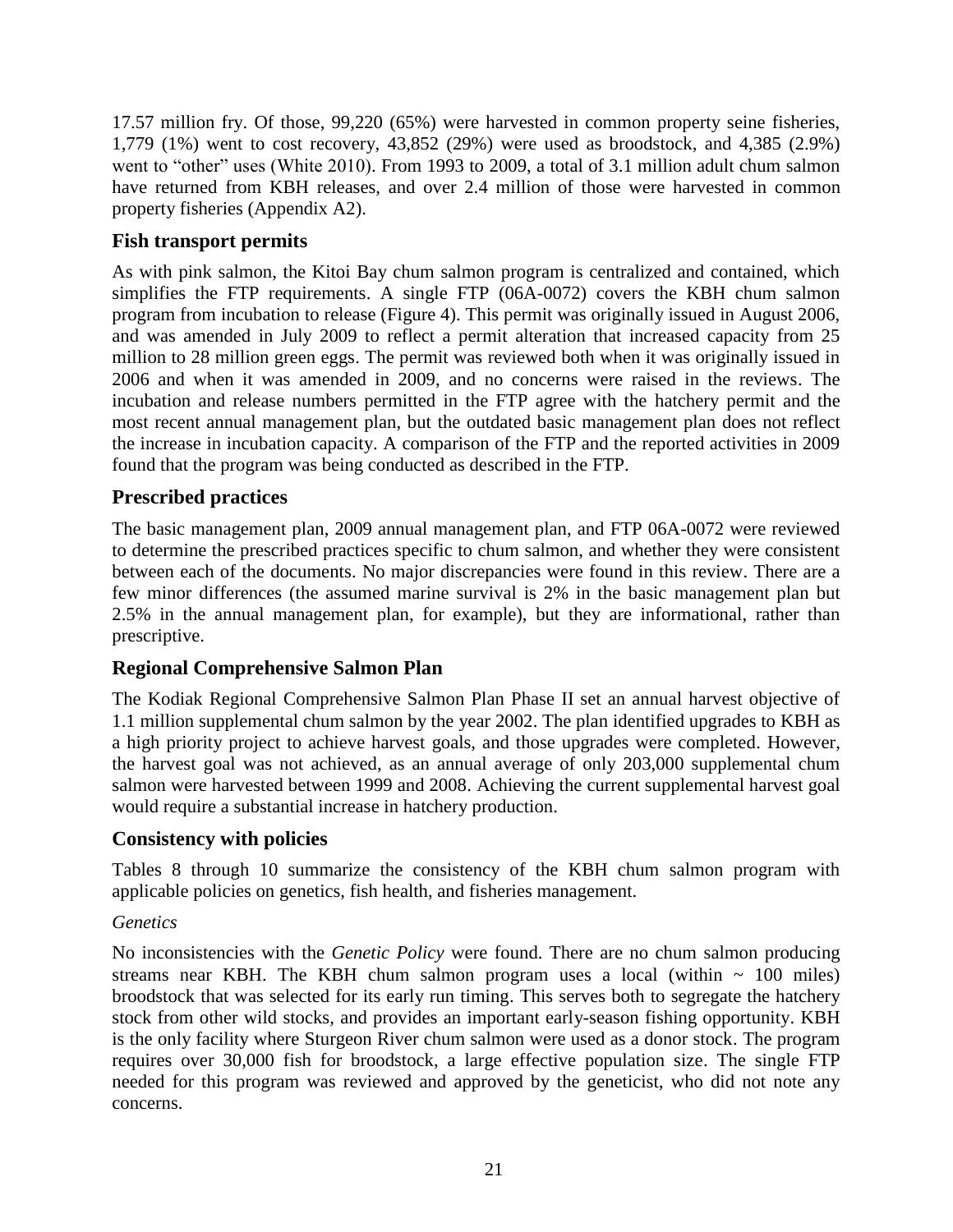#### *Fish Health and Disease*

All of the requirements of the fish health and disease policies have been met. The facility has regularly been inspected by the pathology section, and no major issues have been identified. While an infectious hematopoietic necrosis virus (IHNV) outbreak in 1991 required the destruction of an entire brood year, the use of UV disinfection has successfully prevented further problems. The pathologist has reviewed and approved the chum salmon FTP, and found no fish health concerns.

#### *Fisheries Management*

Fisheries on KBH chum salmon are situated to minimize the potential for impact on wild stocks. Returning chum salmon are harvested in a terminal fishery in an area with very few wild chum salmon runs. The stock's early run timing serves to further reduce the potential for wild stock impacts. There is no stock identification program for chum salmon produced at KBH.

No escapement goals have been set for chum salmon in the Afognak District (Honnald et al. 2007). However, overall escapement goals for the Kodiak Management Area have generally been met (Wadle 2007).

### **Recommendations for KBH chum salmon program**

1. The basic management plan should be updated to reflect the permit alteration to 28 million chum salmon eggs. Any revisions to the basic management plan should reflect the current practices of the KBH chum salmon program.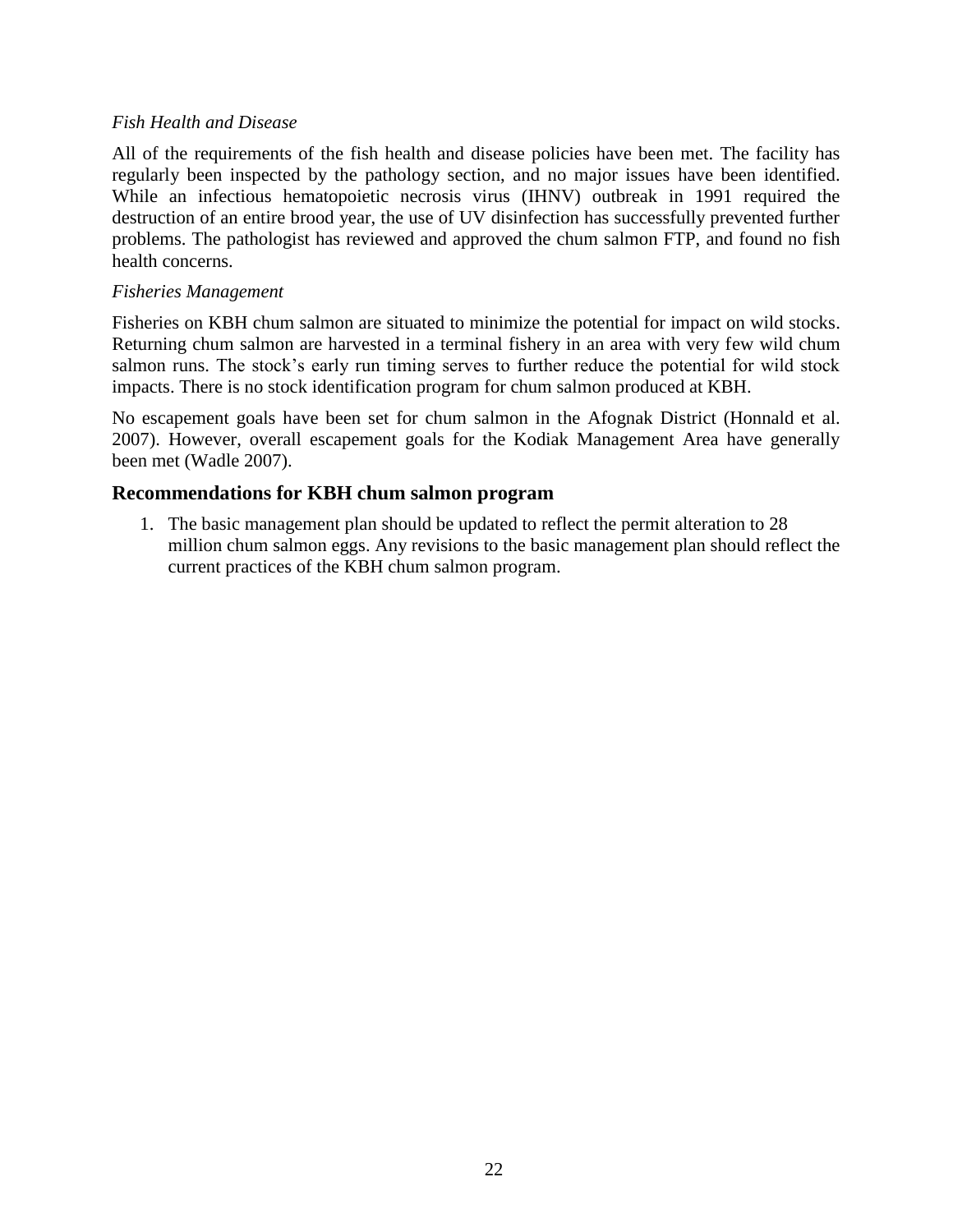| I. Stock Transport                                                        |                                                                                                                                                                                                                                                                                                                                                                                                                                     |  |
|---------------------------------------------------------------------------|-------------------------------------------------------------------------------------------------------------------------------------------------------------------------------------------------------------------------------------------------------------------------------------------------------------------------------------------------------------------------------------------------------------------------------------|--|
| Use of appropriate local<br>stocks                                        | The KBH chum stock is derived from Sturgeon River donor stock, on nearby Kodiak Island. This stock's early run timing provides<br>a harvest opportunity early in the season, and serves to segregate them from other wild stocks.                                                                                                                                                                                                   |  |
| II. Protection of wild stocks                                             |                                                                                                                                                                                                                                                                                                                                                                                                                                     |  |
| Interaction with or impact<br>on significant wild stock                   | No significant wild stocks have been designated in this area, and only five streams with chum salmon have been identified in the<br>Afognak District. Straying is addressed with intensive harvest of returning fish. The Eastside Afognak Management Plan (5 AAC<br>18.365) targets enhanced production from KBH. An Unplanned Cost Recovery Operational Plan has been established to ensure that<br>returning fish are harvested. |  |
| Identification of<br>significant or unique wild<br>stocks                 | No significant wild stocks have been designated in this area.                                                                                                                                                                                                                                                                                                                                                                       |  |
| Use of indigenous stocks<br>in watersheds with<br>significant wild stocks | No significant wild stocks have been designated in this area. No chum salmon were historically present in Big Kitoi Creek.                                                                                                                                                                                                                                                                                                          |  |
| Establishment of wild<br>stock sanctuaries                                | No wild stock sanctuaries have been designated in the area.                                                                                                                                                                                                                                                                                                                                                                         |  |
| III. Maintenance of genetic variance                                      |                                                                                                                                                                                                                                                                                                                                                                                                                                     |  |
| Maximum of three<br>hatchery stocks from a<br>single donor stock          | The donor stock has been used only at KBH.                                                                                                                                                                                                                                                                                                                                                                                          |  |
| Minimum effective<br>population size                                      | Large effective population size with random spawning. About 38,000 fish were spawned for broodstock in 2009.                                                                                                                                                                                                                                                                                                                        |  |
| Use of all segments of<br>donor stock run timing                          | The initial donor stock egg takes were conducted by ADF&G employees, beginning in 1980. Broodstock are collected throughout<br>the run.                                                                                                                                                                                                                                                                                             |  |
| Genetics review of FTPs $(5 \text{ AAC } 41.010 - 41.050)$                |                                                                                                                                                                                                                                                                                                                                                                                                                                     |  |
| Review by geneticist                                                      | In the review of FTP 06A-0072, the principal geneticist stated "No genetic concerns. The requested increase falls within the<br>hatchery's operating plan," and approved the FTP.                                                                                                                                                                                                                                                   |  |

Table 8.–The Kitoi Bay chum salmon program and its consistency with elements of the ADF&G *Genetic Policy* (See Table 2).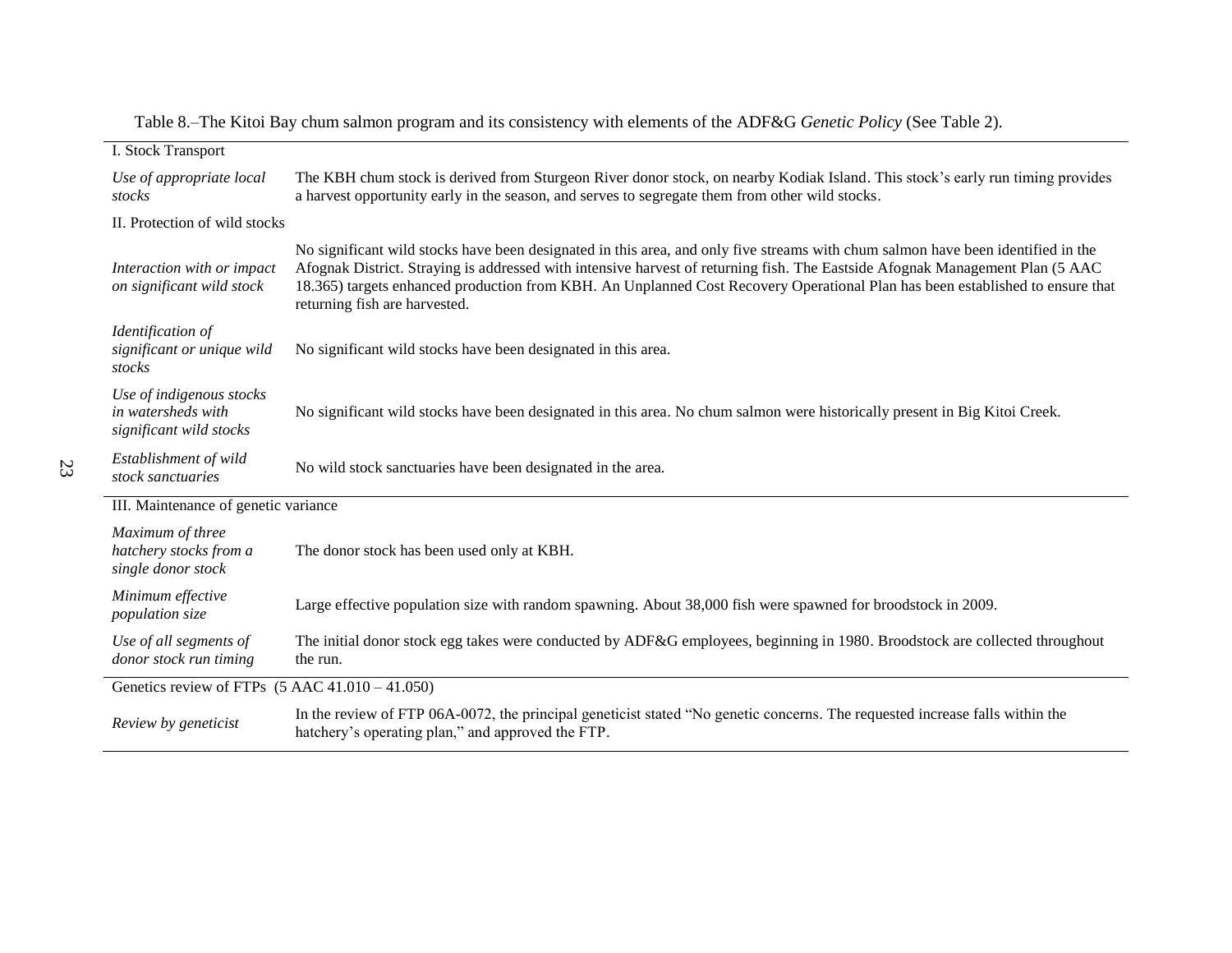Table 9.–The Kitoi Bay chum salmon program and its consistency with elements of Alaska policies on fish health and disease (See Table 3).

| Fish Health and Disease Policy (5AAC 41.080; amended by Meyers 2010) |                                                                                                                                                                                                                                                                                                                                                                                                                                                                                                                                                                 |  |
|----------------------------------------------------------------------|-----------------------------------------------------------------------------------------------------------------------------------------------------------------------------------------------------------------------------------------------------------------------------------------------------------------------------------------------------------------------------------------------------------------------------------------------------------------------------------------------------------------------------------------------------------------|--|
| Egg disinfection                                                     | Chum eggs are water-hardened with 1:100 Betadine for one hour, according to pathology inspection reports.                                                                                                                                                                                                                                                                                                                                                                                                                                                       |  |
| Hatchery inspections                                                 | Hatchery inspections were conducted every other year from 2000 to 2008. A review of these reports indicated no health or disease<br>problems with chum salmon. All chum salmon incubation is done with UV-treated water.                                                                                                                                                                                                                                                                                                                                        |  |
| Disease reporting                                                    | No reportable diseases were noted in pathology inspection reports.                                                                                                                                                                                                                                                                                                                                                                                                                                                                                              |  |
| Pathology requirements for FTPs (5AAC 41.010)                        |                                                                                                                                                                                                                                                                                                                                                                                                                                                                                                                                                                 |  |
| Disease history                                                      | The chum salmon disease history was reported as complete in pathology inspections from 2000 to 2008.                                                                                                                                                                                                                                                                                                                                                                                                                                                            |  |
| <i>Isolation measures</i>                                            | No fry are transported to any other location. Fry emigrate nonvolitionally from the hatchery to saltwater net pens in Big Kitoi Bay.                                                                                                                                                                                                                                                                                                                                                                                                                            |  |
| <b>Broodstock</b> inspection                                         | Broodstock inspection is not required, as the disease history of this stock is complete.                                                                                                                                                                                                                                                                                                                                                                                                                                                                        |  |
| Pathology review of FTPs                                             | In the review of FTP 06A-0072, the pathologist stated, "This is a renewal FTP for a successful chum salmon program at Kitoi Bay<br>Hatchery made possible by UV depuration of the hatchery water supply," and agreed with the permit. He noted that the disease<br>history was outdated and requested ovarian and kidney samples from spawned broodstock. The FTP was amended in 2009 to reflect<br>the permit alteration increasing the egg take to 28 million. In the review of this amendment, the pathologist noted "There are no fish<br>health concerns." |  |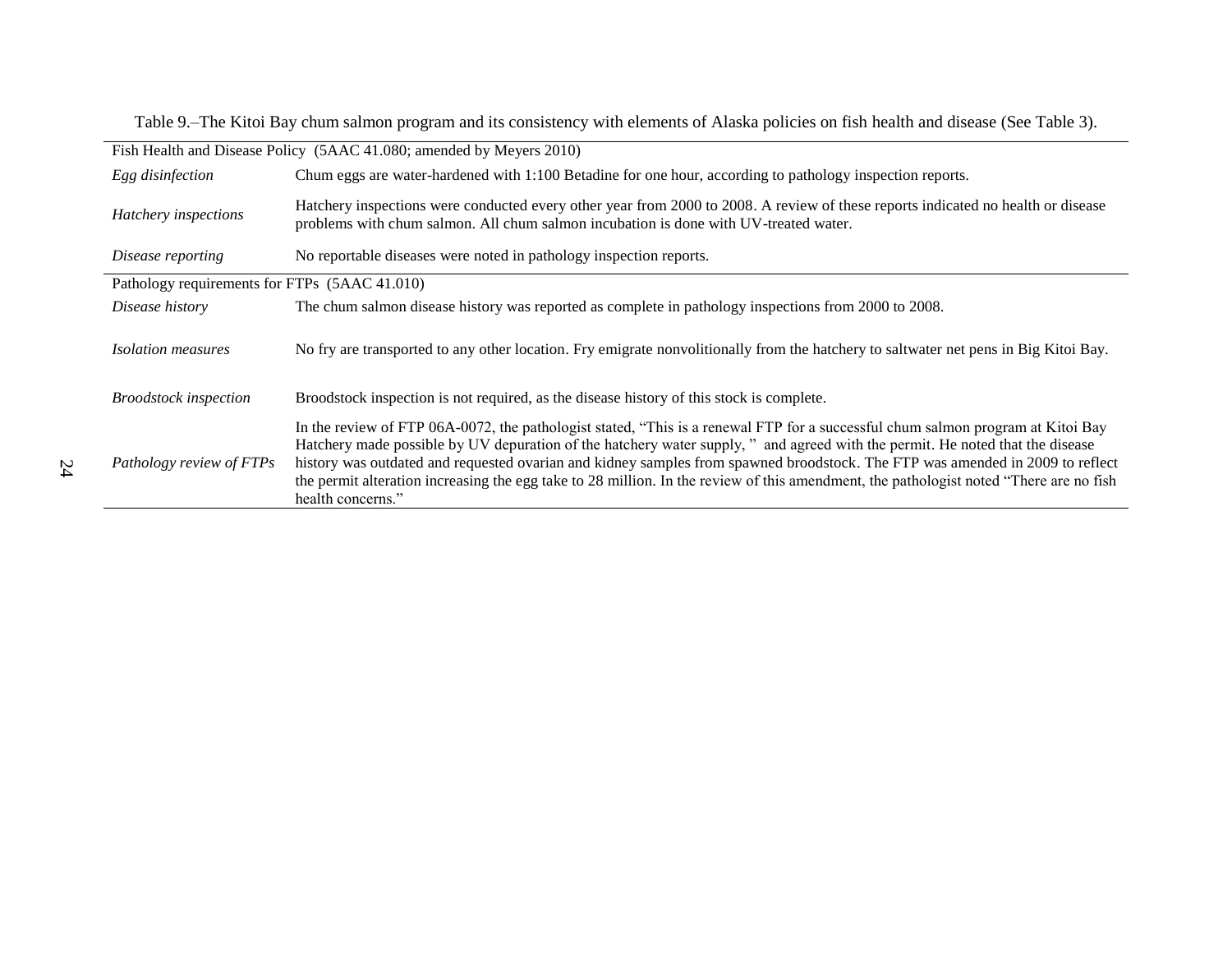Table 10.–The Kitoi Bay Hatchery chum salmon program and its consistency with elements of Alaska fisheries management policies and regulations (See Table 4).

| Sustainable Salmon Fishery Policy (5 AAC 39.222)                       |                                                                                                                                                                                                                                                                                                                                             |  |
|------------------------------------------------------------------------|---------------------------------------------------------------------------------------------------------------------------------------------------------------------------------------------------------------------------------------------------------------------------------------------------------------------------------------------|--|
| I. Management principles and criteria                                  |                                                                                                                                                                                                                                                                                                                                             |  |
| Assessment of wild stock<br>interactions/impacts                       | No marking program is currently used, and no formal straying studies have been conducted. The use of targeted terminal harvest<br>and an early-timed stock reduce the potential harvest of wild fish.                                                                                                                                       |  |
| II. Use of effective management systems                                |                                                                                                                                                                                                                                                                                                                                             |  |
| Assessment of wild stock<br>impacts for new proposals                  | KBH was built before current permitting procedures were established. Subsequent permit alterations and FTPs have been properly<br>reviewed and approved.                                                                                                                                                                                    |  |
| III. Conservative management                                           |                                                                                                                                                                                                                                                                                                                                             |  |
| Use of precautionary<br>approach                                       | The chum salmon release has been limited to 22 million, which is small compared to many other chum programs. The modest size<br>of the release limits the potential for negative effects.                                                                                                                                                   |  |
| Salmon Escapement Goal Policy (5 AAC 39.223)                           |                                                                                                                                                                                                                                                                                                                                             |  |
| Establishment of<br>escapement goals                                   | The Kodiak area-wide chum salmon escapement goals have consistently been met (Wadle 2007). No escapement goals have been<br>set for streams near KBH, and few wild chum stocks are present (S. Schrof, Research Biologist, ADF&G, Kodiak, personal<br>communication). An informal escapement goal of 2,000 fish is set for Big Kitoi Creek. |  |
| Mixed Stock Salmon Fishery Policy (5 AAC 39.220)                       |                                                                                                                                                                                                                                                                                                                                             |  |
| Wild stock conservation<br>priority                                    | Salmon returning to KBH do not travel through extensive migratory corridors, limiting their mixing with other stocks. This<br>facilitates an intensive harvest on hatchery stocks with limited wild stock impacts. The early run timing of Kitoi Bay chum also<br>helps to avoid mixed-stock harvest.                                       |  |
| Fisheries management review of FTPs $(5 \text{ AAC } 41.010 - 41.050)$ |                                                                                                                                                                                                                                                                                                                                             |  |
| Review by management<br>staff                                          | The FTP for Kitoi Bay chum salmon production was approved by all reviewers.                                                                                                                                                                                                                                                                 |  |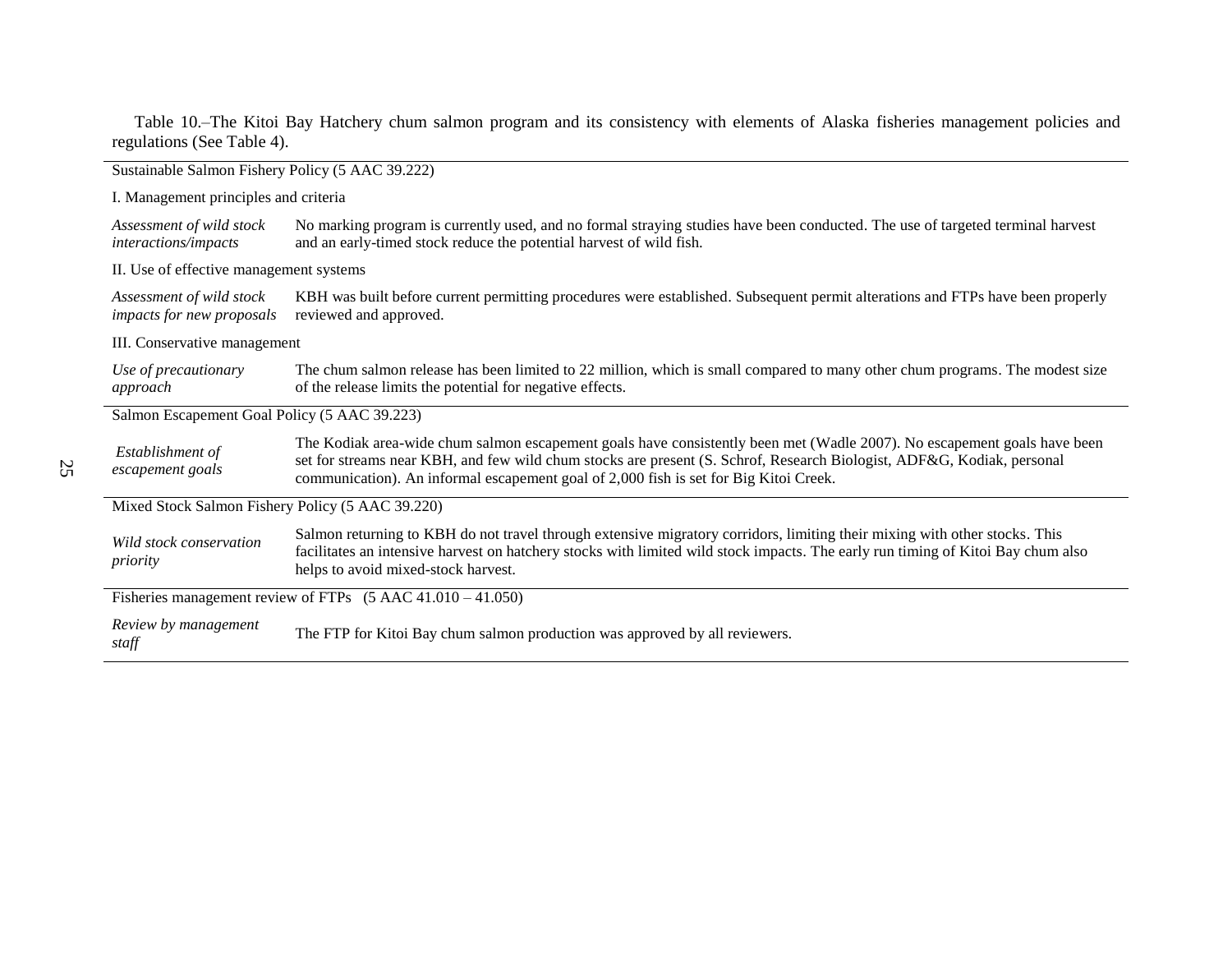# **COHO SALMON**

### **Overview of program**

The coho salmon program (Figure 5) at Kitoi Bay began in 1982, using wild broodstock from Little Kitoi and Buskin Lakes. In the initial years, coho salmon fry were stocked into various Kodiak road system lakes, Buskin Lake (Buskin Lake broodstock), and Little Kitoi Lake (Little Kitoi Lake broodstock). In 1990, coho salmon fingerling releases into Kitoi Bay were used to develop a hatchery broodstock. Since 1993, returns of Little Kitoi Lake stock coho salmon to the hatchery have provided enough eggs to meet production goals. The hatchery is permitted to incubate 2.3 million eggs, and all of these are collected at the hatchery. In 2009, KBH reported taking 2.25 million eggs, nearly their full permitted level.

After incubation, all coho salmon fry are initially reared in UV-treated water at KBH. Those held beyond fingerling stage are switched to raw water from the hatchery's Big Kitoi Lake pipelines. After initial rearing, the fry are used for several stocking projects.

The largest portion of the coho salmon production (1.3 million of the total 2.3 million eggs) is used for smolt releases into Big Kitoi Bay. These coho salmon are reared in freshwater to smolt stage at KBH, then transferred to saltwater net pens in Big Kitoi Bay, near the mouth of Big Kitoi Creek. The smolts are transferred in late April and reared in the saltwater pens until their release around the first of June at a target size of 18g. The target release of one million smolts is expected to produce approximately 157,000 adult coho salmon back to Big Kitoi Bay, based on an assumed survival rate of 15%. About 6,000 adults are required for broodstock; the rest are available for harvest in common property fisheries. In 2009, KBH released 1.03 million smolts into Big Kitoi Bay. Over 12.6 million smolts have been released to Big Kitoi Bay from 1993 to 2009 (Appendix A1).

The remaining one million coho salmon eggs are used for lake stocking projects at various life stages and locations (Table 11). After initial freshwater rearing, fingerlings (approx. 0.7 g) are released into Jennifer Lake, Ruth Lake, and Crescent Lake. Larger presmolts (7.5 g) are released into Katmai Lake. The release goals are based on the surface areas of the lakes, and may be adjusted in response to zooplankton biomass trends. The lakes used for stocking have barriers that prevent returning coho salmon from migrating back to the lake, so all returns from the lake stocking are available for harvest. Much of the harvest is intended for sport, subsistence, and personal use users in nearby communities, but also contributes to common property commercial fisheries. A total return of 9,300 adult coho salmon is projected from the lake releases.

|                      | Number   |            | Expected | Projected adult |
|----------------------|----------|------------|----------|-----------------|
| Release location     | released | Lifestage  | survival | return          |
| Jennifer Lake        | 200,000  | fingerling | 2%       | 4,000           |
| Ruth Lake            | 30,000   | fingerling | 2%       | 600             |
| <b>Crescent Lake</b> | 165,000  | fingerling | 2%       | 3,300           |
| Katmai Lake          | 28,000   | presmolt   | 5%       | 1,400           |
| Total                | 423,000  |            |          | 9,300           |

Table 11.–Lake releases of juvenile coho salmon from KBH, as described in the 2009 Kitoi Bay annual management plan.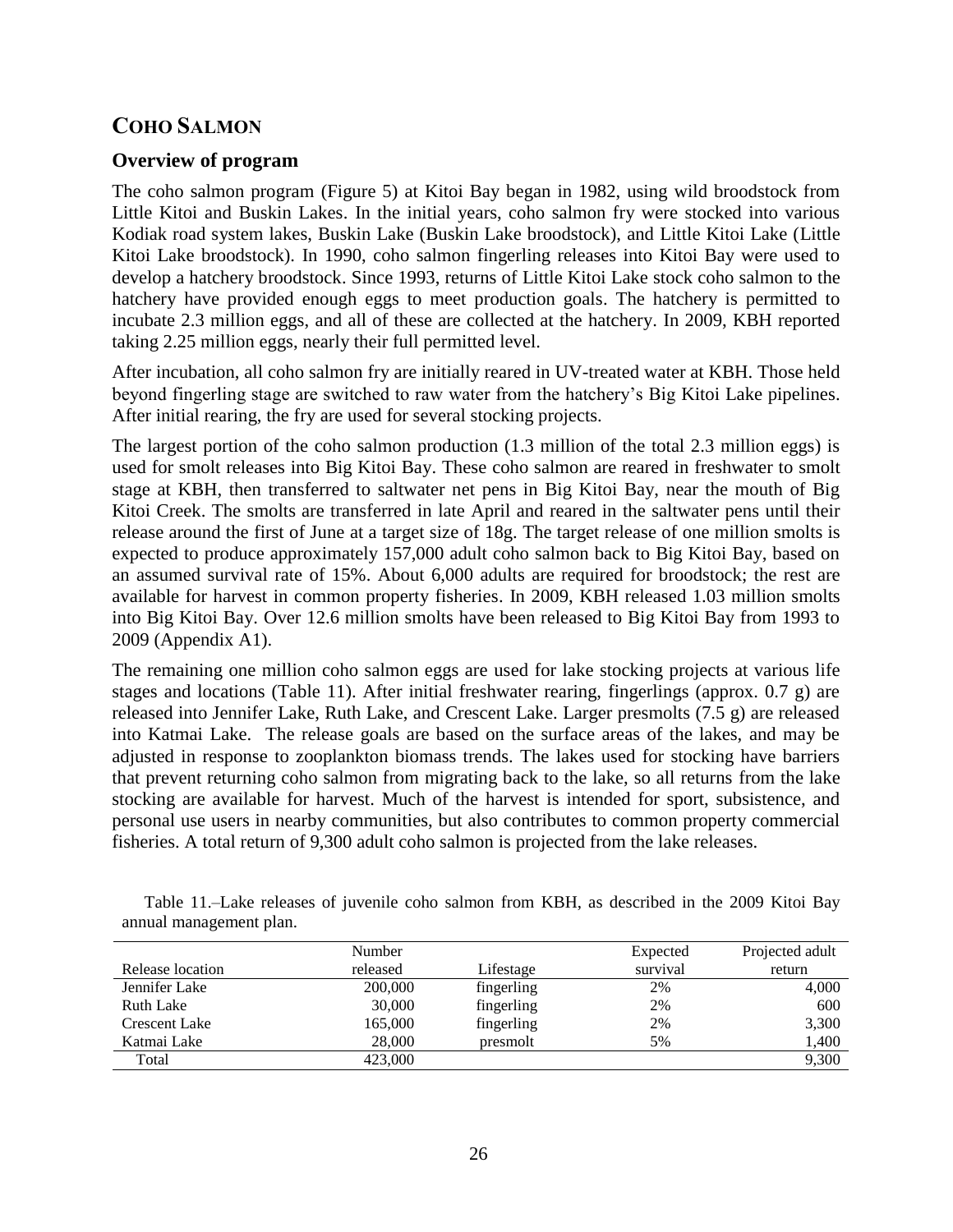In 2009, an estimated 167,686 coho salmon returned to KBH and the various lake stocking projects. Most of these (127,486) were harvested in the common property seine fishery. The rest were used for cost recovery (27,076), broodstock (3,354), personal use, subsistence and sport fisheries (2,766), and other uses (7,004; White 2010). There is typically no directed cost recovery coho salmon fishery, but in most years some coho salmon are taken incidentally in pink salmon cost recovery fisheries. From 1993 to 2009, 2.3 million coho salmon have returned from KBH releases, and over 2 million of those were harvested in common property fisheries (Appendix A2).

#### **Fish transport permits**

Because the Kitoi Bay coho salmon program uses a number of release sites, the FTP requirements are more complex than for the KBH pink or chum salmon programs. Five separate FTPs are required—one for each of the release sites (Figure 5). These FTPs were reviewed for consistency with the basic management plan, the most recent annual management plan, and with actual practice as reported in the most recent annual report.

While the total number of eggs or released fish was similar in these documents, the distribution of the production between the sites was different (Table 12).

The largest differences are in the planned Jennifer and Crescent lakes releases. The basic management plan allows a release of 600,000 into Jennifer Lake and 300,000 into Crescent Lake. The 2009 annual management plan, however, lists a planned release of 200,000 into Jennifer Lake and 165,000 into Crescent Lake. Not surprisingly, the annual management plan is more consistent with the program as it is currently reported in the annual report, and permitted by FTPs. Because it has not been recently revised, the basic management plan no longer accurately describes the current coho salmon program. The sum of coho salmon egg takes listed in the basic management plan also slightly exceeds the permitted maximum of 2.3 million. The changes that have been made in the KBH coho salmon program and associated FTPs should be incorporated into the basic management plan.

|                      | Basic<br>Management Plan |         |       | 2009 Annual<br>Management Plan |       | <b>FTPs</b> | 2009 Annual<br>Report |
|----------------------|--------------------------|---------|-------|--------------------------------|-------|-------------|-----------------------|
| Release location     | Eggs                     | Release | Eggs  | Release                        | Eggs  | Release     | Release               |
| Big Kitoi Bay        | 1.100                    | 900     | 1.300 | 1,000                          | 1.300 | 1.000       | 1,030                 |
| Jennifer Lake        | 750                      | 600     | 300   | 200                            | 300   | 250         | 180                   |
| Ruth Lake            | 75                       | 60      | 60    | 30                             | 60    | 50          | 30                    |
| <b>Crescent Lake</b> | 375                      | 300     | 600   | 165                            | 600   | 500         | 150                   |
| Katmai Lake          | 37.5                     | 30      | 40    | 28                             | 40    | 30          | 10                    |
| Total                | 2.337.5                  | 1.890   | 2.300 | .423                           | 2.300 | .830        | 1,400                 |

Table 12.–KBH planned (annual management plan, basic management plan), permitted (FTPs), and reported (annual report) coho salmon egg takes and releases, in thousands.

While the current FTPs do not match the basic management plan, their incubation and release numbers largely agree with the current hatchery permit, the most recent annual management plan, and the activity in the annual report. The FTPs are current, all expiring in 2012. Each FTP was reviewed for agreement with applicable policies, and no concerns were identified by the reviewers.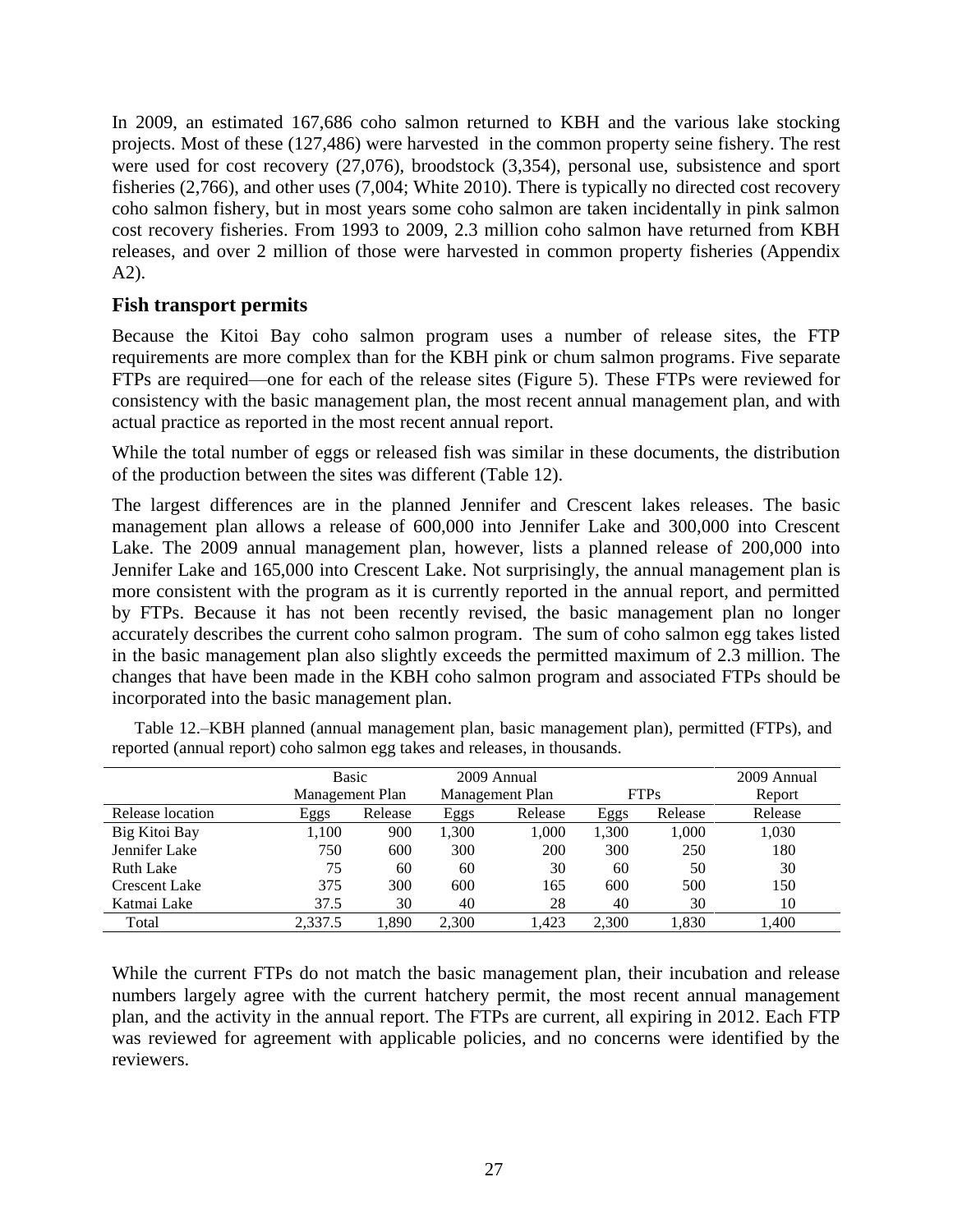The only substantial issue found was a large discrepancy between the number of eggs reported taken for Crescent Lake plants and the resulting release. The 2009 annual management plan lists a planned eggtake of 600,000 eggs for Crescent Lake plants, and the associated FTP also allows for 600,000 eggs. However, the FTP permits a release of 500,000 fingerlings from those eggs, where the annual management plan expects a release of only 165,000 fish. This would amount to an egg-to-fingerling survival of only 27.5%, well below the standard of 55% set out in 5 AAC 40.860. The planned release of 165,000 fingerlings is based on the capacity of the aircraft used to transport the fish to Crescent Lake, and reflects the actual number of fish released. The number of eggs reported used to produce those fish, however, appears to be based on the relative proportions of the *permitted* release sizes, and not on the *actual* releases. Because the Crescent Lake release of 165,000 is much less than the permitted 500,000, it misleadingly appears to have particularly poor survival. In reality, the actual survival to fingerling is the same as for the other fingerling releases.

In this case, the practice of portraying each release group as if it were completely independent from the others is misleading. In the future, KBH should report egg take and release numbers in a way that allows clear assessment of the actual practices and performance of the coho salmon program.

While it is not described in the 2009 annual management plan, the procedure for the Katmai Lake releases has recently changed. In 2010, a portion of the KBH coho salmon program was transferred to PCH The access trail to the lake has deteriorated, making transport of juveniles to the lake via the trail impossible. Under the new plan, coho salmon eggs from KBH are transferred to PCH for final incubation and rearing. The resulting juveniles can then be aerially stocked in Katmai Lake at the same time that PCH is stocking other lakes with sockeye salmon presmolts.

# **Prescribed practices**

The basic management plan and the most recent annual management plan describe the methods to be used for coho salmon production at KBH. The basic management plan, the 2009 annual management plan, and current FTPs were reviewed to determine any prescribed practices specific to coho salmon, and whether they were consistent between the documents. As with other species, the basic management plan lists a short window (September 1–5) as the time period for cost recovery harvest of coho salmon, "as identified in KBH's annual management plan." However, the annual management plan does not mention cost recovery on coho salmon, as there is typically no directed coho salmon cost recovery fishery. The harvest management section in the basic management plan (Section 4.1) is based on the Eastside Afognak Management Plan (5 AAC 18.365), which is the source of most of the specific dates and management periods. The annual management plan describes coho salmon harvest management in general terms, using few specific dates.

There are also some differences in the evaluation plans. In the basic management plan, "grab" samples" to collect age and size data of outmigrating smolts are planned, along with similar samples from Kitoi Bay smolts before they are released from net pens. Smolt sampling is planned for Jennifer and Ruth lakes, but not for Crescent or Katmai lakes, possibly due to their distance from the hatchery. The "Evaluation" section of the annual management plan does not mention smolt sampling, but it does call for repeated saltwater challenges of small numbers of smolts to determine appropriate timing for transfer to saltwater. The FTPs for the lake releases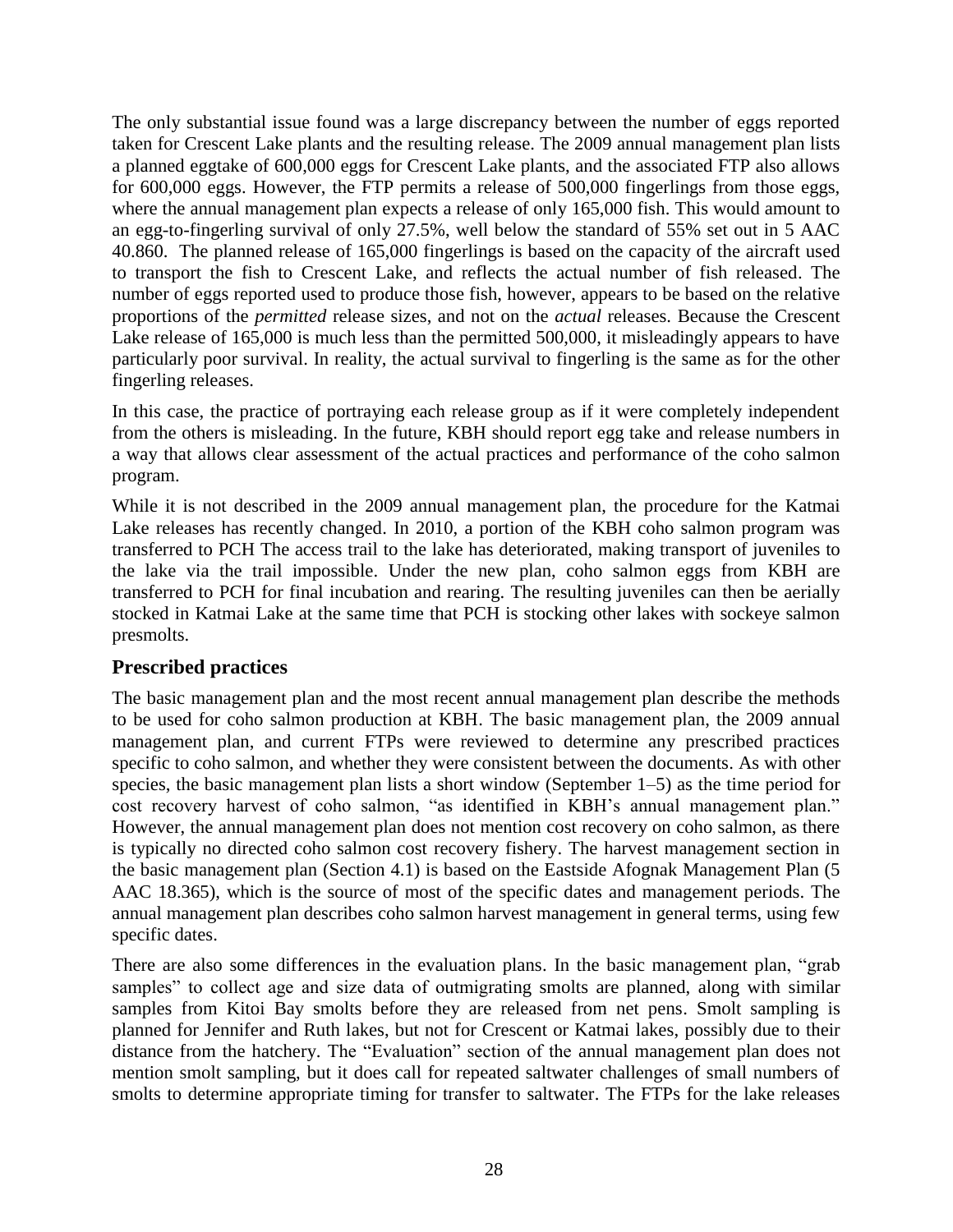say that "A specific report is not required to report evaluation of eggtake or release," but that production will be reported in annual management plans. The FTP application for the Kitoi Bay release discusses the reasons for the lack of a marking or tagging program, but says that "Juveniles released at KBH are enumerated only." The differences between the evaluation plans in the basic management plan, annual management plan, and FTPs make it difficult to determine what evaluation is actually occurring, and should be reconciled. Since the evaluation plans may change from year to year, the annual management plan is the best place for those plans to be detailed; the basic management plan should refer to the annual management plan when describing them.

# **Regional Comprehensive Salmon Plan**

The Kodiak Regional Comprehensive Salmon Plan Phase II Revision (1992) set an annual harvest objective of 382,000 supplemental coho salmon by the year 2002. This goal was not achieved; an annual average of 163,000 supplemental coho salmon were harvested between 1999 and 2008. The plan put a high priority on developing coho salmon fishery enhancement projects through fish passes in various lakes and production at KBH. This strategy is essentially the one used in the current program. However, the present set of KBH coho salmon lake stocking projects was not explicitly recommended in the plan. The table of "5-year projects" in Chapter 4 lists "Kotoi (sic) lakes stocking" as an ongoing coho salmon project, but those lakes are not named.

# **Consistency with policy**

Tables 13 through 15 summarize the consistency of the KBH coho salmon program with applicable policies on genetics, fish health, and fisheries management.

### *Genetics*

The KBH coho salmon program uses a local broodstock, derived from Little Kitoi Lake donor stock. The use of local lakes with anadromous barriers for coho salmon stocking projects avoids interaction with other coho salmon stocks, while providing rearing habitat that the donor stock is probably well adapted for. Using lake systems with a barrier prevents colonization by hatcheryorigin coho salmon. Returning adults are harvested in intensive fisheries that target enhanced production. In the event those fisheries do not occur, KBH will use the existing unplanned cost recovery operational plan to harvest them to prevent straying.

Each of the five FTPs necessary for the KBH coho salmon program have been reviewed and agreed to by the principal geneticist. In the Kitoi Bay release FTP (02A-0007), he noted, ―Continuation of this project should not have any negative genetic impacts. Fish cultured and released in hatchery water undergo a strong imprinting process reducing the probability of the adults straying when they return to fresh water."

# *Fish Health and Disease*

All of the requirements of the fish health and disease policies have been met. The facility has regularly been inspected by the pathology section, and no major issues have been identified. In the review of the Kitoi Bay release FTP  $(02A-0007)$ , the principal pathologist noted, "There are no apparent fish health concerns with permit renewal for release of Kitoi Hatchery coho salmon to continue several ongoing successful enhancement programs." All five FTPs were approved, and the same comments were made on FTPs covering the lake stocking projects.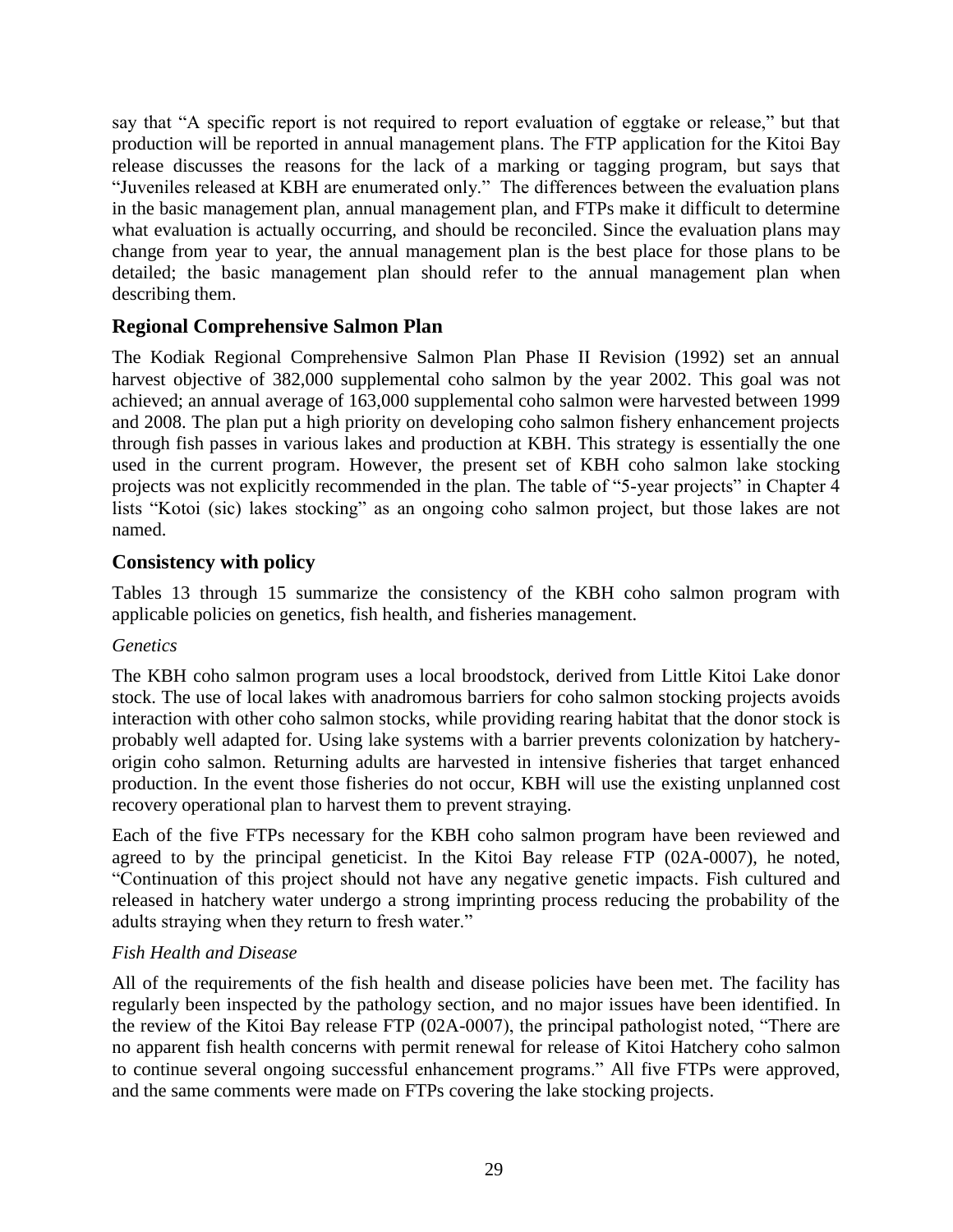#### *Fisheries Management*

Coho salmon returning to KBH, Ruth Lake, and Jennifer Lake are primarily harvested in seine fisheries in Kitoi, Izhut, and Duck bays. Those returning to Crescent and Katmai lakes are intended to provide for sport and subsistence harvest by nearby communities, and are harvested in or near the outlet streams. The use of terminal fisheries minimizes the additional catch of wild stocks that would occur in a mixed-stock fishery. The effectiveness of this strategy is difficult to measure, however, as KBH coho salmon are not coded-wire-tagged, which prevents assessments of catch composition or straying.

No escapement goals have been set for coho salmon streams in the Eastside Afognak District. The Kodiak area-wide coho salmon escapement goals have consistently been met (Wadle 2007).

#### **Recommendations for KBH coho salmon program**

- 1. Revise the basic management plan to reflect the current coho salmon program.
- 2. The present basic management plan and annual management plan treat each lake stocking program as if it operates completely independently, with separate egg take numbers for each site. This doesn't accurately describe the actual practices of the program, and can be confusing. Future annual management plans and any revisions to the basic management plan should use a system that better captures the way coho salmon production is allocated to each stocking site.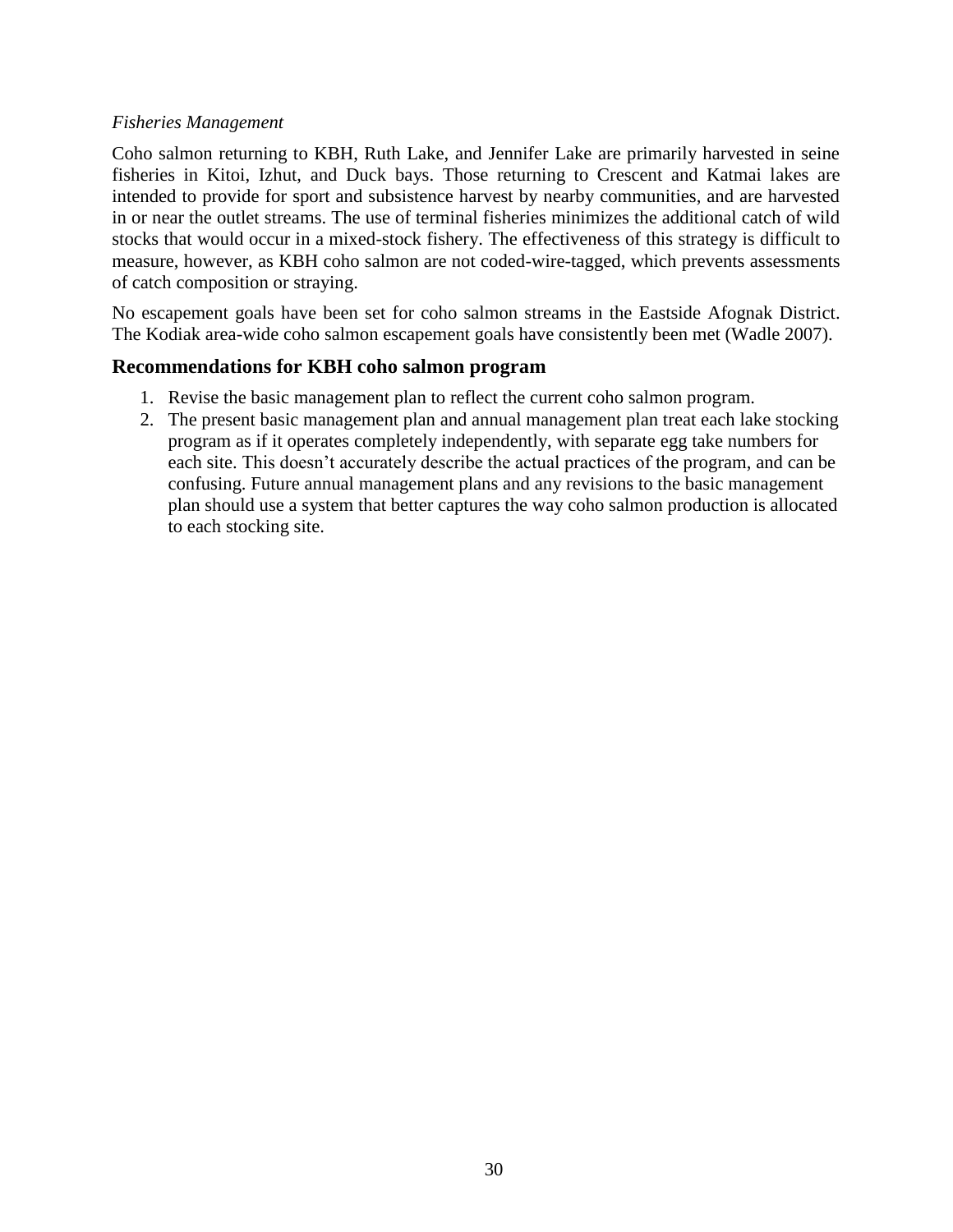

Figure 5.–Schematic of coho salmon production at KBH and associated FTPs.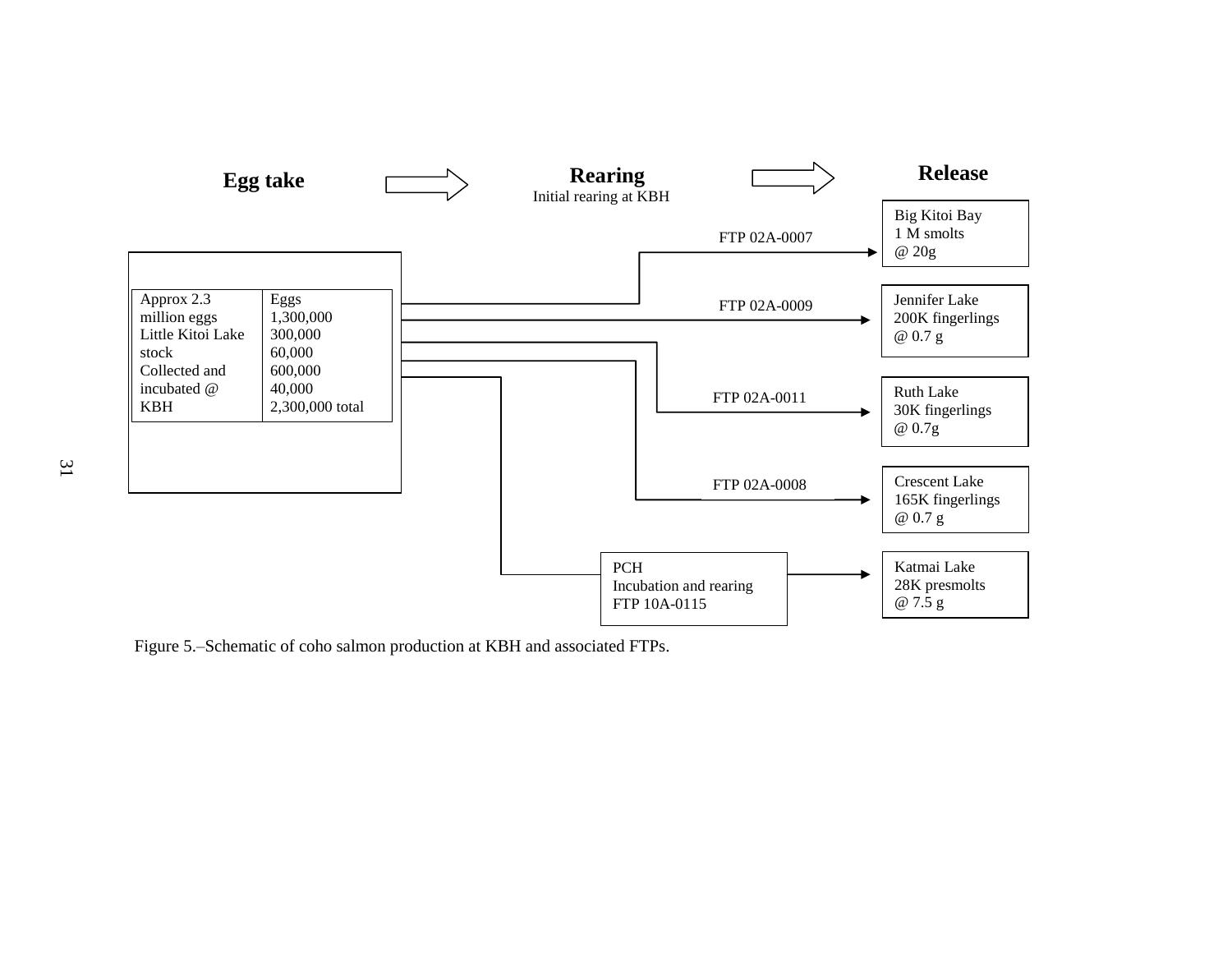| I. Stock Transport                                                        |                                                                                                                                                                                                                                                                                                                                                                                                                                                                             |  |
|---------------------------------------------------------------------------|-----------------------------------------------------------------------------------------------------------------------------------------------------------------------------------------------------------------------------------------------------------------------------------------------------------------------------------------------------------------------------------------------------------------------------------------------------------------------------|--|
| Use of appropriate local<br>stocks                                        | The KBH coho salmon program uses an indigenous broodstock, derived from Little Kitoi Lake donor stock. The lake stocking<br>programs use nearby lakes that are similar to Little Kitoi Lake.                                                                                                                                                                                                                                                                                |  |
| II. Protection of wild stocks                                             |                                                                                                                                                                                                                                                                                                                                                                                                                                                                             |  |
| Interaction with or impact<br>on significant wild stocks                  | No significant wild stocks have been designated in this area. The use of local lakes with anadromous barriers for coho salmon<br>stocking projects avoids interaction with other coho stocks. Straying is addressed with intensive harvest of returning fish. The<br>Eastside Afognak Management Plan (5 AAC 18.365) targets enhanced production from KBH. An Unplanned Cost Recovery<br>Operational Plan has been established to ensure that returning fish are harvested. |  |
| Identification of<br>significant or unique wild<br>stocks                 | No significant wild stocks have been designated in this area.                                                                                                                                                                                                                                                                                                                                                                                                               |  |
| Use of indigenous stocks<br>in watersheds with<br>significant wild stocks | No significant wild stocks have been designated in this area. The donor stock is from Little Kitoi Lake, about 0.25 miles from the<br>hatchery. No KBH coho are stocked into Little Kitoi Lake, but about 500 are allowed to enter the lake and spawn naturally. The use<br>of barriered lakes prevents colonization by hatchery stocks.                                                                                                                                    |  |
| Establishment of wild<br>stock sanctuaries                                | No wild stock sanctuaries have been designated in the area.                                                                                                                                                                                                                                                                                                                                                                                                                 |  |
| III. Maintenance of genetic variance                                      |                                                                                                                                                                                                                                                                                                                                                                                                                                                                             |  |
| Maximum of three<br>hatchery stocks from a<br>single donor stock          | The donor stock has been used only at KBH. The use of multiple off-site releases from a single donor stock is acceptable under the<br>policy.                                                                                                                                                                                                                                                                                                                               |  |
| Minimum effective<br>population size                                      | Large effective population size with random spawning. About 2,300 fish were spawned for broodstock in 2009.                                                                                                                                                                                                                                                                                                                                                                 |  |
| Use of all segments of<br>donor stock run timing                          | Broodstock are collected throughout the run.                                                                                                                                                                                                                                                                                                                                                                                                                                |  |
| Genetics review of FTPs $(5 \text{ AAC } 41.010 - 41.050)$                |                                                                                                                                                                                                                                                                                                                                                                                                                                                                             |  |
| Review by geneticist                                                      | Each of the five FTPs necessary for the KBH coho salmon program have been reviewed and agreed to by the principal geneticist.                                                                                                                                                                                                                                                                                                                                               |  |

Table 13.–The Kitoi Bay coho salmon program and its consistency with elements of the ADF&G *Genetic Policy* (See Table 2).

32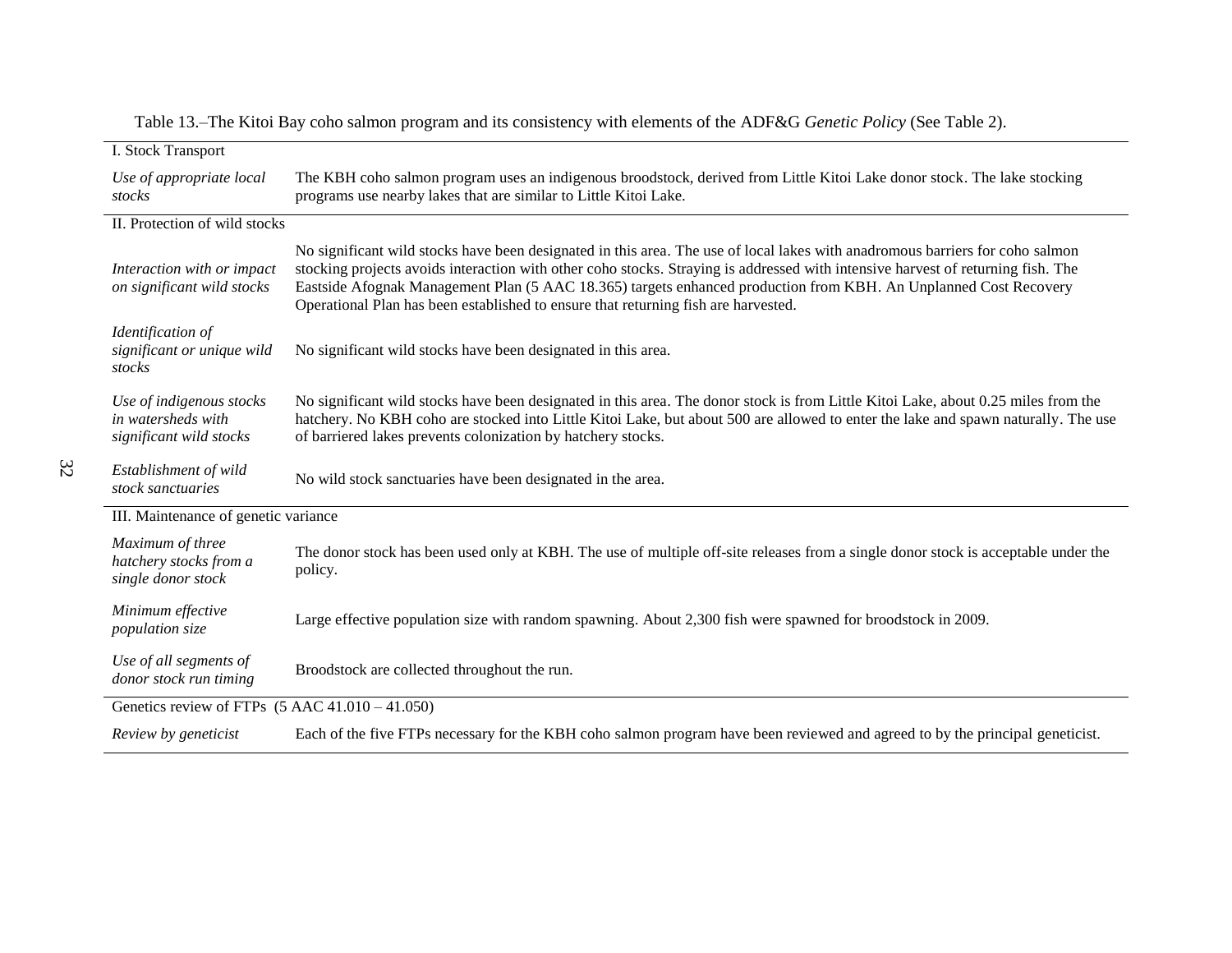Table 14.–The Kitoi Bay coho salmon program and its consistency with elements of Alaska policies on fish health and disease (See Table 3).

| Fish Health and Disease Policy (5AAC 41.080; amended by Meyers 2010) |                                                                                                                                                                                                                                                                                                                                                                                 |  |
|----------------------------------------------------------------------|---------------------------------------------------------------------------------------------------------------------------------------------------------------------------------------------------------------------------------------------------------------------------------------------------------------------------------------------------------------------------------|--|
| Egg disinfection                                                     | Coho salmon eggs are water-hardened with 1:100 Betadyne for one hour, according to pathology inspection reports.                                                                                                                                                                                                                                                                |  |
| Hatchery inspections                                                 | Hatchery inspections were conducted every other year from 2000 to 2008. No major disease issues were noted in these reports. In<br>some years, there were some problems with flexibacteria and furunculosis, but those issues were relatively minor.                                                                                                                            |  |
| Disease reporting                                                    | Reports of flexibacteria problems were noted in pathology reports in 2000, 2002, and 2006.                                                                                                                                                                                                                                                                                      |  |
| Pathology requirements for FTPs (5AAC 41.010)                        |                                                                                                                                                                                                                                                                                                                                                                                 |  |
| Disease history                                                      | The coho salmon disease history was reported as complete in pathology inspections from 2000 to 2008.                                                                                                                                                                                                                                                                            |  |
| <i>Isolation measures</i>                                            | Incubation is in an isolated room separate from pink and chum salmon incubators. All fry are reared in UV-treated water in small<br>aluminum rearing units until reaching 2 g.                                                                                                                                                                                                  |  |
| <b>Broodstock</b> inspection                                         | Broodstock inspection is not required, as the disease history of this stock is complete.                                                                                                                                                                                                                                                                                        |  |
| Pathology review of FTPs                                             | In the review of the Kitoi Bay release FTP (02A-0007), the principal pathologist noted, "There are no apparent fish health concerns<br>with permit renewal for release of Kitoi Hatchery coho salmon to continue several ongoing successful enhancement programs." All<br>five FTPs were approved, and the same comments were made on FTPs covering the lake stocking projects. |  |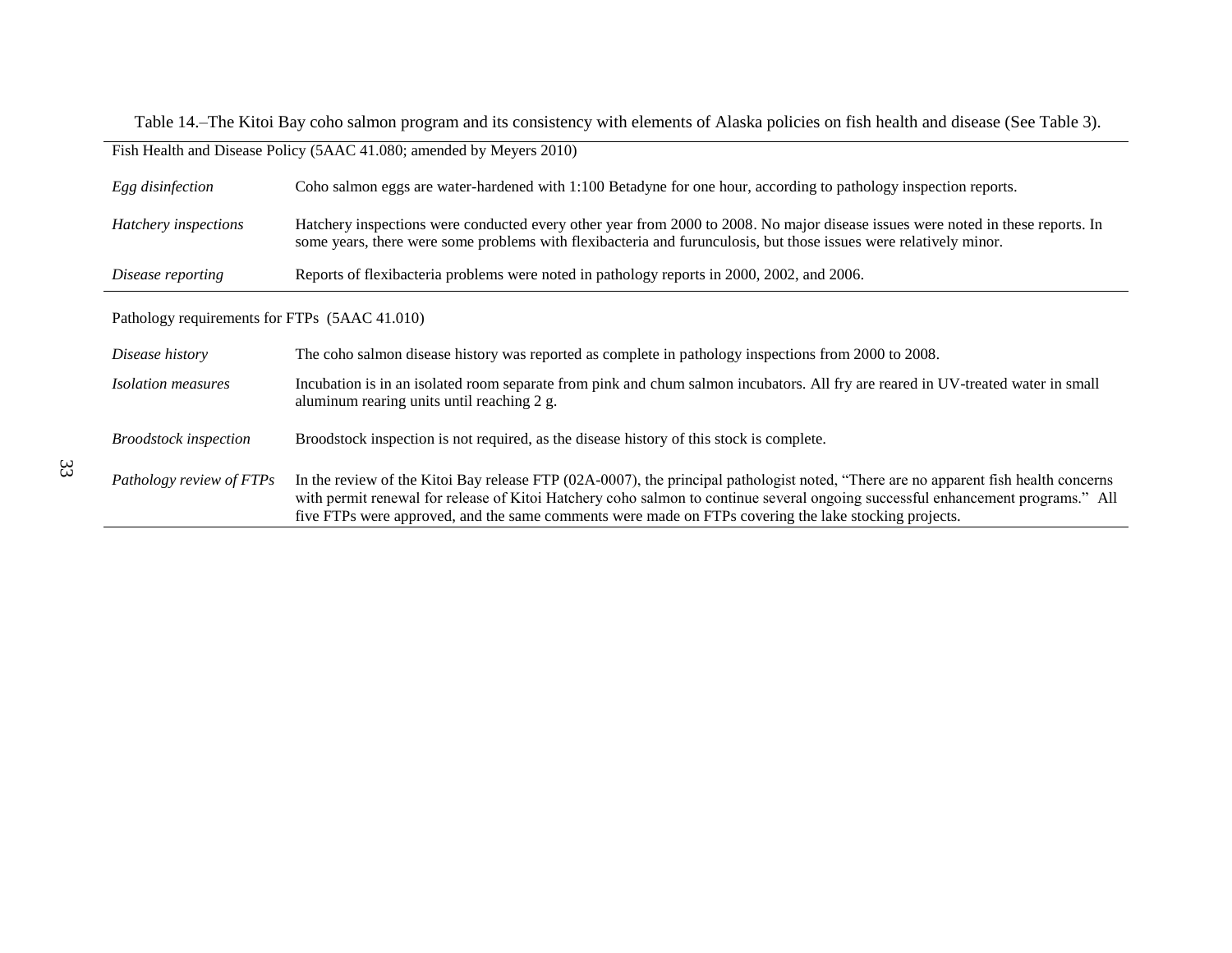Table 15.–The KBH coho salmon program and its consistency with elements of Alaska fisheries management policies and regulations (See Table 4).

| Sustainable Salmon Fishery Policy (5 AAC 39.222)                       |                                                                                                                                                                                                                                                                                                                    |  |  |
|------------------------------------------------------------------------|--------------------------------------------------------------------------------------------------------------------------------------------------------------------------------------------------------------------------------------------------------------------------------------------------------------------|--|--|
|                                                                        | I. Management principles and criteria                                                                                                                                                                                                                                                                              |  |  |
| Assessment of wild stock<br>interactions/impacts                       | Coho salmon are not coded wire tagged, which prevents assessments of catch composition or straying. Straying is addressed through<br>intensive harvest in terminal areas. Wild coho salmon stocks in the hatchery vicinity are limited.                                                                            |  |  |
| II. Use of effective management systems                                |                                                                                                                                                                                                                                                                                                                    |  |  |
| Assessment of wild stock<br>impacts for new proposals                  | KBH was built before current permitting procedures were established. Subsequent permit alterations and FTPs have been properly<br>reviewed and approved.                                                                                                                                                           |  |  |
|                                                                        | III. Conservative management                                                                                                                                                                                                                                                                                       |  |  |
| Use of precautionary<br>approach                                       | Moderate release sizes limit the magnitude of possible adverse effects.                                                                                                                                                                                                                                            |  |  |
|                                                                        | Salmon Escapement Goal Policy (5 AAC 39.223)                                                                                                                                                                                                                                                                       |  |  |
| Establishment of<br>escapement goals                                   | The Kodiak area-wide coho salmon escapement goals have consistently been met (Wadle 2007). No escapement goals have been set<br>for individual coho salmon streams in the Eastside Afognak District.                                                                                                               |  |  |
| Mixed Stock Salmon Fishery Policy (5 AAC 39.220)                       |                                                                                                                                                                                                                                                                                                                    |  |  |
| Wild stock conservation<br>priority                                    | Salmon returning to KBH do not travel through extensive migratory corridors, limiting their mixing with other stocks. This<br>facilitates an intensive terminal harvest on hatchery stocks in an area with limited wild stocks. Coho salmon returning to stocked<br>lakes are harvested near or in outlet streams. |  |  |
| Fisheries management review of FTPs $(5 \text{ AAC } 41.010 - 41.050)$ |                                                                                                                                                                                                                                                                                                                    |  |  |
| Review by management<br>staff                                          | The FTPs for Kitoi Bay coho salmon releases and lake plants were approved by all reviewers.                                                                                                                                                                                                                        |  |  |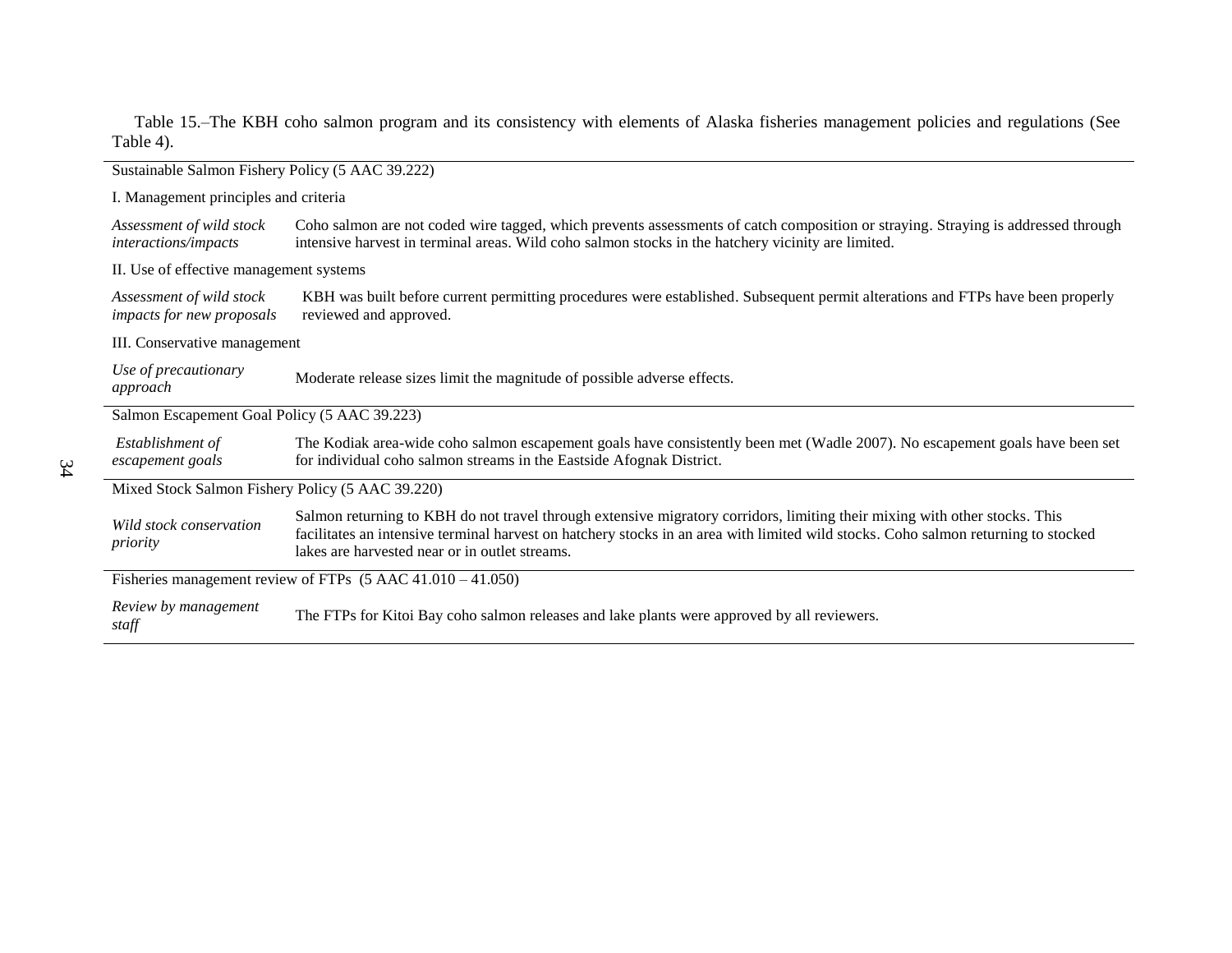# **SOCKEYE SALMON**

### **Overview of program**

Efforts to establish a sockeye salmon broodstock at KBH began in 1988, when eggs were collected from Upper Station Lake sockeye salmon for stocking into Little Kitoi Lake. The intent of the program was to create an egg source for PCH, and subsequent stocking into Spiridon Lake. After further research by ADF&G, it was determined that the earlier run timing of Saltery Lake sockeye salmon would improve returns and harvest management (Honnold and Schrof 2001). Beginning in 1997, Saltery Lake stock has been used for development of a sockeye salmon broodstock at Little Kitoi Lake.

The hatchery was originally permitted to incubate a maximum of 300,000 sockeye salmon eggs, which was increased to 600,000 by a 2005 permit alteration. In 2009, KBH incubated 570,000 sockeye salmon eggs, which were collected by PCH and transferred to KBH at the eyed stage (White 2010). If development of the Little Kitoi Lake broodstock is successful, future egg takes are planned to be conducted at the lake. These eggs would be used to provide juveniles for stocking into Spiridon Lake as well.

The broodstock development program has used a number of rearing and stocking strategies to determine the most effective methods of producing sockeye salmon in Little Kitoi Lake. The low productivity and high turnover rate of the lake make it marginal habitat for rearing sockeye salmon (Schrof and Honnold 2003), and most of the strategies have attempted to address that issue. After experimenting with lake fertilization and different release strategies, KBH has developed a more successful method of producing sockeye salmon smolts in Little Kitoi Lake (Figure 6). A portion of the sockeye salmon (about 100,000) are released as presmolts in the fall directly into the lake, while the remainder (about 400,000) are placed in net pens the following spring, as smolts. The larger group is reared for about two and a half weeks in the lake before being released at the lake outlet at the same time as the natural smolt outmigration. The use of two release groups allows KBH to use the limited lake rearing capacity provided by Little Kitoi Lake, and still produce enough sockeye salmon smolts to meet broodstock needs. In 2009, KBH released 100,646 presmolts directly into Little Kitoi Lake, and 394,000 smolts were netpen reared in the lake before being released at the lake outlet. A total of nearly 7.5 million sockeye salmon smolts have been released between 1993 and 2009 (Appendix A1).

The releases are expected to produce an average return of about 70,000 adult sockeye salmon. In 2009, a total return of 91,518 sockeye salmon was reported, most of which (67,105) were harvested in common property fisheries (White 2010). The rest went to cost recovery (15,195), broodstock (8,962), and sport and subsistence fisheries (256). Between 1993 and 2009, a total of 714,035 sockeye salmon returned from KBH releases (Appendix A2).

The adults to be used for broodstock are allowed to enter the lake through a fish pass and ripen before being captured for egg take with beach seines. In order to collect the 3,000 adults necessary for an egg take, about 6,000 to 9,000 adults, or more, must be passed into the lake. The excess fish provide a buffer for natural mortality in the lake and to provide enough fish for efficient broodstock capture.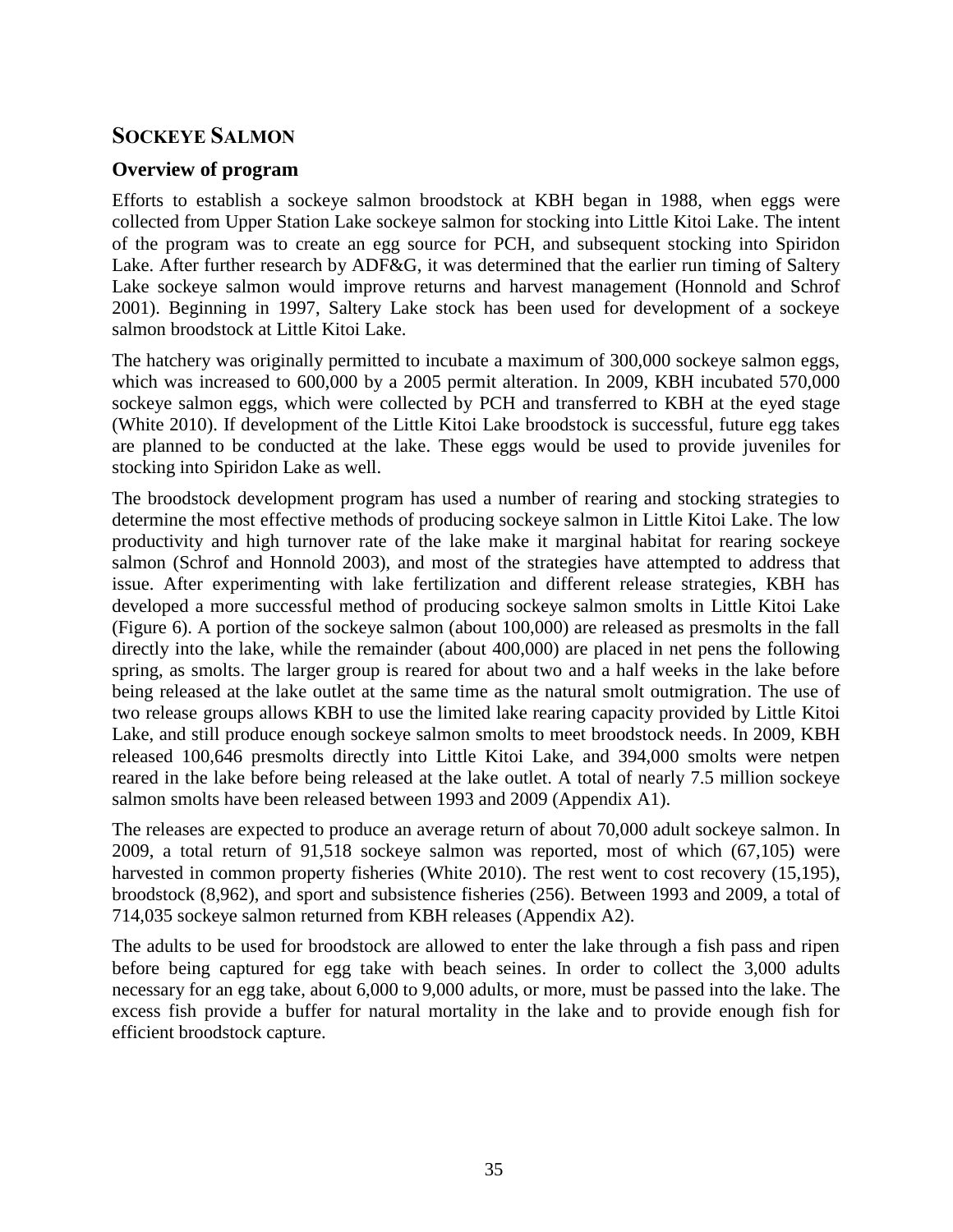#### **Fish transport permits**

Two FTPs are used for the KBH sockeye salmon program (Figure 6). The first, 10A-0008, permits the collection of up to 600,000 eggs at Little Kitoi Lake, initial incubation at PCH, transfer of eyed eggs to KBH for further incubation and rearing, and release of the resulting



Figure 6.–Schematic of sockeye salmon production and associated FTPs at KBH.

juveniles into Little Kitoi Lake. The second FTP, 10A-0007, specifies an egg take location of Saltery Lake, but is otherwise identical. The combination of these two FTPs allows KBH to use either Saltery Lake or Little Kitoi Lake as egg sources to handle possible contingencies at either site. Even though each FTP allows up to 600,000 eggs, the combined total cannot exceed the maximum of 600,000 allowed under the KBH hatchery permit.

Confusion over permitting has led to overages of sockeye salmon eggs until the recent past. During initial development of the current Little Kitoi and Saltery lakes broodstock program, the FTPs used to permit it were incomplete and somewhat contradictory. For example, the incubation of up to 1.2 million sockeye salmon eggs had been permitted by FTP 97A-0068, even though that number was in excess of the KBH hatchery permit. During the initial development period, the focus was on achieving release goals, and green egg limits were often exceeded to compensate for the relatively low survival of the remote egg takes.

The current FTPs were issued in December 2009 after it was found that the previous set of FTPs did not adequately cover the sockeye salmon program. The ADF&G Fisheries Monitoring and Permitting Section recommended that KRAA apply for FTPs that would properly permit the intended activities, and assisted KRAA in preparing the necessary applications. KRAA applied for the permits and they were approved after review, with an expiration date of January 1, 2014. All reviewers agreed with issuance of the permit, and no concerns were raised during the review. The current FTPs were carefully designed to accurately describe the program as it is

being conducted. However, one of the recommended FTPs (transporting eggs directly to KBH without initial incubation at PCH) was apparently never issued and should be applied for as recommended in the memo. The identification of this permitting issue, and the way it was cooperatively resolved with both ADF&G and KRAA staff was the first example of the hatchery review process leading to correction of a permitting problem.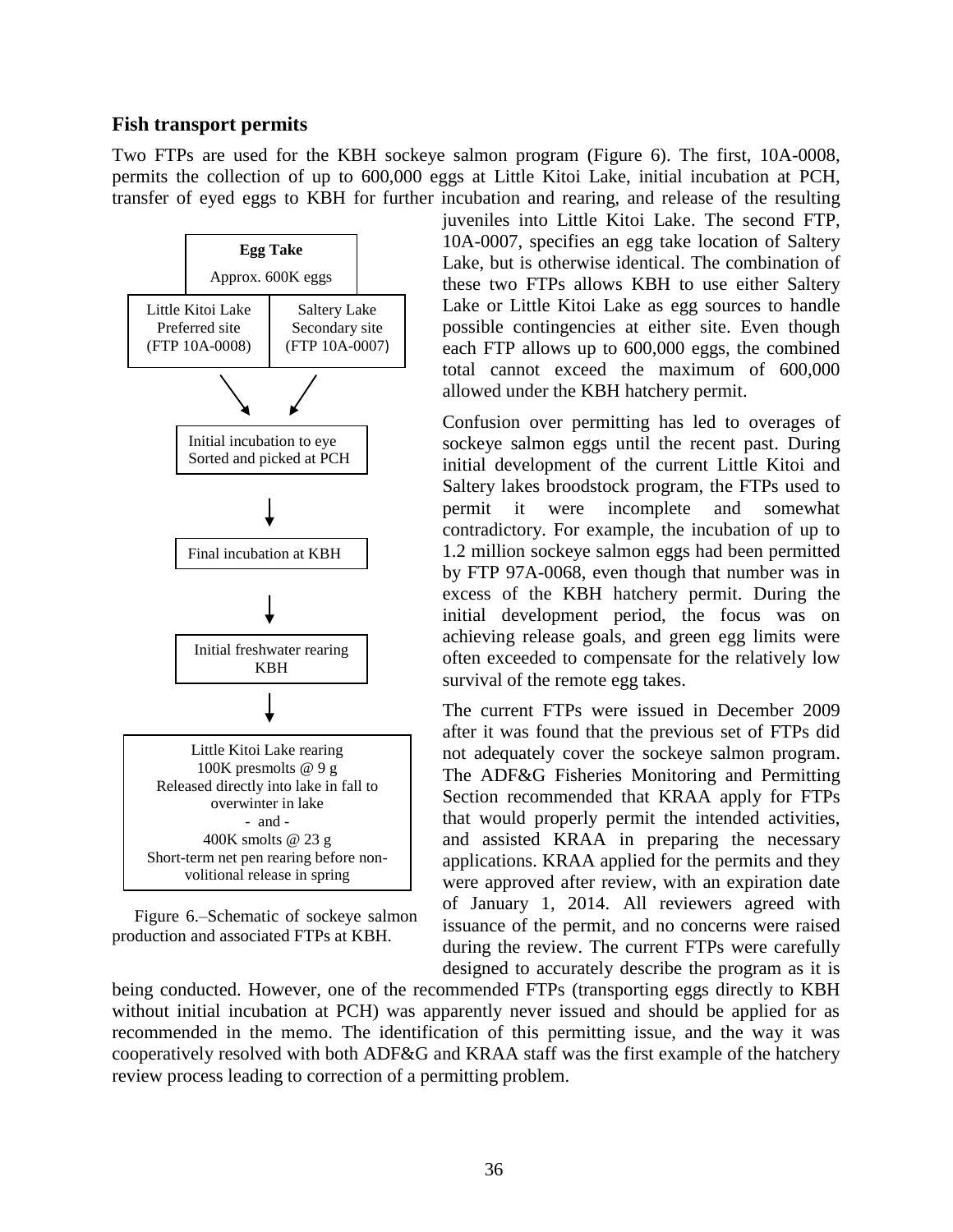# **Prescribed practices**

The basic management plan, the 2009 annual management plan, and current FTPs were reviewed to determine any prescribed practices specific to sockeye salmon, and whether they were consistent between the documents. Many of these relate to monitoring and evaluation, which is more extensive than for any of the other species at KBH.

Because of changes in the stock and rearing strategy over the past few years, the basic management plan doesn't accurately describe the current sockeye salmon program practices. It describes an anticipated change to Saltery Lake stock that is now complete, and lists only the presmolt releases directly into Little Kitoi Lake, not the more recent net pen reared smolt releases. It does state that a "full smolt and presmolt enumeration/sampling program at Little Kitoi Lake outlet has occurred annually since 1992 and will continue into the future." This program has continued, and is included in the annual management plan and FTPs. The annual management plan and FTPs also include plans for fin clipping of fall presmolt releases (also listed in the basic management plan), collection of scale samples from net pen release groups, collection of limnological data, and photographic monitoring of adult returns into the Little Kitoi Lake fish pass.

While it is not necessary to include the additional evaluation programs in the basic management plan, any revisions should provide the flexibility to provide for an evolving sockeye salmon program. Any changes in the evaluation and monitoring of the KBH sockeye salmon program should be clearly documented in that year's annual management plan.

### **Regional Comprehensive Salmon Plan**

The Kodiak Regional Comprehensive Salmon Plan Phase II Revision (1992) set an annual harvest objective of 1.7 million supplemental sockeye salmon by the year 2002. An average of 551,000 supplemental sockeye salmon were harvested annually between 1999 and 2008, short of the goal. In the plan, KBH was not expected to be an important component of sockeye salmon fishery enhancement in the Kodiak region. Instead, the plan focused more on investigating lake stocking projects and construction of PCH for use as a sockeye salmon production facility. The successful development of Little Kitoi Lake as a broodstock source for KRAA stocking programs will be valuable for achieving future harvest goals.

### **Consistency with policy**

Tables 16 through 18 summarize the consistency of the KBH sockeye salmon program with applicable policies on genetics, fish health, and fisheries management.

### *Genetics*

The KBH sockeye salmon program uses Saltery Lake stock from nearby Kodiak Island. This program is intended to develop a late-run sockeye salmon broodstock source for PCH's Spiridon Lake enhancement program, and also to stock into Ruth and Jennifer lakes. The 2009 Annual Report reported that 352 fish were used as broodstock, but this eggtake was part of a larger eggtake at Saltery Lake that used over 2,000 fish. The FTPs needed for this program were reviewed and approved by the geneticist, who did not note any concerns.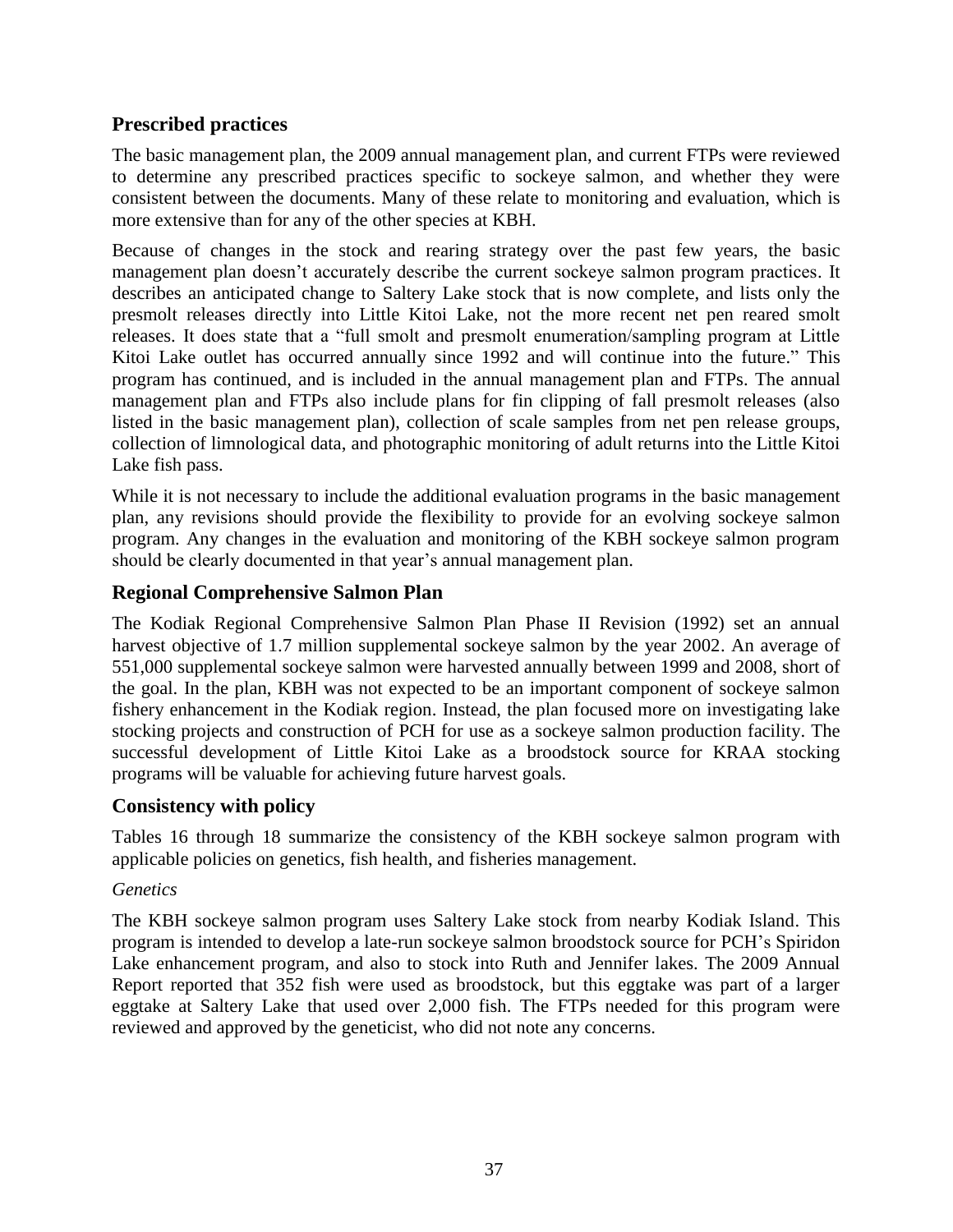#### *Fish Health and Disease*

All of the requirements of the fish health and disease policies have been met. The facility has regularly been inspected by the pathology section, and no major issues have been identified. The pathology reports noted that the hatchery staff is particularly vigilant in following prescribed sockeye salmon culture practices. The pathologist has reviewed and approved the FTPs, and found no fish health concerns.

#### *Fisheries Management*

Although the primary purpose of the KBH sockeye salmon program is to provide a broodstock source for Spiridon Lake stocking, returning sockeye salmon are harvested in KBH fisheries. Most of these are taken incidentally in fisheries directed at other species with overlapping run timing, especially chum salmon. The presence of KBH sockeye salmon in these harvests adds value for fishermen without creating additional harvest impacts on wild stocks.

Sockeye salmon runs in the Kodiak management area are intensively monitored, and major systems have individual escapement goals. Most are considered healthy. Escapement to the Saltery Lake donor system is monitored at a weir, and the escapement goal has consistently been met (Nemeth et. al. 2010).

#### **Recommendations for KBH sockeye salmon program**

- 1. The basic management plan should be updated to reflect the current operation of the sockeye salmon program.
- 2. KRAA should apply for an FTP permitting the Little Kitoi Lake eggtake with all incubation at KBH (bypassing PCH). This FTP was recommended but apparently overlooked after an earlier review of sockeye salmon FTPs.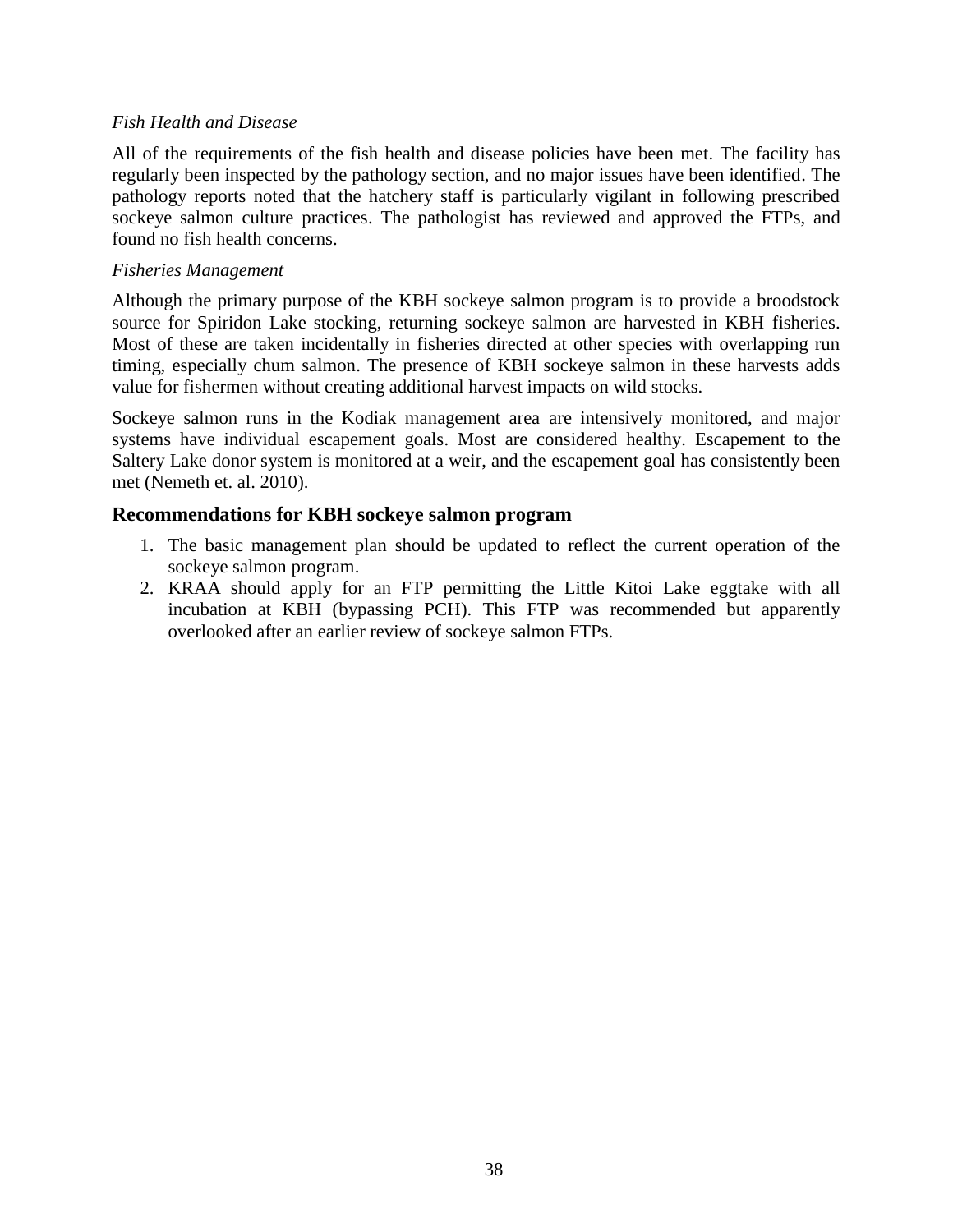| I. Stock Transport                                                        |                                                                                                                                                                                                                                                                                                                                                                                            |
|---------------------------------------------------------------------------|--------------------------------------------------------------------------------------------------------------------------------------------------------------------------------------------------------------------------------------------------------------------------------------------------------------------------------------------------------------------------------------------|
| Use of appropriate local<br>stocks                                        | The KBH program uses Saltery Lake stock sockeye salmon, from nearby Kodiak Island. This stock has been used as the late-run<br>sockeye salmon stock for PCH programs. The KBH program is intended to serve as a broodstock source to replace egg takes from<br>Saltery Lake.                                                                                                               |
| II. Protection of wild stocks                                             |                                                                                                                                                                                                                                                                                                                                                                                            |
| Interaction with or impact<br>on significant wild stocks                  | No significant wild stocks have been designated in this area. Straying is addressed with intensive harvest of returning fish. The<br>Eastside Afognak Management Plan (5 AAC 18.365) targets enhanced production from KBH. An Unplanned Cost Recovery<br>Operational Plan has been established to ensure that returning fish are harvested.                                                |
| Identification of<br>significant or unique wild<br>stocks                 | No significant wild stocks have been designated in this area.                                                                                                                                                                                                                                                                                                                              |
| Use of indigenous stocks<br>in watersheds with<br>significant wild stocks | No significant wild stocks have been designated in this area. No sockeye salmon were historically present in Little Kitoi Lake.                                                                                                                                                                                                                                                            |
| Establishment of wild<br>stock sanctuaries                                | No wild stock sanctuaries have been designated in the area.                                                                                                                                                                                                                                                                                                                                |
| III. Maintenance of genetic variance                                      |                                                                                                                                                                                                                                                                                                                                                                                            |
| Maximum of three                                                          |                                                                                                                                                                                                                                                                                                                                                                                            |
| hatchery stocks from a<br>single donor stock                              | The Saltery Lake stock has been used at several release sites, which is acceptable under the policy.                                                                                                                                                                                                                                                                                       |
| Minimum effective<br>population size                                      | Smaller effective population size due to number of eggs needed for the program goals. The 2009 egg take goals were met with 352<br>fish spawned for broodstock in 2009. However, over 2,000 fish were spawned in the Saltery Lake egg take, and a subset of those<br>eggs were transferred to KBH. Depending on how those eggs were selected, the effective population size may be larger. |
| Use of all segments of<br>donor stock run timing                          | Broodstock are collected throughout the run.                                                                                                                                                                                                                                                                                                                                               |
| Genetics review of FTPs $(5 \text{ AAC } 41.010 - 41.050)$                |                                                                                                                                                                                                                                                                                                                                                                                            |
| Review by geneticist                                                      | In the review of FTP 10A-007 and 10A-008, the principal geneticist noted, "There are no genetic concerns in the continuation of<br>these releases."                                                                                                                                                                                                                                        |

Table 16.–The Kitoi Bay sockeye salmon program and its consistency with elements of the ADF&G *Genetic Policy* (See Table 2).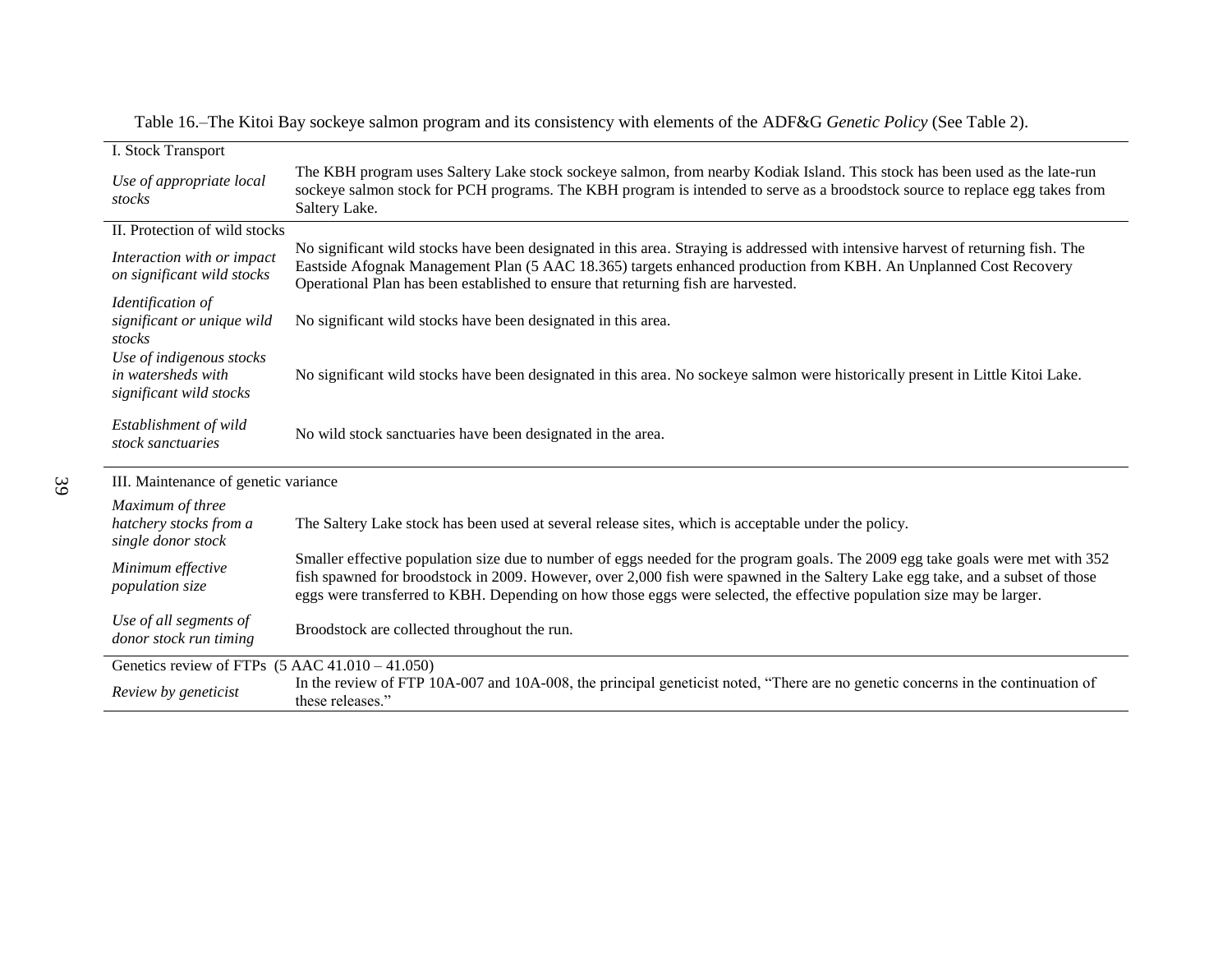Table 17.–The Kitoi Bay sockeye salmon program and its consistency with elements of Alaska policies on fish health and disease (See Table 3).

| Fish Health and Disease Policy (5 AAC 41.080; amended by Meyers 2010) |                                                                                                                                                                                                                                                                                                                                                                   |  |
|-----------------------------------------------------------------------|-------------------------------------------------------------------------------------------------------------------------------------------------------------------------------------------------------------------------------------------------------------------------------------------------------------------------------------------------------------------|--|
| Egg disinfection                                                      | The pathology reports state that eyed sockeye salmon eggs received from PCH are disinfected in Betadine at 1:100 concentration<br>for one hour on arrival.                                                                                                                                                                                                        |  |
| Hatchery inspections                                                  | Hatchery inspections were conducted every other year from 2000 to 2008. Few health and disease problems were noted in the<br>reports. The 2006 report noted poor survival to eye due to problems with delayed fertilization associated from remote egg takes.<br>This problem is avoided with the onsite egg take at Little Kitoi Lake.                           |  |
| Disease reporting                                                     | There have been three pathology reports regarding Saltery Lake sockeye salmon juveniles at KBH. Two were of IHNV, in 1998 and<br>2001; and one was of coagulated yolk, in 1998.                                                                                                                                                                                   |  |
|                                                                       | Pathology requirements for FTPs (5 AAC 41.010 - 41.050)                                                                                                                                                                                                                                                                                                           |  |
| Disease history                                                       | The pathologist requested samples for an updated history in the 2000 pathology inspection report. All later reports listed the disease<br>history as complete.                                                                                                                                                                                                    |  |
| <i>Isolation measures</i>                                             | Egg takes are conducted using methods from the Alaska Sockeye Salmon Culture Manual. The eggs are disinfected upon arrival. All<br>sockeye salmon eggs and juveniles are reared in UV-treated water.                                                                                                                                                              |  |
| <b>Broodstock</b> inspection                                          | Broodstock inspection is not required, as the disease history of this stock is complete.                                                                                                                                                                                                                                                                          |  |
| Pathology review of FTPs                                              | In the review of FTP 10A-007 and 10A-008, the principal pathologist noted, "There are no fish health concerns with the permitting<br>of this project."                                                                                                                                                                                                            |  |
| Sockeye Salmon Culture Policy                                         |                                                                                                                                                                                                                                                                                                                                                                   |  |
| Alaska Sockeye Salmon<br>Culture Manual                               | Kitoi Bay uses the Alaska Sockeye salmon Culture Manual. In the 2000 pathology report, the pathologist noted that "Clearly, the<br>sockeye salmon culture policy guidelines for containment and disinfection were taken very seriously by hatchery staff." Later<br>reports have similar comments describing the strict use of sockeye salmon culture procedures. |  |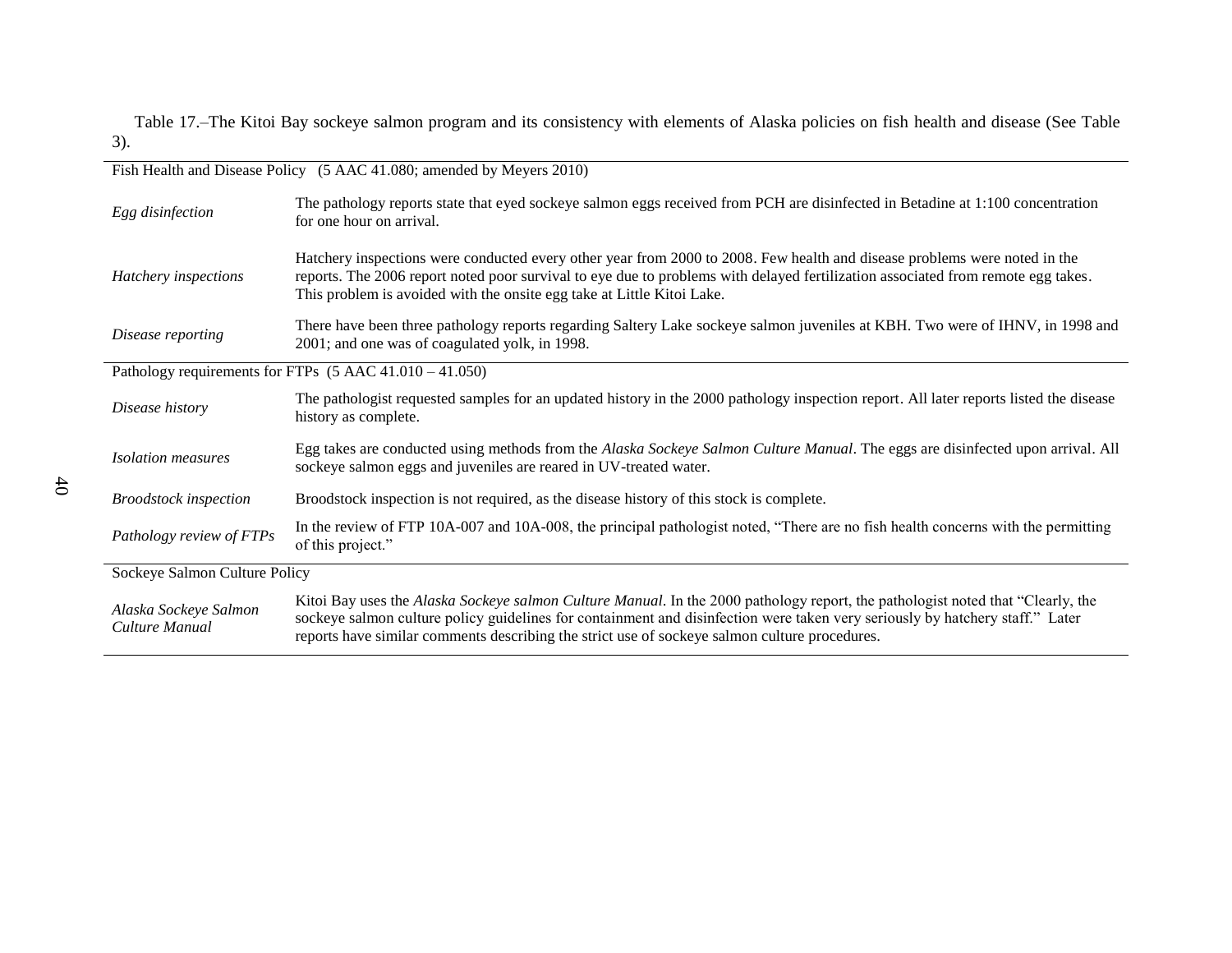Table 18. –The KBH sockeye salmon program and its consistency with elements of Alaska fisheries management policies and regulations (See Table 4)

| Sustainable Salmon Fishery Policy (5 AAC 39.222)                       |                                                                                                                                                                                                                    |  |  |
|------------------------------------------------------------------------|--------------------------------------------------------------------------------------------------------------------------------------------------------------------------------------------------------------------|--|--|
|                                                                        | I. Management principles and criteria                                                                                                                                                                              |  |  |
| Assessment of wild stock<br>interactions/impacts                       | No substantial marking program is used. A limited marking (fin clip) program is used to measure survival of presmolt lake releases,<br>but it is probably unsuitable to use for stock composition assessments.     |  |  |
| II. Use of effective management systems                                |                                                                                                                                                                                                                    |  |  |
| Assessment of wild stock<br>impacts for new proposals                  | KBH was built before current permitting procedures were established. Subsequent permit alterations and FTPs have been properly<br>reviewed and approved.                                                           |  |  |
| III. Conservative management                                           |                                                                                                                                                                                                                    |  |  |
| Use of precautionary<br>approach                                       | Release sizes are appropriate to meet the program goals.                                                                                                                                                           |  |  |
| Salmon Escapement Goal Policy (5 AAC 39.223)                           |                                                                                                                                                                                                                    |  |  |
| Establishment of<br>escapement goals                                   | Sockeye salmon runs in the Kodiak Management Area are intensively monitored, and escapement goals have been established for<br>major systems. Overall, Kodiak Management Area stocks are healthy (Wadle 2007).     |  |  |
| Mixed Stock Salmon Fishery Policy (5 AAC 39.220)                       |                                                                                                                                                                                                                    |  |  |
| Wild stock conservation<br>priority                                    | Salmon returning to KBH do not travel through extensive migratory corridors, limiting their mixing with other stocks. This<br>facilitates an intensive harvest on hatchery stocks with limited wild stock impacts. |  |  |
| Fisheries management review of FTPs $(5 \text{ AAC } 41.010 - 41.050)$ |                                                                                                                                                                                                                    |  |  |
| Review by management<br>staff                                          | The FTPs for the Kitoi Bay sockeye salmon program were approved by all reviewers.                                                                                                                                  |  |  |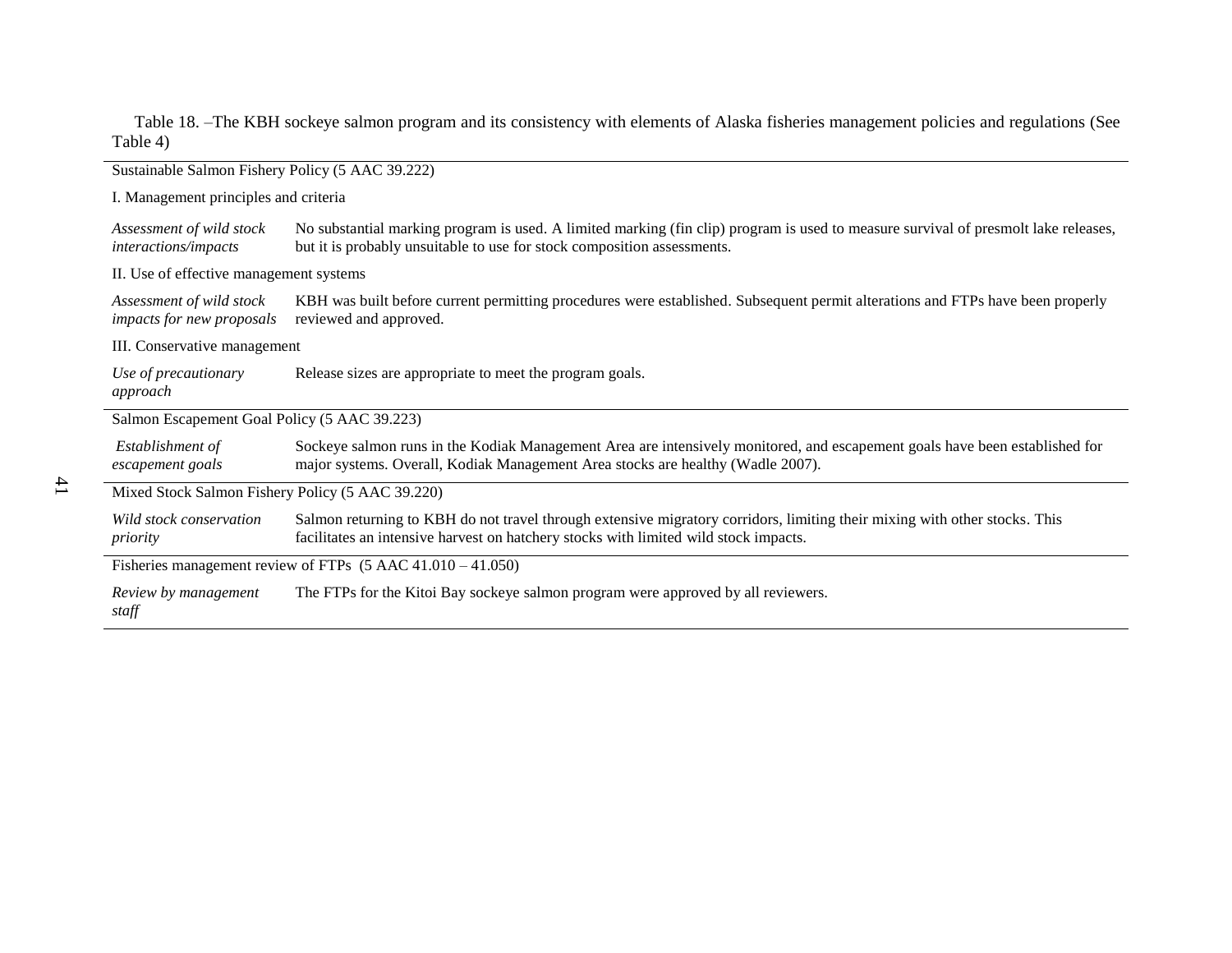# **OTHER REQUIREMENTS**

#### **ANNUAL REPORTING AND CARCASS LOGS**

All hatcheries are required to submit an annual report to ADF&G that summarizes their production and activities for the year (AS 16.10.470). The annual report must include ―information pertaining to species; brood stock source; number, age, weight, and length of spawners; number of eggs taken and fry fingerling produced; and the number, age, weight, and length of adult returns attributable to hatchery releases, on a form to be provided by the department." The completed report is due on December 15. KBH has consistently turned in timely and accurate annual reports.

Alaska hatcheries are also required to document the disposal of the carcasses of salmon used for broodstock (5 AAC 93.350). The hatchery must record the number of males and females used each day, and whether they were fertilized, unused, or used for roe sales. A maximum of 10% of the total number of females can be used for roe sales without using the carcass; the proceeds from any excess must be surrendered to ADF&G. As with the annual reports, the Kitoi Bay carcass logs have been turned in on time and complete.

The timely and accurate submission of annual reports and carcass logs shows that the hatchery staff maintains an adequate recordkeeping system and that hatchery operations are sufficiently well documented.

# **SUMMARY OF FINDINGS AND RECOMMENDATIONS**

This evaluation of KBH was the first to be conducted as part of the action plan to address conditions for Marine Stewardship Council recertification. The action plan called for an evaluation of each of Alaska's hatchery programs for consistency with state policies and prescribed management practices. Development of the evaluation process is in response to the Marine Stewardship Council's set of conditions for recertification of Alaska salmon fisheries as sustainable. One of those conditions called for such a formal evaluation of Alaska hatchery programs.

No significant problems were identified in the course of this evaluation, indicating that the operation of KBH has been largely consistent with state policies and prescribed management practices. The recommendations made in the evaluation are to address minor administrative issues rather than hatchery practices. On the whole, the operation of KBH is covered under existing permits that have been reviewed for consistency with appropriate policies.

As described throughout the report, the KBH basic management plan has not been revised since 1998, and no longer accurately describes the current hatchery practices. However, this has not compromised the way in which the hatchery has been operated, as the annual management plans have served as the principal planning documents. The annual management plans for KBH are typically comprehensive and well written, and are subject to extensive review. However, as a fundamental part of the hatchery's operating permit, the basic management plan should be accurate and consistent with the rest of the planning and permitting framework. It is recommended that the basic management plan be revised to bring it up to date with current hatchery operations.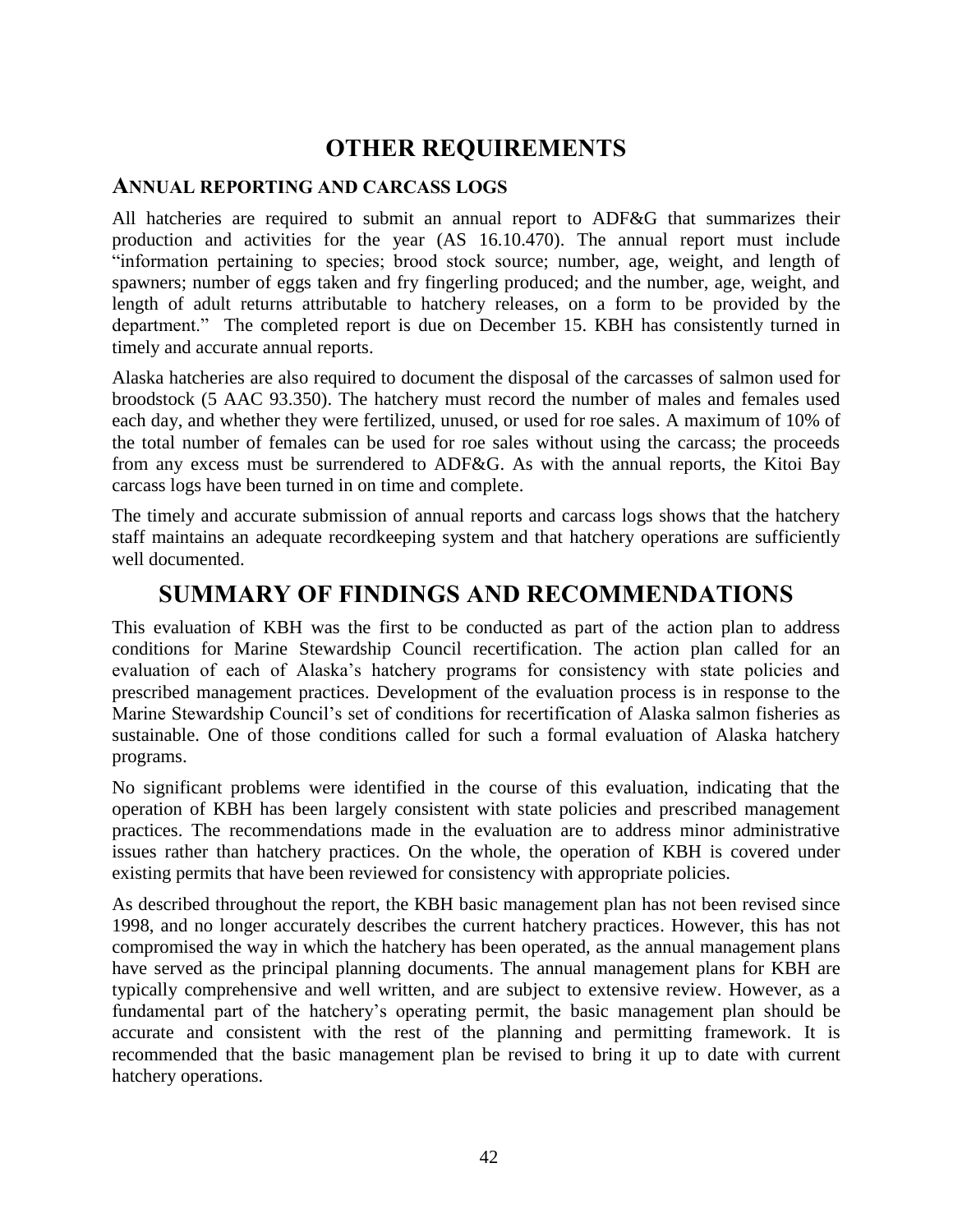In any revisions, the basic management plan should be used to describe the general framework used to manage the hatchery, and care should be taken to avoid being unnecessarily specific. Each year's annual management plan can then be used to provide greater detail about that year's particular plans or projections. For example, there were discrepancies between the basic management plan and annual management plan in the planned monitoring and evaluation actions for both coho and sockeye salmon. The basic management plan should state that evaluation plans will be carried out as described in the annual management plan. Those plans would then be described in detail in the annual management plan, and could be more easily adapted as needed. This strategy avoids future inconsistency between the two management plans, while still requiring annual planning and review of the hatchery's operations.

Where the basic management plan and annual management plan lay out the framework for a hatchery's operations, FTPs are used for the "bricks." An FTP is required for each transport or release of fish, and is not issued until it has been reviewed for consistency with fish health, genetics, and fishery management policies. Nine FTPs are used to permit KBH programs, and all have been properly reviewed, with few concerns raised. They are consistent with the hatchery permit and annual management plans, and with the activities reported by the hatchery. One additional FTP is needed to fully cover the sockeye salmon program, but no other issues were noted.

The guiding plan for salmon enhancement in the Kodiak region is the Kodiak Comprehensive Salmon Plan. This plan set overall and supplemental harvest goals for the Kodiak region, and identified a number of projects to achieve those goals. The Phase II revision to the plan, published in 1992, set goals to be met by 2002; an update to the plan extending the timeframe to 2030 is now in draft form. KBH plays a major role in achieving the supplemental production envisioned in the plan. All of the supplemental pink and chum salmon, and most of the coho salmon, are produced at KBH.

Those supplemental production goals for the Kodiak region were not met, and in some cases the projects that were implemented are different from those listed in the plan. While the recent history of enhancement in the Kodiak region may not have exactly followed the 1992 Kodiak Comprehensive Salmon Plan, the differences are a result of evolving management. The Kodiak Regional Planning Team, which is responsible for developing the comprehensive plan, has been necessarily involved in steering KBH since that 1992 revision. Through recommending approval of permit alteration requests and review of annual management plans, the planning team has directed the activities of KBH. When it is completed, the updated Kodiak Comprehensive Salmon Plan will set new goals and identify the projects or strategies necessary to achieve them.

Alaska hatchery and enhancement programs are governed by a comprehensive permitting system designed to protect wild stocks and provide increased harvest opportunities for fisherman. The success of enhancement efforts depends on implementing that system and ensuring that its policies are being followed. The protection of wild salmon stocks is a key priority of those policies. To minimize the possible impact on wild stocks, KBH has taken advantage of its favorable location to create terminal fisheries in an area without substantial wild runs. This approach has probably been successful in fulfilling the state's goal of enhancing harvests without adversely affecting natural stocks, as envisioned in the Hatchery Act.

Even though there appears to be little potential for substantial adverse effects, the lack of assessment and monitoring makes it difficult to confirm that assumption. A frequent criticism of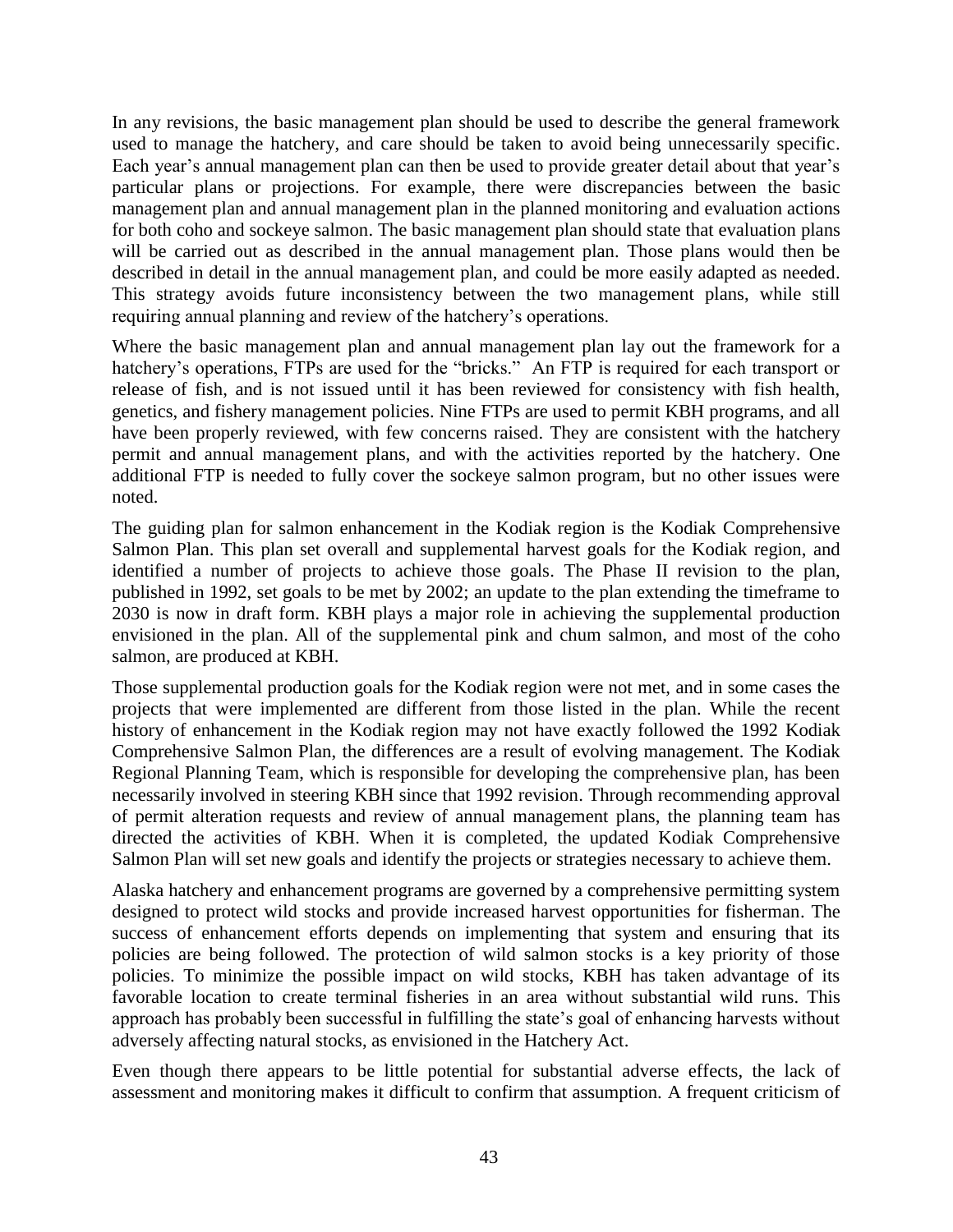hatcheries is the lack of concrete data with which to assess their interactions with wild fish. A better understanding of the stock composition of salmon caught in fisheries targeting KBH stocks, the degree and effects of straying, and the effectiveness of wild stock protection measures would improve the scientific defensibility of KBH programs. The most obvious tool to achieve that would be the use of marking and tagging.

The use of marking and tagging programs has been a valuable source of information for assessing stock composition, stray rates, and the success of hatchery practices. However, no substantial marking or tagging programs are in use by either of the two Kodiak region hatcheries. Such programs have not been required by the department to date, largely because of the long history of production at KBH with no apparent negative effects. The benefits of marking may not be worth the considerable added expense, but a thorough examination of the costs and benefits would help in any future considerations of marking programs.

# **ACKNOWLEDGEMENTS**

Appreciation is given to KRAA staff members Kevin Brennan, Gary Byrne, Drew Aro, and Al Seale, and to ADF&G research biologist Steve Schrof for their assistance in preparing this report.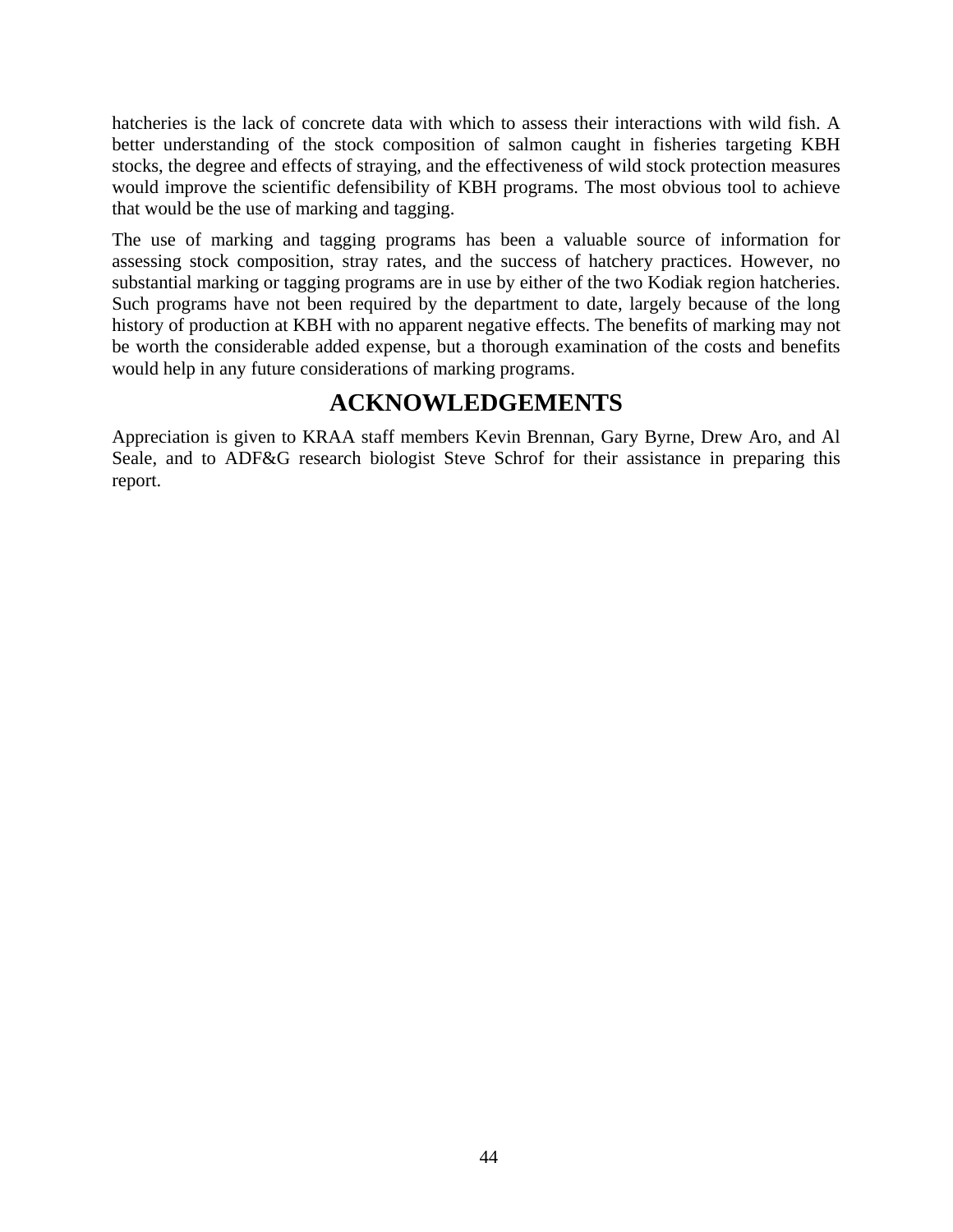# **REFERENCES CITED**

- Bedford, D. 2007. Action plan to address conditions for MSC recertification, July 2, 2007. Alaska Department of Fish and Game, Office of the Commissioner, Juneau.
- Chaffee, C., G. Ruggerone, R. Beamesderfer, and L. W. Botsford. 2007. The commercial Alaska salmon fisheries managed by the Alaska Department of Fish and Game, a 5-year re-assessment based on the Marine Stewardship Council program. Final draft assessment report, October 30, 2007 (IHP-05-069), Emeryville, CA. Prepared by Scientific Certification Systems, Inc., for the Alaska Department of Fish and Game, Division of Commercial Fisheries, Juneau.
- Dinnocenzo, J. G. Spalinger, and I. Caldentey. 2010. Kodiak management area commercial salmon fishery annual management report, 2009. Alaska Department of Fish and Game, Fishery Management Report No. 10-22, Kodiak.
- Davis, B., B. Allee, D. Amend, B. Bachen, B. Davidson, T. Gharrett, S. Marshall, and A. Wertheimer. 1985. Genetic policy. Alaska Department of Fish and Game, Division of Fisheries Rehabilitation, Enhancement and Development, Juneau.
- Honnold, S. G., and S. T. Schrof. 2001. A summary of salmon enhancement and restoration in the Kodiak management area through 2001: A report to the Alaska Board of Fisheries. Alaska Department of Fish and Game, Regional Information Report 4K01-65, Kodiak.
- Honnold, S. G., M. J. Witteveen, M. B. Foster, I. Vining, and J. J. Hasbrouck. 2007. Review of escapement goals for salmon stocks in the Kodiak management area, Alaska. Alaska Department of Fish and Game, Fishery Management Report No. 07-10, Kodiak.
- KRAA (Kodiak Regional Aquaculture Association). 1998. Kitoi Bay Hatchery basic management plan. Alaska Department of Fish and Game, Commercial Fisheries Management and Development Division, Kodiak.
- Kodiak Regional Planning Team. 1992. Kodiak regional comprehensive salmon plan, 1982-2002: Phase II Revision. Alaska Department of Fish and Game, Office of the Commissioner, Juneau.
- McDaniel T. R, K. M. Pratt, T. R. Meyers, T. D. Ellison, J. E. Follett, and J. A. Burke. 1994. Alaska sockeye salmon culture manual. Alaska Department of Fish and Game, Division of Commercial Fisheries Management and Development, Special Publication No. 6, Juneau.
- McGee, S.G. 2004. Salmon hatcheries in Alaska plans, permits, and policies designed to provide protection for wild stocks. Pages 317-331 [*In*] M. Nickum, P. Mazik, J. Nickum, and D. MacKinlay, editors. Symposium 44: Propagated fish in resource management. American Fisheries Society, Bethesda, MD.
- Meyers, T. 2010. Regulation changes, policies, and guidelines for Alaska fish and shellfish health and disease control. Alaska Department of Fish and Game, Regional Information Report 5J10-01, Anchorage.
- Knapman, P. G. Ruggerone, J. Brady, A. Hough. 2009. Alaska salmon fisheries: first annual surveillance report 2007/08. February 2009 (MML-F-017), Houston, TX. Prepared by Moody Marine Ltd., for the Alaska Department of Fish and Game.
- Nemeth, M. J., M. J. Witteveen, M. B. Foster, H. Finkle, J. W. Erickson, J. S. Schmidt, S. J. Fleischman, and D. Tracy. 2010. Review of escapement goals in 2010 for salmon stocks in the Kodiak Management Area, Alaska. Alaska Department of Fish and Game, Fishery Manuscript Series No. 10-09, Anchorage.
- Schrof, S. T. and A. Aro. Kitoi Bay Hatchery annual management plan, 2009. Alaska Department of Fish and Game, Fishery Management Report No. 09-39, Anchorage.
- Schrof, S. T., S. G. Honnold. 2003. A summary of salmon enhancement, rehabilitation, evaluation, and monitoring efforts conducted in the Kodiak Management Area through 2001. Alaska Department of Fish and Game, Regional Information Report 4K03-41, Kodiak.
- Wadle, J. 2007. Commercial salmon fisheries of the Kodiak management area: a report to the Alaska Board of Fisheries, December 2007. Alaska Department of Fish and Game, Fishery Management Report No. 07-59, Anchorage.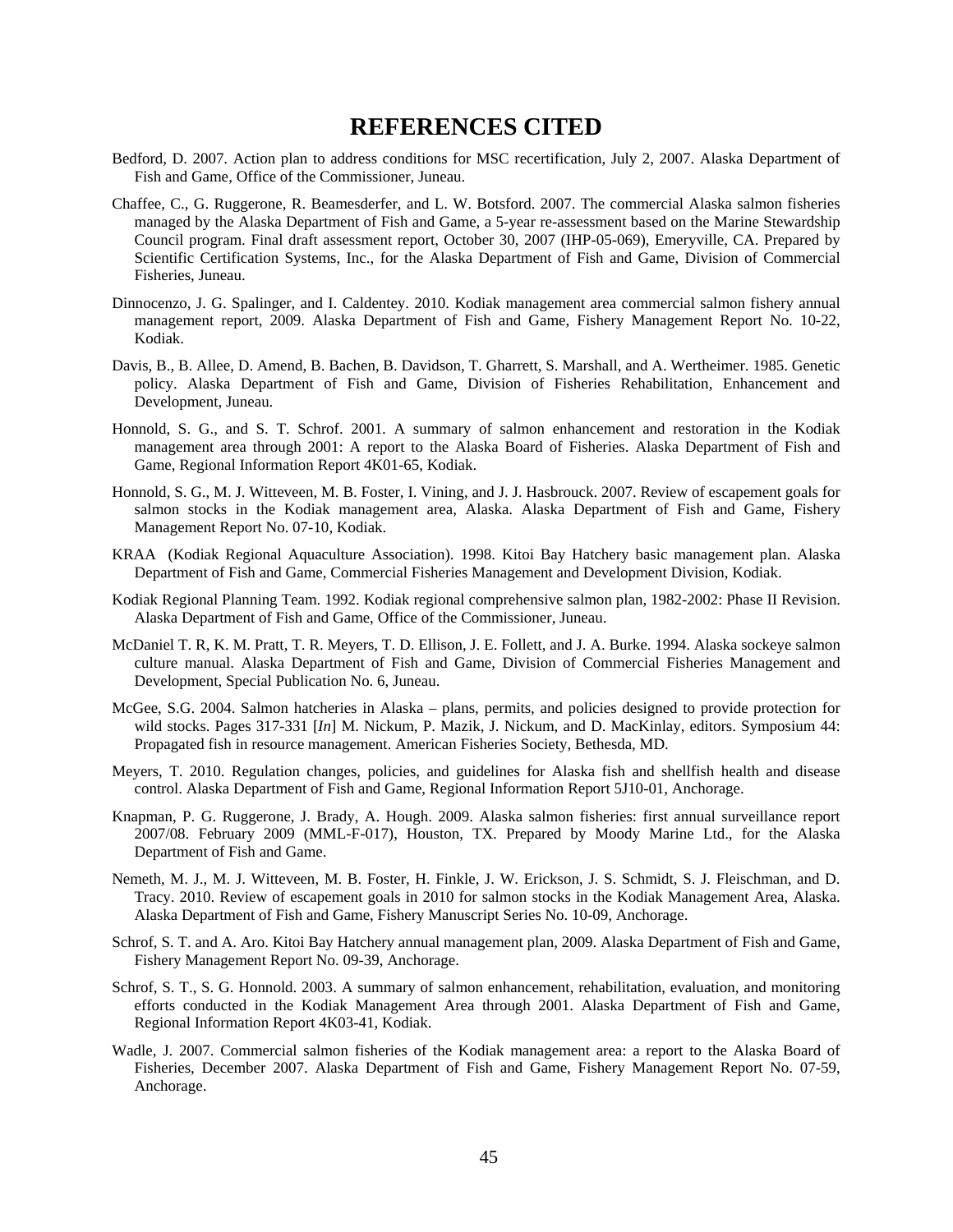# **REFERENCES CITED (Continued)**

White, B. 2010. Alaska salmon enhancement program 2009 annual report. Alaska Department of Fish and Game, Fishery Management Report No. 10-05, Anchorage.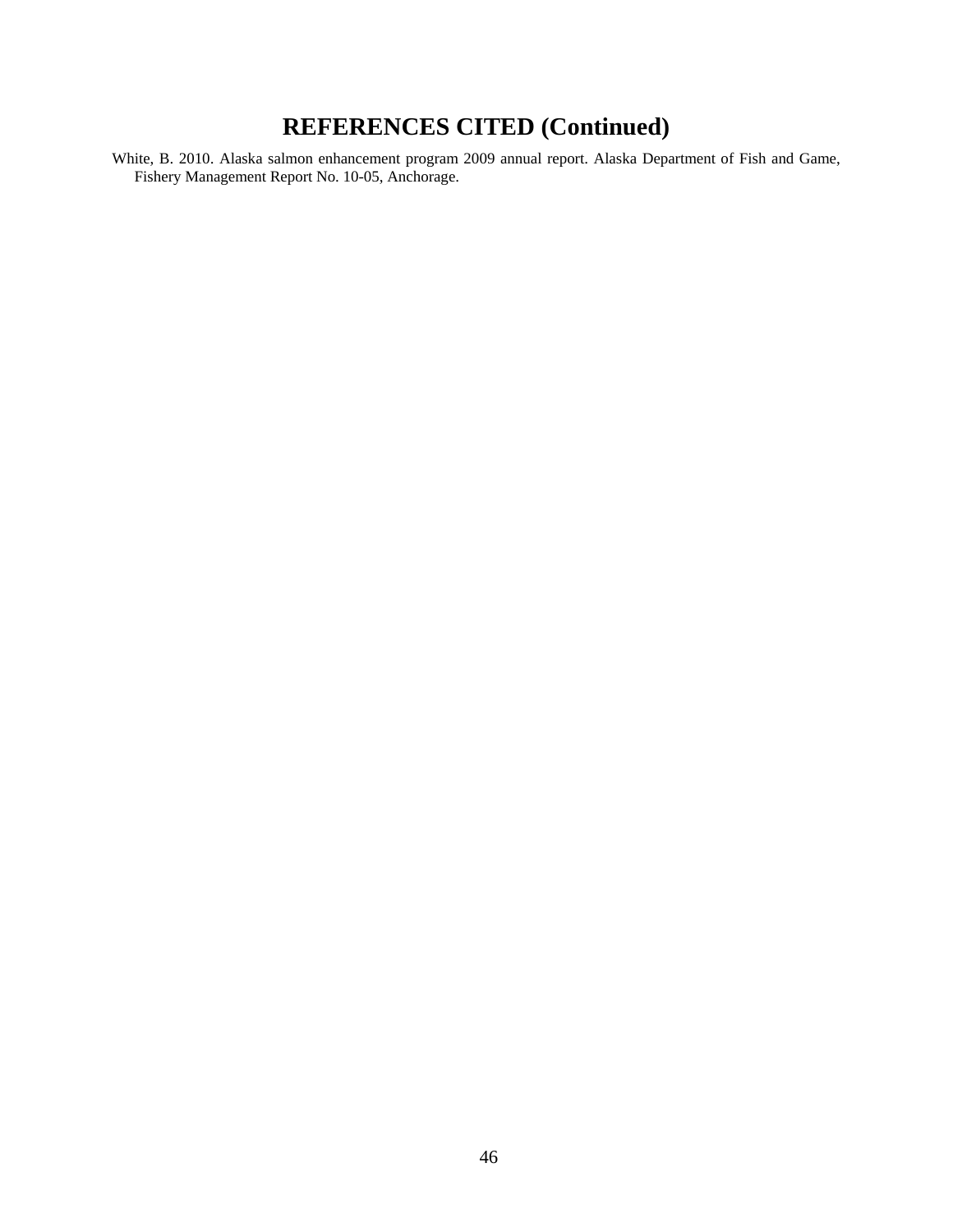# **APPENDIX A: KITOI BAY HATCHERY SALMON RELEASE AND RETURN HISTORY**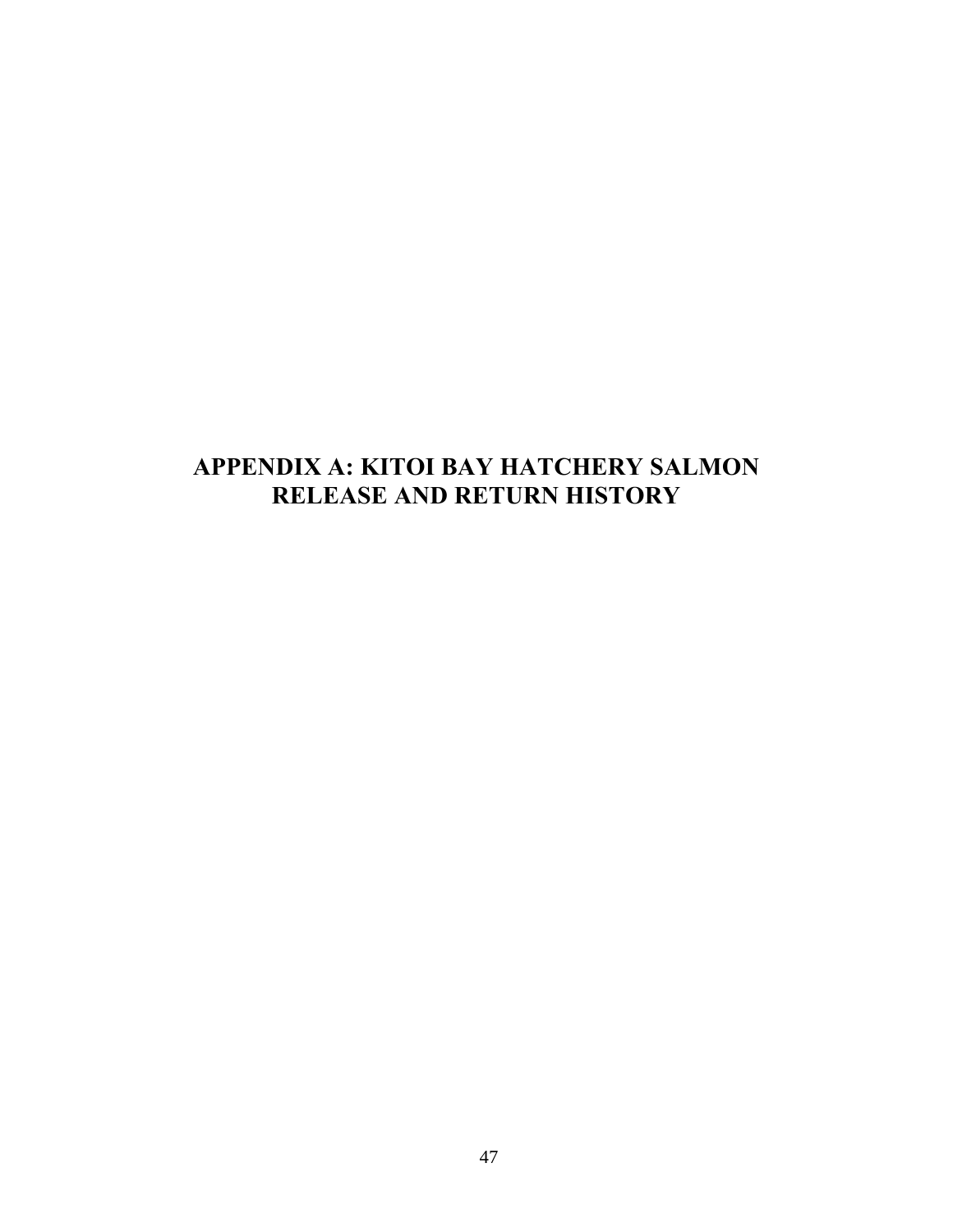|       | Pink salmon     |       | Chum salmon     |
|-------|-----------------|-------|-----------------|
| Year  | Number released | Year  | Number released |
| 1993  | 169,552,112     | 1993  | 10,101,986      |
| 1994  | 163, 192, 575   | 1994  | 6,507,497       |
| 1995  | 134,104,406     | 1995  | 9,738,069       |
| 1996  | 144,045,245     | 1996  | 20,139,843      |
| 1997  | 105,000,000     | 1997  | 23,500,000      |
| 1998  | 150,600,000     | 1998  | 12,310,000      |
| 1999  | 127,685,000     | 1999  | 6,859,982       |
| 2000  | 137,702,154     | 2000  | 22,334,640      |
| 2001  | 134,823,670     | 2001  | 20,032,140      |
| 2002  | 152,990,900     | 2002  | 19,593,070      |
| 2003  | 144,823,895     | 2003  | 18,721,700      |
| 2004  | 154,073,358     | 2004  | 21,778,050      |
| 2005  | 136,287,250     | 2005  | 21,578,500      |
| 2006  | 115,661,940     | 2006  | 17,567,016      |
| 2007  | 140,898,860     | 2007  | 21,648,839      |
| 2008  | 144,920,820     | 2008  | 21,690,168      |
| 2009  | 153,705,600     | 2009  | 22,173,160      |
| Total | 2,410,067,785   | Total | 296,274,660     |

Appendix A1.–Releases of juvenile salmon produced at KBH, 1993–2009.

|       | Coho salmon     |       | Sockeye salmon  |
|-------|-----------------|-------|-----------------|
| Year  | Number released | Year  | Number released |
| 1993  | 1,056,949       | 1993  | 232,418         |
| 1994  | 261,653         | 1994  | 336,608         |
| 1995  | 768,249         | 1995  | 1,268,490       |
| 1996  | 1,072,932       | 1996  | 728,929         |
| 1997  | 1,079,000       | 1997  | 652,000         |
| 1998  | 1,146,000       | 1998  | 496,000         |
| 1999  | 1,434,338       | 1999  | 205,395         |
| 2000  | 1,253,668       | 2000  | 252,258         |
| 2001  | 1,236,913       | 2001  | 282,089         |
| 2002  | 1,452,149       | 2002  | 212,418         |
| 2003  | 1,471,849       | 2003  | 102,822         |
| 2004  | 1,379,483       | 2004  | 214,310         |
| 2005  | 1,304,200       | 2005  | 299,962         |
| 2006  | 1,343,298       | 2006  | 586,571         |
| 2007  | 1,442,543       | 2007  | 536,444         |
| 2008  | 1,414,897       | 2008  | 530,835         |
| 2009  | 1,405,258       | 2009  | 518,249         |
| Total | 20,523,379      | Total | 7,455,798       |
|       |                 |       |                 |

| Coho salmon     | Sockeye salmon |                 |
|-----------------|----------------|-----------------|
| Number released | Year           | Number released |
| 1,056,949       | 1993           | 232,418         |
| 261,653         | 1994           | 336,608         |
| 768,249         | 1995           | 1,268,490       |
| 1,072,932       | 1996           | 728,929         |
| 1,079,000       | 1997           | 652,000         |
| 1,146,000       | 1998           | 496,000         |
| 1,434,338       | 1999           | 205,395         |
| 1,253,668       | 2000           | 252,258         |
| 1,236,913       | 2001           | 282,089         |
| 1,452,149       | 2002           | 212,418         |
| 1,471,849       | 2003           | 102,822         |
| 1,379,483       | 2004           | 214,310         |
| 1,304,200       | 2005           | 299,962         |
| 1,343,298       | 2006           | 586,571         |
| 1,442,543       | 2007           | 536,444         |
| 1,414,897       | 2008           | 530,835         |
| 1,405,258       | 2009           | 518,249         |
| 20,523,379      | Total          | 7,455,798       |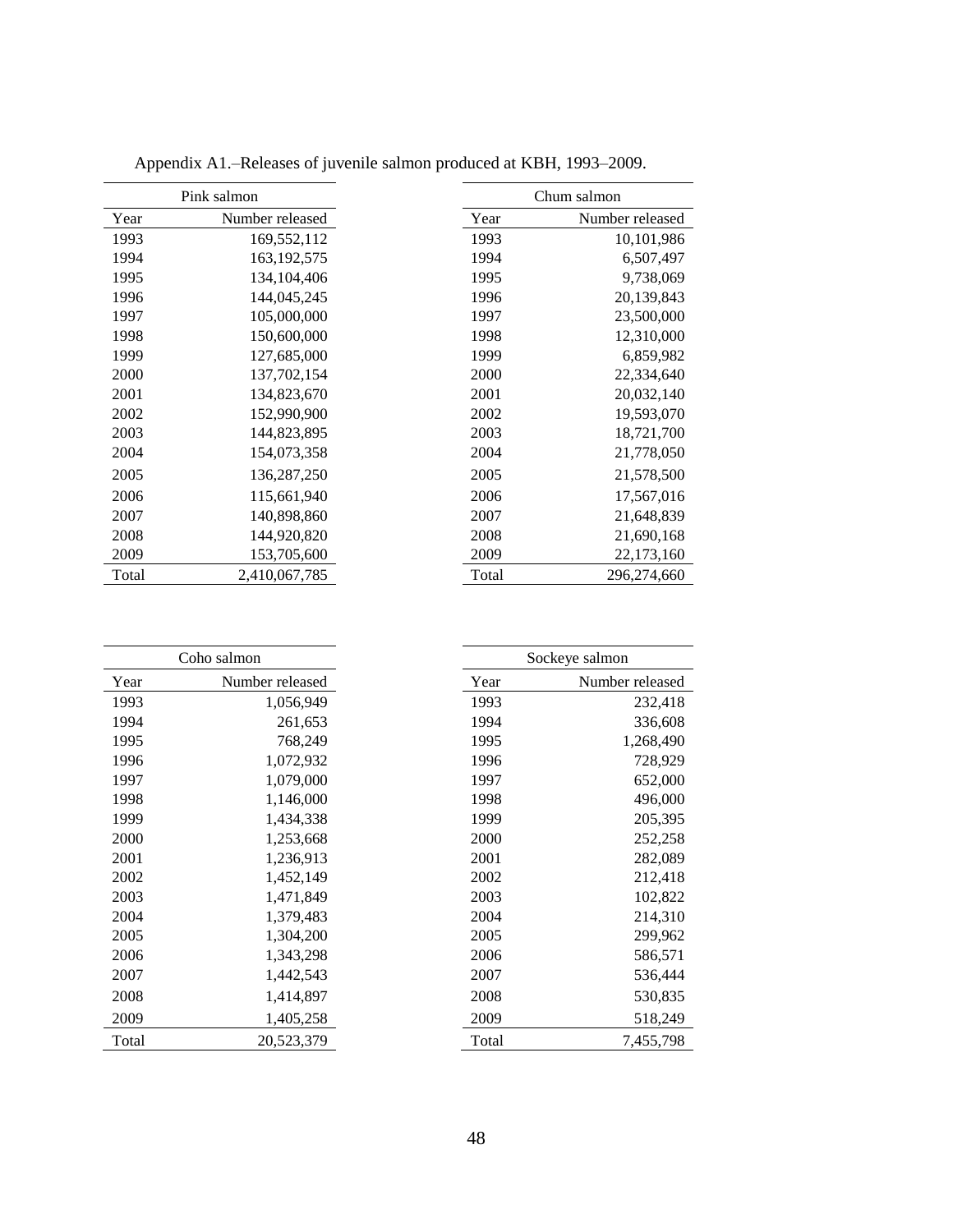| (a) Pink salmon |            |                      |               |               |             |
|-----------------|------------|----------------------|---------------|---------------|-------------|
| Return          |            | Sport / subsistence/ | Brood/ other/ |               |             |
| year            | Commercial | personal use         | escapement    | Cost recovery | Total       |
| 1993            | 12,076,700 | $\mathbf{0}$         | 318,546       | 0             | 12,395,246  |
| 1994            | 2,051,375  | $\Omega$             | 240,416       | 3,288         | 2,295,079   |
| 1995            | 4,513,653  | 350                  | 253,679       | 0             | 4,767,682   |
| 1996            | 974,400    | $\Omega$             | 292,779       | 0             | 1,267,179   |
| 1997            | 1,211,128  | $\mathbf{0}$         | 258,818       | 0             | 1,469,946   |
| 1998            | 6,272,000  | 0                    | 388,300       | 0             | 6,660,300   |
| 1999            | 4,057,000  | $\theta$             | 480,317       | 0             | 4,537,317   |
| 2000            | 3,659,698  | 0                    | 302,836       | $\theta$      | 3,962,534   |
| 2001            | 13,272,127 | $\Omega$             | 331,927       | 0             | 13,604,054  |
| 2002            | 6,696,774  | $\Omega$             | 376,386       | 0             | 7,073,160   |
| 2003            | 5,013,172  | 1,077                | 362,936       | 1,574,721     | 6,951,906   |
| 2004            | 2,052,846  | $\Omega$             | 367,522       | 1,909,575     | 4,329,943   |
| 2005            | 10,963,488 | 4,350                | 405,469       | 2,640,254     | 14,013,561  |
| 2006            | 1,840,106  | 1,123                | 331,816       | 2,318,003     | 4,491,048   |
| 2007            | 6,211,529  | 772                  | 337,587       | 1,673,338     | 8,223,226   |
| 2008            | 423,745    | $\mathbf{0}$         | 364,286       | 1,694,647     | 2,482,678   |
| 2009            | 6,712,309  | 371                  | 327,837       | 2,227,256     | 9,267,773   |
| Total           | 89,392,750 | 8,043                | 9,434,795     | 20,839,521    | 107,792,632 |

| Appendix A2. - Estimated number and use of adult salmon returning from KBH releases, 1993–2009. |  |  |  |
|-------------------------------------------------------------------------------------------------|--|--|--|
|                                                                                                 |  |  |  |

| (b) Chum salmon |            |                      |               |               |           |
|-----------------|------------|----------------------|---------------|---------------|-----------|
| Return          |            | Sport / subsistence/ | Brood/ other/ |               |           |
| year            | Commercial | personal use         | escapement    | Cost recovery | Total     |
| 1993            | 4,600      | $\Omega$             | 9,477         | 0             | 14,077    |
| 1994            | 5,007      | 0                    | 44,193        | 0             | 49,200    |
| 1995            | 215,311    | $\Omega$             | 48,430        | 0             | 263,741   |
| 1996            | 14,200     | $\boldsymbol{0}$     | 31,392        | 0             | 45,592    |
| 1997            | 11,021     | $\theta$             | 18,082        | 0             | 29,103    |
| 1998            | 38,000     | $\theta$             | 16,850        | 0             | 54,850    |
| 1999            | 140,900    | 0                    | 32,814        | 0             | 173,714   |
| 2000            | 303,783    | $\theta$             | 34,431        | 0             | 338,214   |
| 2001            | 216,625    | $\overline{0}$       | 27,683        | 0             | 244,308   |
| 2002            | 88,724     | $\theta$             | 55,523        |               | 144,247   |
| 2003            | 459,815    | $\theta$             | 40,701        | 6,390         | 506,906   |
| 2004            | 238,389    | $\boldsymbol{0}$     | 38,968        | 1,221         | 278,578   |
| 2005            | 91,814     | $\mathbf{0}$         | 33,145        | 0             | 124,959   |
| 2006            | 176,051    | 72                   | 34,906        | 1,497         | 212,526   |
| 2007            | 209,446    | $\overline{0}$       | 35,413        | 11,280        | 256,139   |
| 2008            | 92,308     | $\boldsymbol{0}$     | 36,010        | 717           | 129,035   |
| 2009            | 99,220     | $\boldsymbol{0}$     | 52,237        | 1,779         | 153,236   |
| Total           | 2,440,414  | 72                   | 682,077       | 22,884        | 3,145,447 |